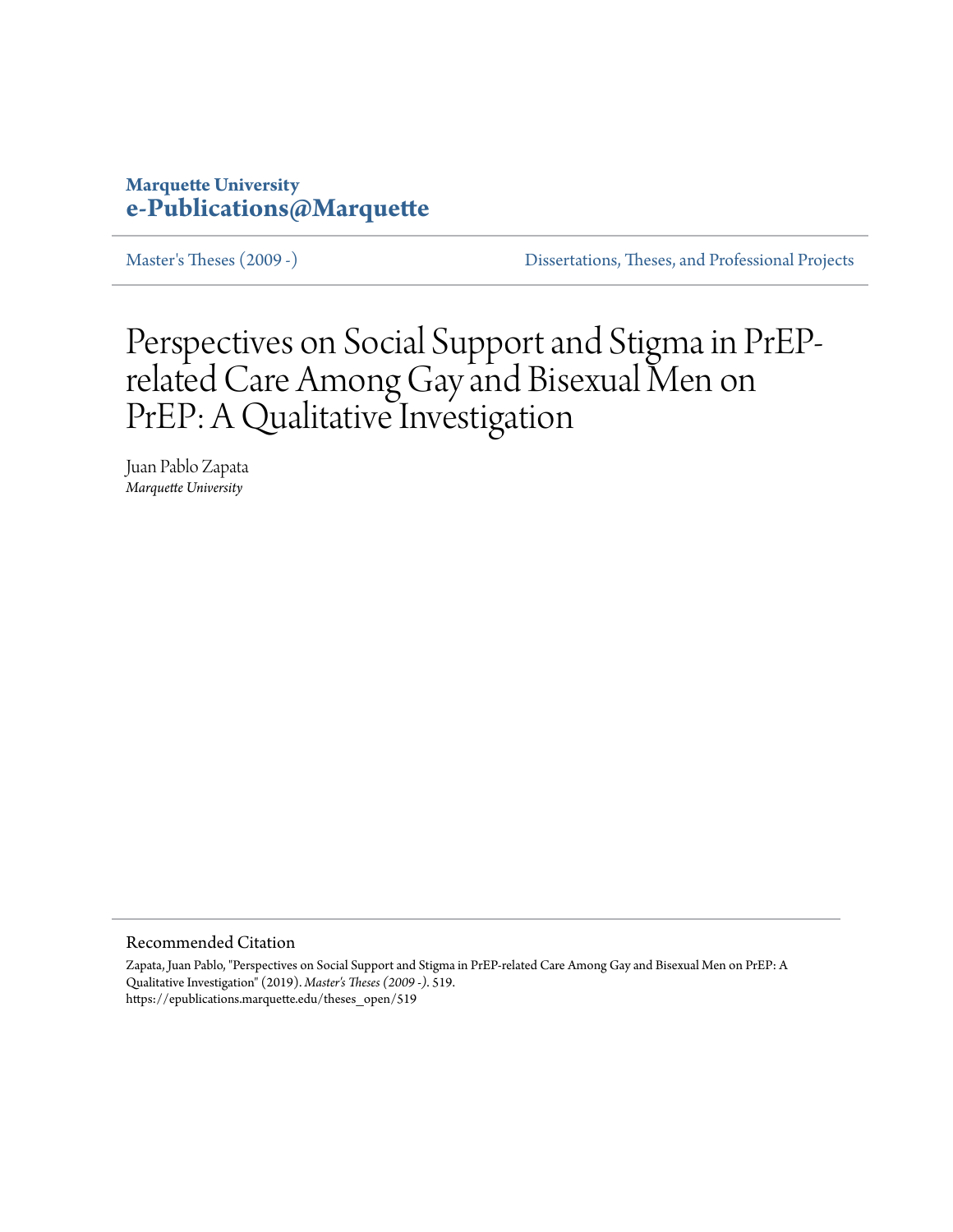# PERSPECTIVES ON SOCIAL SUPPORT AND STIGMA IN PREP-RELATED CARE AMONG GAY AND BISEXUAL MEN ON PREP: A QUALITATIVE INVESTIGATION

by

Juan P. Zapata, B.A.

A Thesis submitted to the Faculty of the Graduate School, Marquette University, in Partial Fulfillment of the Requirements for the Degree of Master of Science

Milwaukee, Wisconsin

May 2019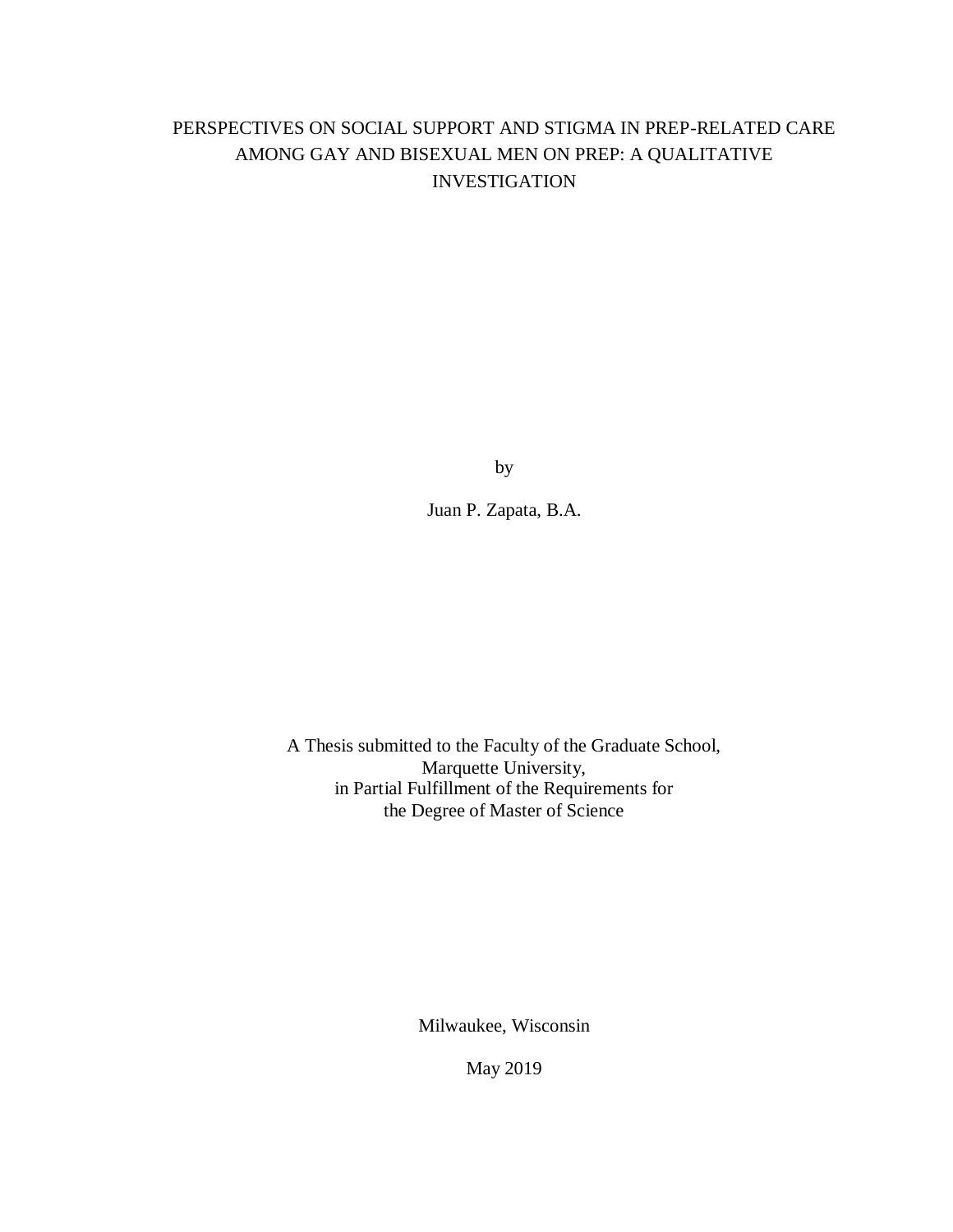# ABSTRACT

# PERSPECTIVES ON SOCIAL SUPPORT AND STIGMA IN PREP-RELATED CARE AMONG GAY AND BISEXUAL MEN ON PREP: A QUALITATIVE INVESTIGATION

Juan P. Zapata, B.A.

Marquette University, 2019

Men who have sex with men (MSM) are disproportionately impacted by HIV. Today, one of the most effective and innovative HIV prevention tools available is pre-exposure prophylaxis (PrEP). Despite its remarkable effectiveness at preventing HIV transmission, awareness and uptake of PrEP as a prevention strategy has been slow to take hold. As evidenced in previous literature, experiences of stigma have been found to negatively impact psychological and physical stress, and medication adherence. Social support has been found to buffer against some of these psychological and behavioral responses. This study explored the psychosocial dimensions of PrEP use among MSM to promote PrEP awareness and retention. Semistructured interviews were conducted with MSM who use PrEP ( $N = 20$ ) to explore how social support is related to their PrEP-related care and their perceptions and experience of stigma related to PrEP use. Data were analyzed using Strauss and Corbin's grounded theory to enhance understanding of the lived experiences of MSM who currently use PrEP. Social support was found an important layer in PrEPrelated care that promoted adaptive behavioral responses, such as adherence to care, enhancing resilience to stress, and increased sexual identity. In addition to providing protection against HIV, participants also described the psychosocial benefits of PrEP in terms of reducing HIV-related anxiety and fears. Lastly, this study also demonstrated that relationship status and PrEP-related stigma may also be a barrier to care or a source of additional stress for many MSM on PrEP. Findings suggest that PrEP has significant impacts beyond biomedical outcomes for both the individuals who use PrEP and their communities. They connected PrEP stigma and generational differences that have important implications for PrEP acceptability and the wellbeing of MSM from all age cohorts. Rather than talking about being overly burdened by stigma or shame, many participants discussed being "understood" and "proud" because of their PrEP use. The narratives this study has illustrated may help demonstrate that social support may help buffer against the stigma surrounding PrEP. These findings point to a need to develop tailored interventions to address psychosocial dimensions of PrEP for individuals and health-care professionals.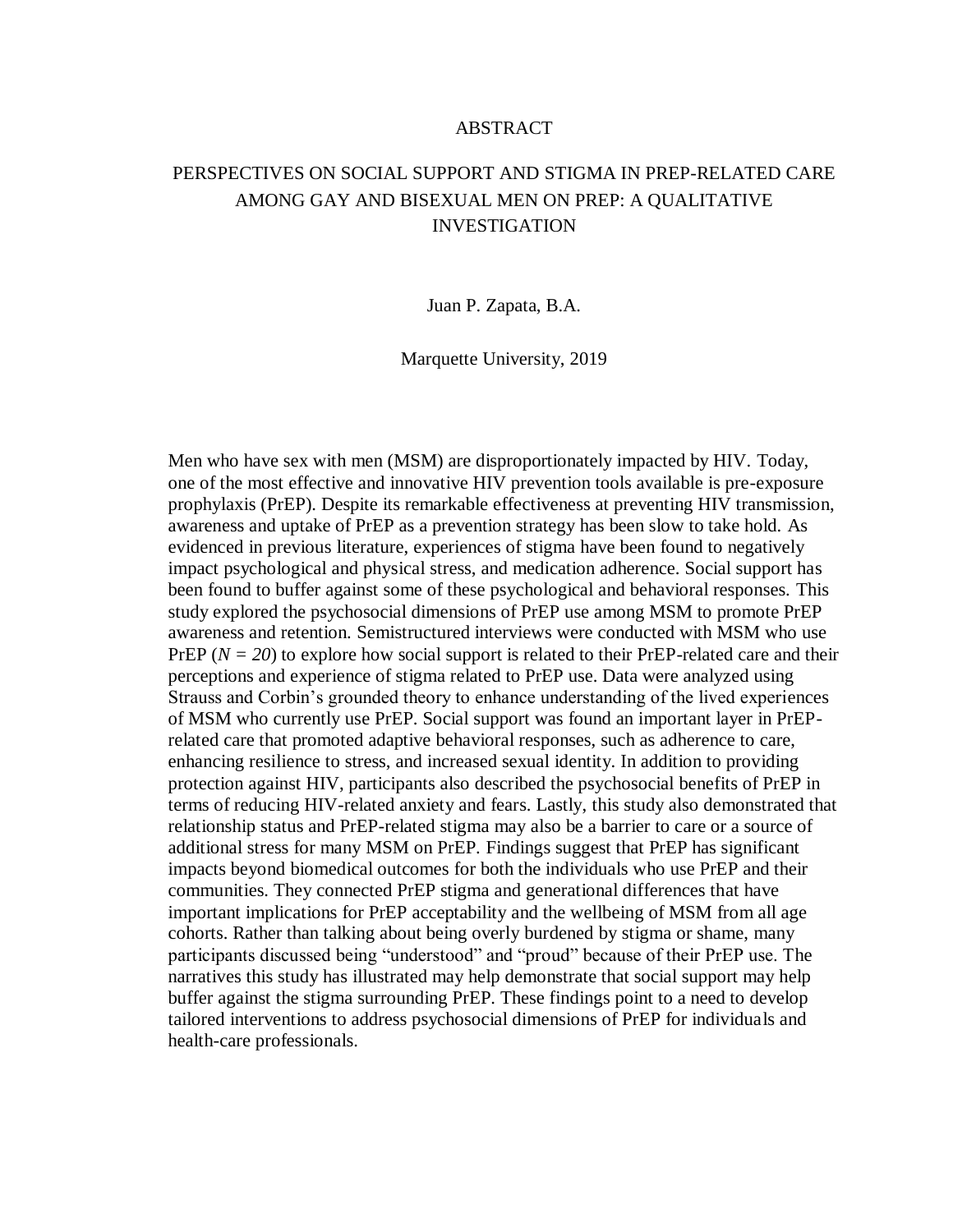## **ACKNOWLEDGMENTS**

Juan P. Zapata, B.A.

I have been fortunate to benefit from the training and guidance of my research mentor, Dr. de St. Aubin. I am thankful for his commitment to overseeing this project, in addition to his ongoing support and encouragement towards my professional and personal development. I would also like to extent my sincere thanks to Dr. Andrew Petroll, for his encouragement and support throughout this project. Finally, I would like to thank my committee members, Dr. Lucas Torres and Dr. Alyson Gerdes, for their guidance and support.

This work would not have been possible without the help of clinicians, nurses, health advisors, and administrators, at the Medical College of Wisconsin. I thank each and every one of them for their continued help and support. I am most indebted to the interviewees, who gave so much of their time. It was a humbling experience.

On a personal level I would like to thank my mother, father, and step-father for their continued moral, emotional, and spiritual support. I would also like to thank my cohort, in particular, Anne Malkoff for her immense encouragement and support throughout this project and beyond. Lastly, I would like to thank my puppy, Mateo, for his unconditional love. I am forever in gratitude to these individuals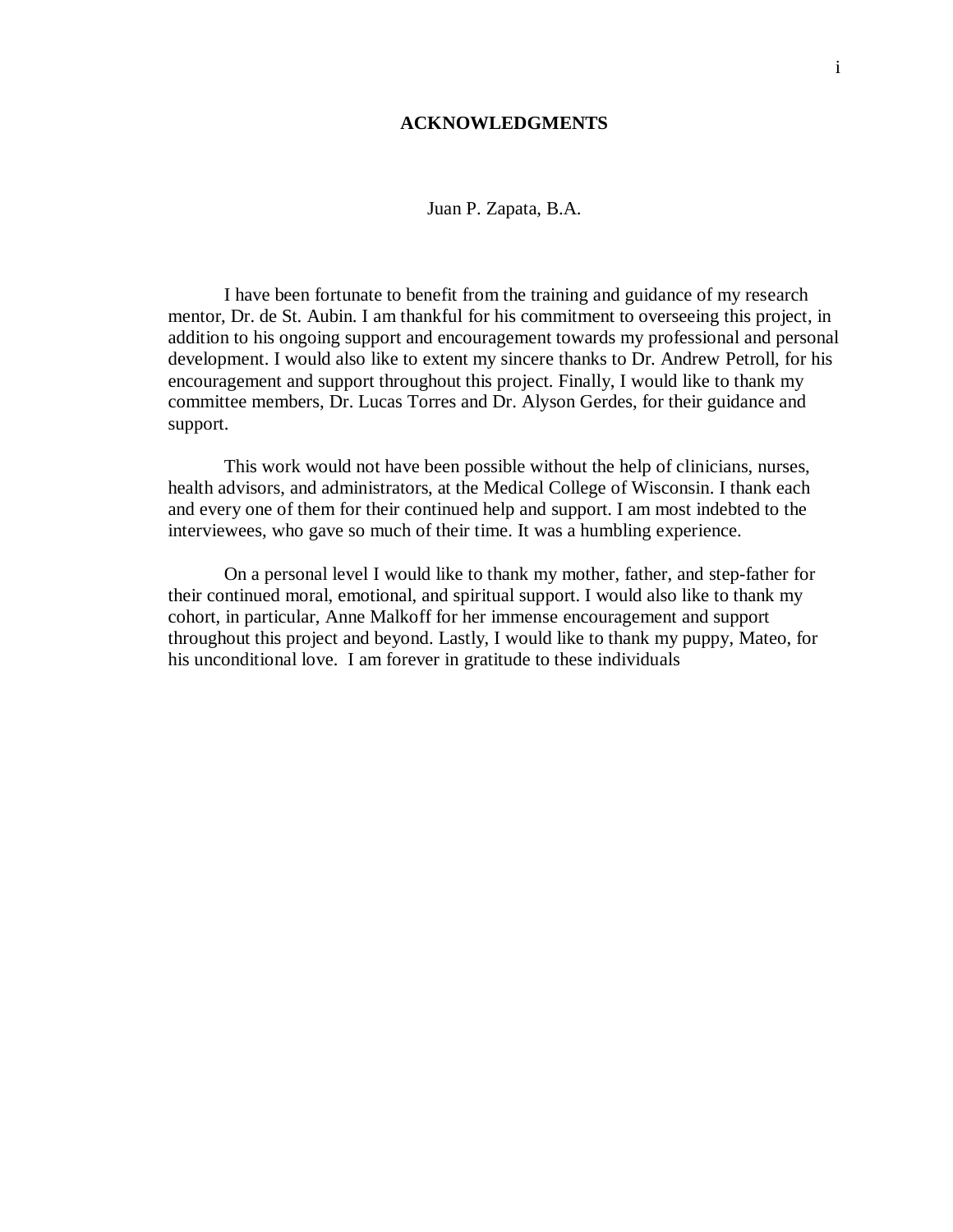| <b>CHAPTER</b> |  |
|----------------|--|
| L.             |  |
|                |  |
|                |  |
|                |  |
|                |  |
| II.            |  |
|                |  |
|                |  |
|                |  |
| III.           |  |
|                |  |
|                |  |
| IV.            |  |
| V.             |  |
|                |  |
|                |  |
|                |  |
|                |  |
|                |  |
|                |  |
|                |  |
|                |  |
| VI.            |  |

# **TABLE OF CONTENTS**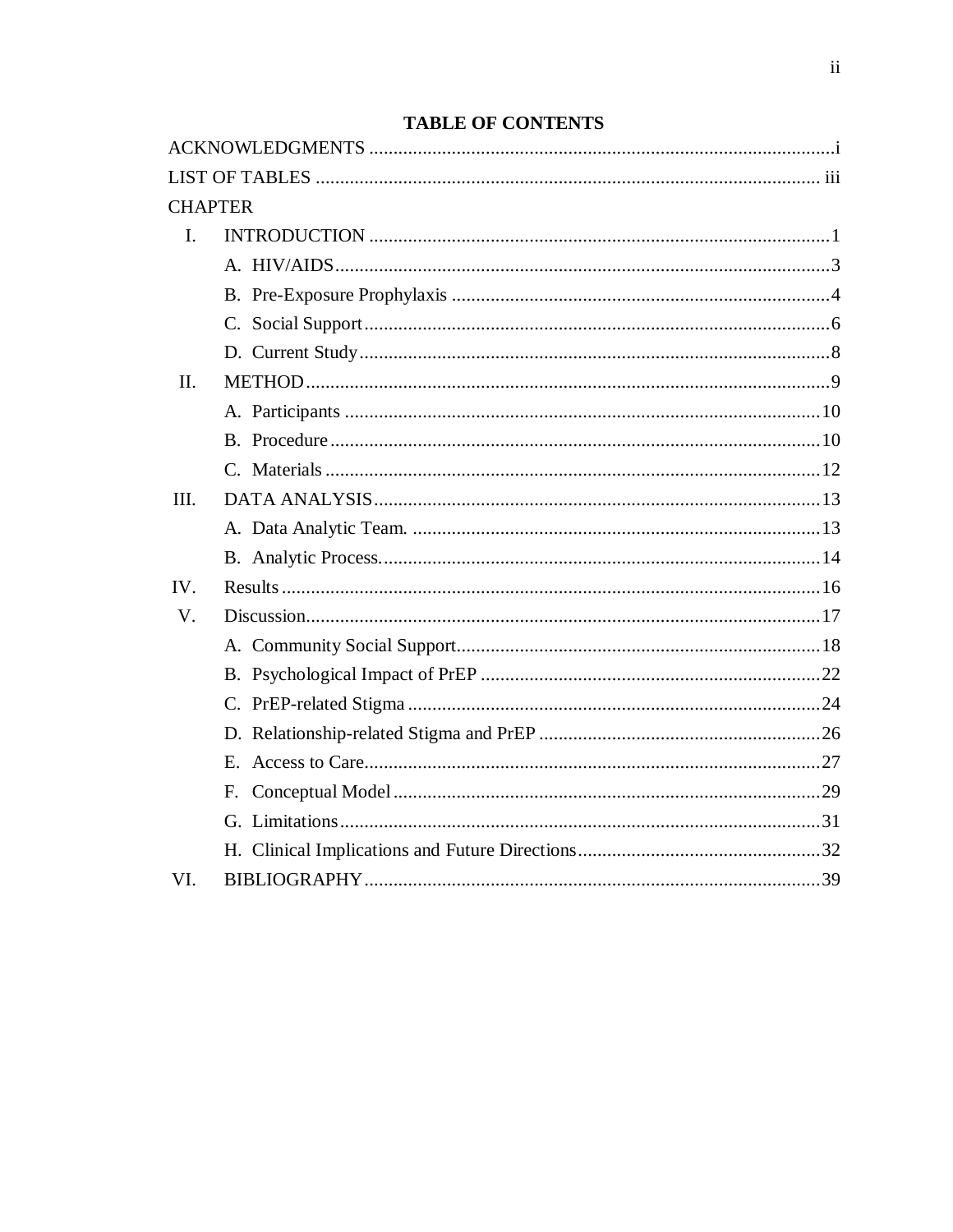# LIST OF TABLES

| Figure 1. Conceptual Model of Social Support and Stigma in PrEP-related Care31 |  |
|--------------------------------------------------------------------------------|--|
|                                                                                |  |
|                                                                                |  |
|                                                                                |  |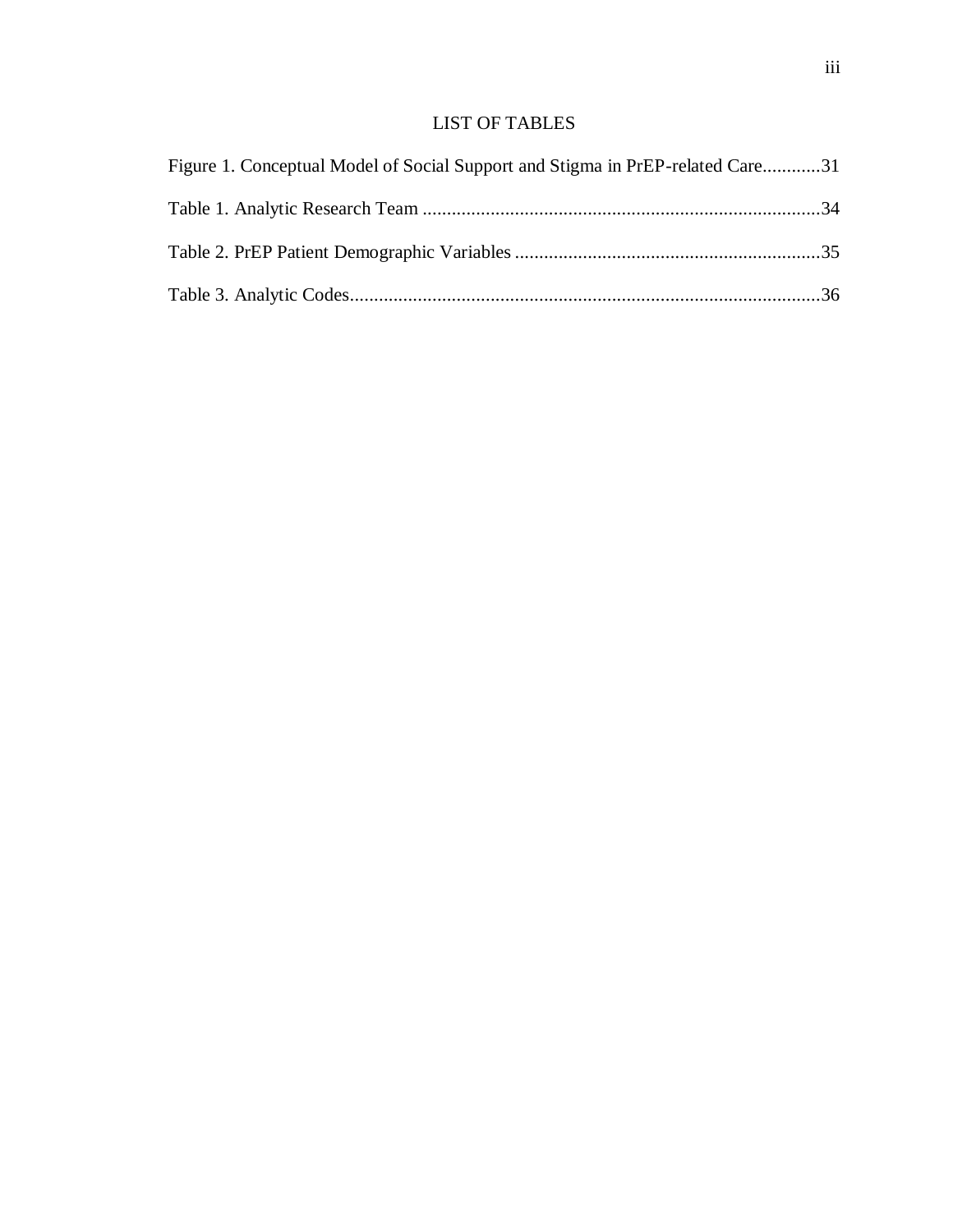## **Introduction**

At a 1982 press conference, when asked about AIDS—a new disease disproportionately affecting the gay community—White House Press Secretary Larry Speakes jokingly responded: "What's AIDS? I don't have it. Do you? There has been no personal experience here." The room of journalists erupted in laughter following his evasive response (Stern, 2015). Over the past 35 years of the HIV epidemic, the number of people living with HIV has continued to rise in the United States. Despite widespread systemic gender disparities that afford men greater power and resources than women across cultures (Glick & Fiske, 1996), men are disproportionally affected by HIV. According to the 2016 Annual Epidemiology and Surveillance Report, the proportion of cases diagnosed among men who have sex with men (MSM) have increased. In 2015, gay and bisexual men accounted for 67% of all HIV diagnoses and 82% of diagnoses among males (CDC, 2014).

Today, one of the most effective and innovative HIV prevention tools available is pre-exposure prophylaxis (PrEP). PrEP involves the use of antiretroviral medications among persons who are currently HIV-uninfected, but at risk for HIV acquisition. Despite its remarkable effectiveness at preventing HIV transmission, awareness and uptake of PrEP as a prevention strategy has been slow to take hold, even among MSM, the population most at risk for HIV acquisition. In 2012, the CDC recommended that PrEP be considered for people who are HIV-negative and at substantial risk for HIV infection. This includes anyone who is in an ongoing relationship with an HIV-positive partner, history of inconsistent or no condom use, and/or commercial sex work (see 2012 CDC report for PrEP fact sheet for complete recommendations). It is estimated that there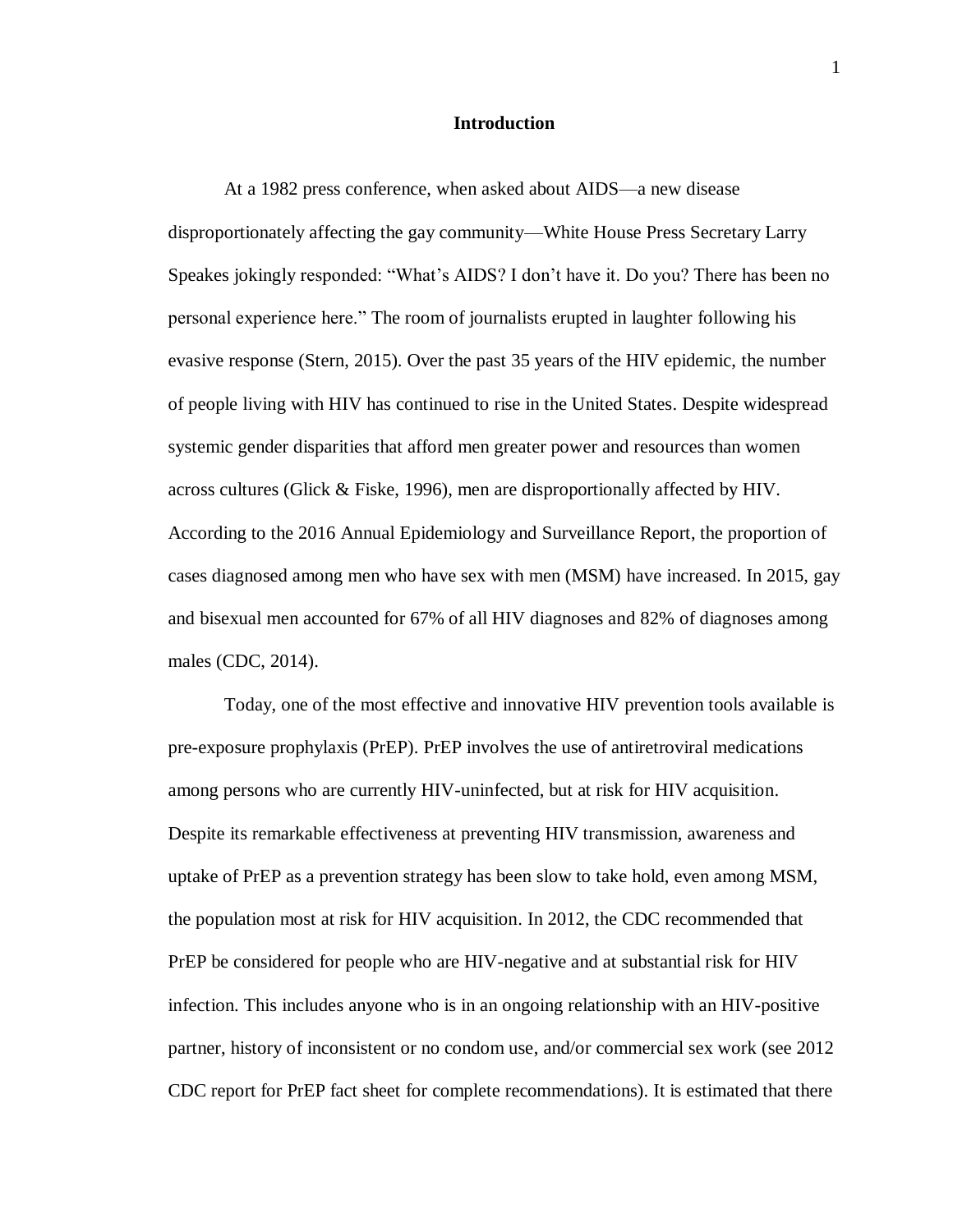is a 92%-99% reduction in HIV risk for HIV-negative individuals who take the medication daily, as directed (Grant et al., 2010). As with the success of antiretroviral medications for the treatment of HIV, the efficacy of PrEP in preventing HIV is dependent on medication adherence (Amico et al., 2011; Anderson et al., 2011; Van Damme et al., 2012). Unfortunately, both randomized clinical trials (Anderson et al., 2011; Grant et al., 2010) and open-label extension studies (Amico et al., 2016) of PrEP have shown a diminished pattern of adherence overtime.

The development of efficacious strategies to promote adherence have been well established in the existing literature, most of which fit within a framework previously established by Ickovics and Meisler (1997). According to this framework, factors correlated with adherence are associated with: "characteristics of the patient, the patientprovider relationship, the illness, and the context in which medical care is delivered." (Simoni et al., 2007), Research on adherence to antiretroviral medication suggests that social support provided by friends, parents, partners, providers, or significant others can improve medication adherence among HIV-positive individuals (Catz, Kelly, Bogart, Benotsch, & McAuliffe, 2000; Gallant & Block, 1998; Prachakul & Grant, 2003). In addition to improving medication adherence, social support has been found to serve as a buffer against HIV-related stigma (Katz et al., 2013). Social support has also been shown to contribute to successful medication-taking behavior by reminding patients to take their medication and setting up subsequent medical appointments (Mosack, 2006). However, less research has investigated the relationship between social support and PrEP-related care. In light of this, the present study seeks to conceptualize the role of social support within the context of PrEP-related care and investigate PrEP-related stigma among gay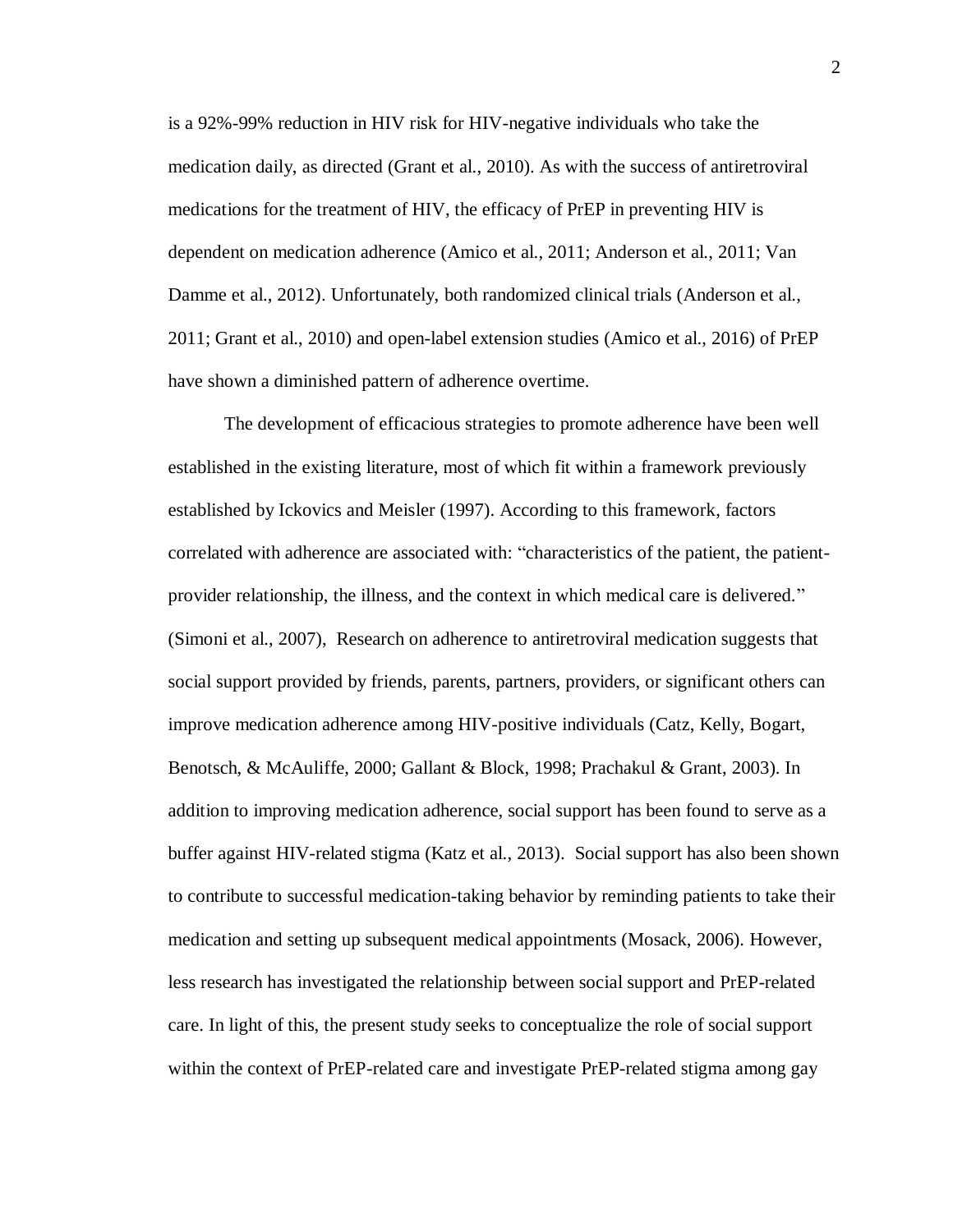and bisexual men currently on PrEP.

## **HIV/AIDS**

According to data conducted by the World Health Organization (WHO, 2017), to date, more than 70 million people have been infected with HIV and an estimated 35 million people have died of HIV-related illnesses. Prior to the classification of AIDS as a known health condition, the first peer-reviewed article published in 1981 described *Pneumocystis Carnii* Pneumonia, a condition exclusively affecting homosexual men (Gottlieb et al., 1981). Scientists would soon come to fully understand AIDS as a condition caused by untreated HIV infection. As the research continues to demonstrate the heightened risk for infection among MSM, many researchers have proposed theories to explain this increased risk. A wealth of psychological evidence suggests that experiences of objective discrimination, expectations of rejection, and the internalization of negative societal attitudes can lead to sexual risk behaviors (Meyer, 2003).

In recent years, researchers have examined the effect of stigma and social support on the lives of HIV-positive gay and bisexual men (Chaudoir, Fisher, & Simoni, 2011; Smith, Rossetto, & Peterson, 2008). A recent longitudinal study of 74 gay male caregivers of partners who died from AIDS found that those who reported experiencing a specific stigma-related stressor showed a significant main effect of risk on HIV risk behavior (Hatzenbuehler, Hilt, & Nolen-Hoeksema, 2008). Those who reported experiencing a specific stigma-related stressor showed increased depressive and anxious symptoms over time.

According to Goffman (1963), stigma is conceptualized on the basis of what constitutes deviance; a person marked with a stigma, ''is reduced in our minds from a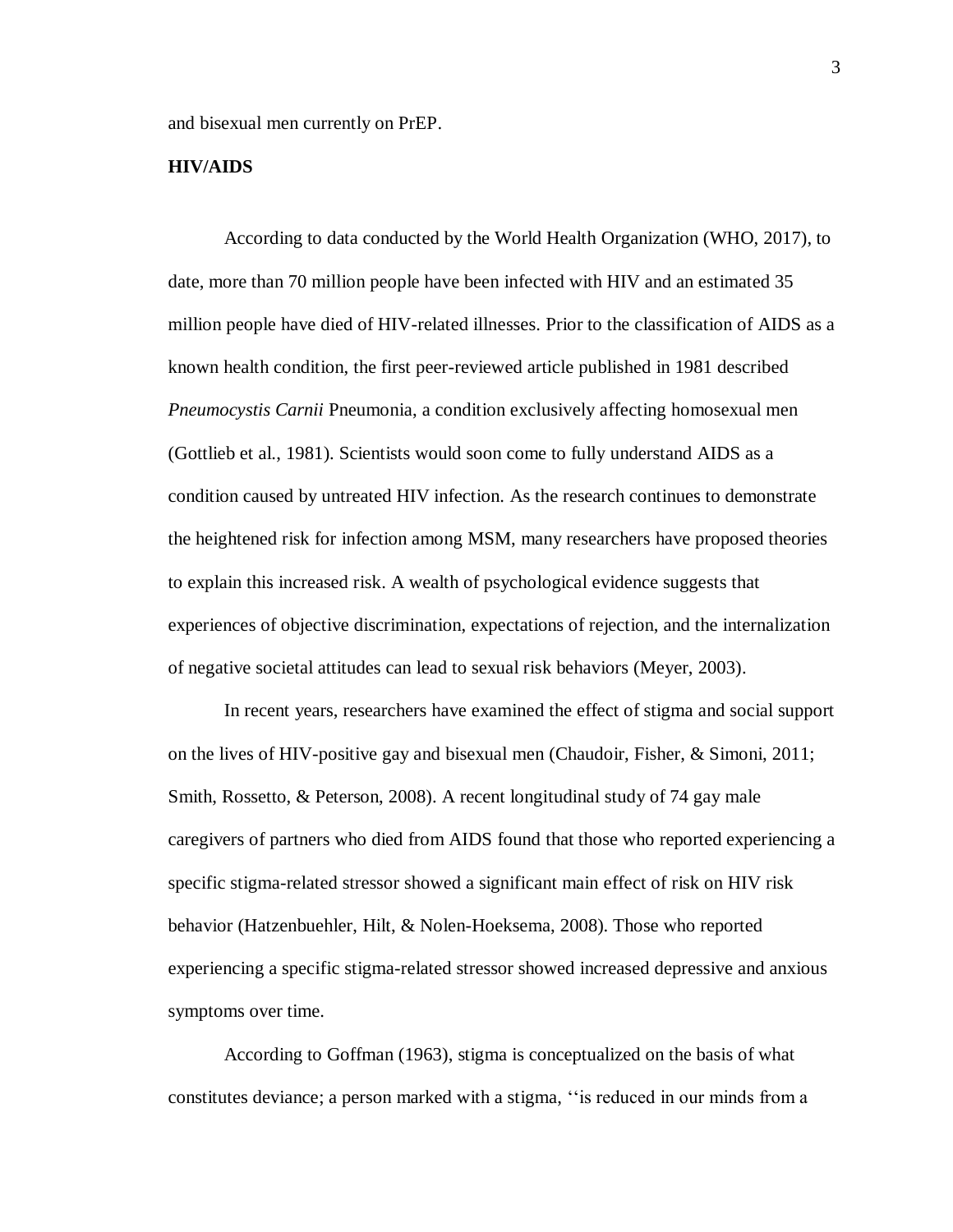whole and usual person to a tainted, discounted one" (p. 35). With this in mind, HIV/AIDS stigma is often referred to as, "prejudice, discounting, discrediting and discrimination directed at people perceived to have AIDS or HIV, their loved ones and associates and the groups and communities with which they are affiliated'' (Herek & Capitanio, 1998, p. 232). The stigma of HIV and AIDS has been consistently shown to affect social support (Bennett, Traub, Mace, Juarascio, & Hayer, 2016; Smith, Rossetto, & Peterson, 2008) and medication adherence (Ware, Wyatt, & Tugenberg, 2006). Results from a meta-analysis by Katz et al. (2013) indicated that at the individual level, social support improves medication adherence to HIV medication by buffering the negative effect of HIV-related stigma. This social support, in turn, has been found to increase health-seeking behavior, including access to antiretroviral therapy (ART) and health screening. The lingering stigma surrounding HIV and AIDS has also emerged as a significant barrier against the effectiveness of PrEP; as a result, patient's medication adherence may decrease, which is problematic given the medical regimen necessary for PrEP to be successful (Tangmunkongvorakul et al., 2013).

#### <span id="page-9-0"></span>**Pre-Exposure Prophylaxis**

There is the potential for PrEP to affect HIV transmission rates, but only if uptake and adherence are adequate. Although many studies yielded varied efficacy estimates, recent clinical trials with high-risk populations (e.g., serodiscordant couples, sex workers, etc.) demonstrate that effective use of PrEP can dramatically reduce risk for HIV infection (Anderson et al., 2011; Grant et al., 2014). Previous research on adherence to PrEP among MSM however, has found a diminished pattern of adherence across time and a significantly lower pattern of adherence among African American MSM (Grov et al.,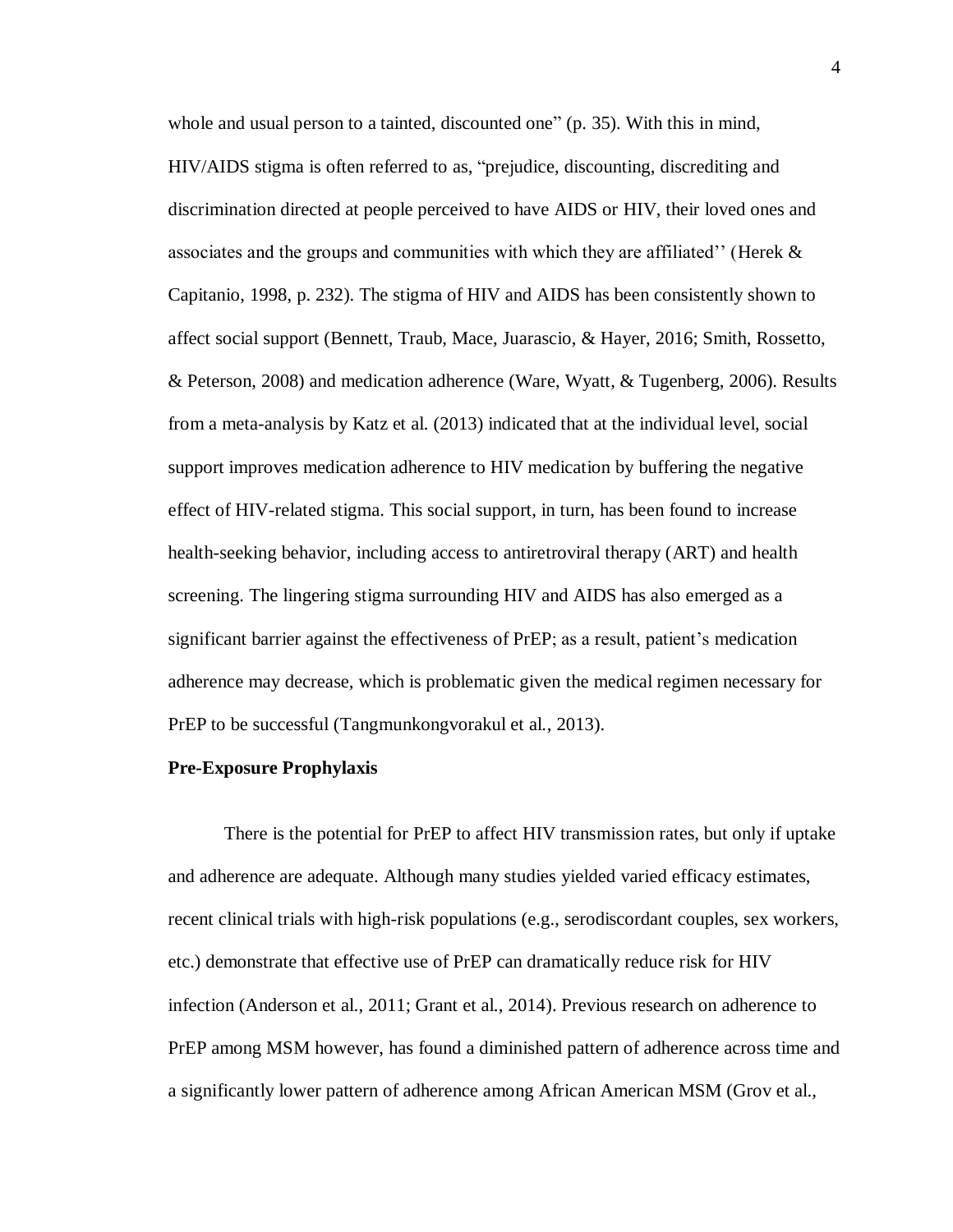2015).

In October 2012, the San Francisco City Clinic (SFCC) conducted the US Demonstration Project, an open-label cohort study assessing PrEP delivery among MSM in San Francisco and Miami. In their analysis, intention to use PrEP was high among MSM, however, the most common reason for declining PrEP include the time required for testing, no perceived HIV-risk, and PrEP-related stigma. Cohen and colleagues (2015) found that in addition to perceived stigma, several participants reported experiencing direct PrEP-related stigma from individuals who believe that PrEP would lead to increased sexual risk behavior and may divert resources away from HIV-positive individuals. In a qualitative analysis of MSM who participated in the original PrEP study in Chiang Mai, Thailand, Tangmunkongvorakul et al. (2013) found that similar to the US Demonstration Project, PrEP-related stigma posed a challenge to medication adherence, particularly among MSM who did not want to disclose their sexual orientation (Cohen et al., 2012). In a study of PrEP demonstration sites in San Francisco, Liu et al. (2014) found a similar result on the effect of stigma on study participation. In their study, a majority reported social harm arising from PrEP-related stigma, including feeling stigmatized by medical providers, friends, and sex partners. They also found that stigma related to being seen taking PrEP, whether real or perceived, was associated with avoiding taking PrEP around other people.

To date, limited research has focused on the experiences of gay and bisexual men on PrEP. It has been proposed that PrEP effectiveness must be approached through a biopsychosocial perspective, meaning that social, psychological, and structural factors all contribute to the effectiveness of PrEP (Amico, 2012). Unfortunately, PrEP is often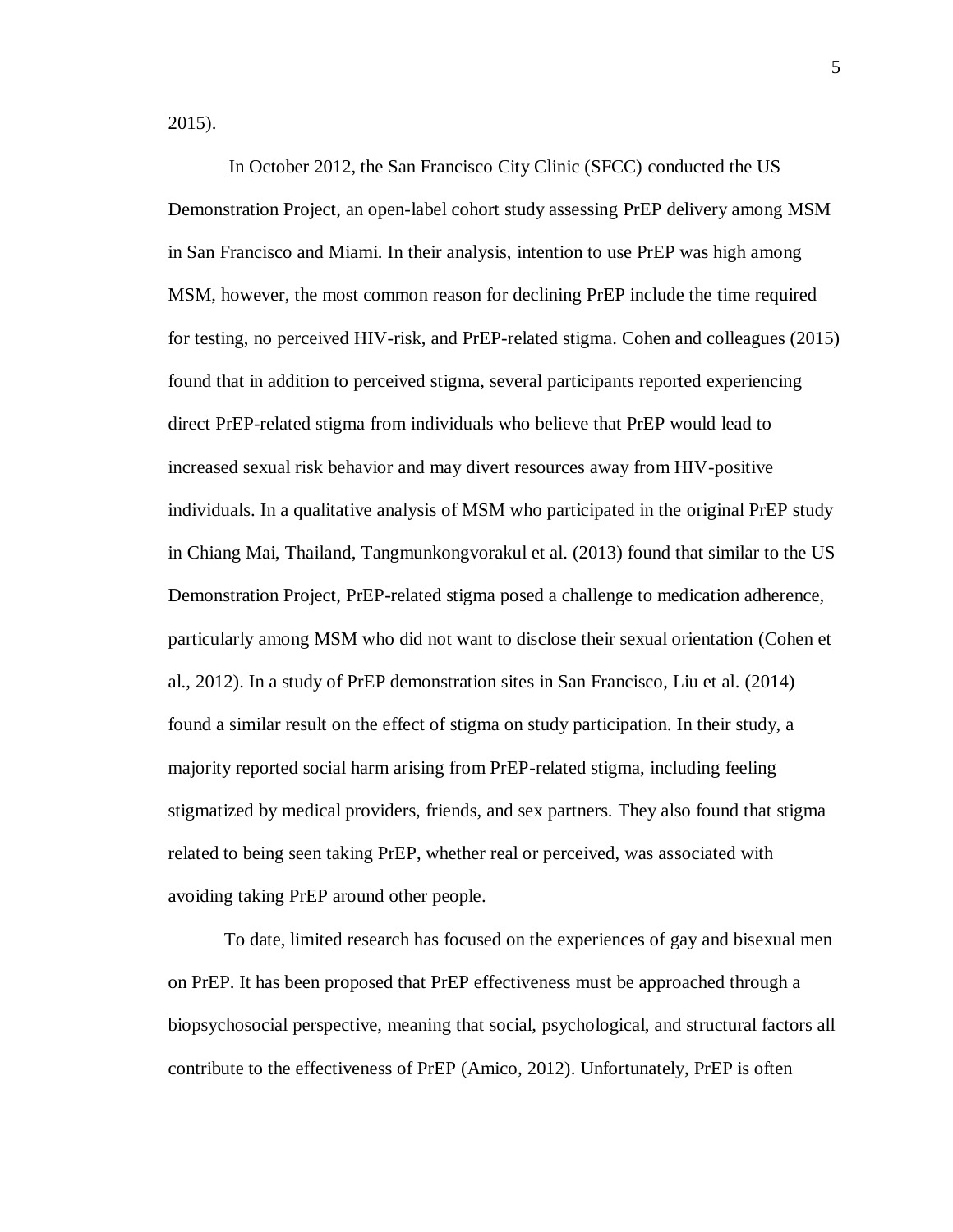studied solely as a biomedical intervention, while not considering the psychological or social factors in maintaining adherence. For example, in PrEP randomized controlled studies in the United States, optimal PrEP adherence was related to beliefs in the efficacy of the medication, low experience of side effects, older age, and not reporting frequency alcohol use or methamphetamine or cocaine use (Amico, 2012). Results from another study showed that social and structural factors all contributed to the success of PrEP, including lack of privacy, disruptions in routine, and/or underestimate risk of HIV in one's community or social-network partners (Amico, 2012). Further evidence on PrEPrelated stigma suggest that the acceptability and success of PrEP needs to be considered at the community level, in order to combat discrimination that could impact treatment (Van der Elst et al., 2013). Future research should then seek to understand the complexity of PrEP through a biopsychosocial perspective in order to understand how individual and/or community-level beliefs and behaviors affect PrEP-related care (Amico, 2012). **Social Support**

<span id="page-11-0"></span>Social support has generally been shown to positively affect mental and physical health outcomes. One commonly cited definition by Cobb (1976), states that social support "is defined as information that one is cared for and loved, information that one is esteemed and valued, and information that one is a part of a network of communication and mutual obligation" (p. 38). This concept of social support and its relation to health outcomes have generally been explained by the stress buffering and main effects hypotheses (Cohen, Gottlieb, & Underwood, 2000). The buffering hypothesis suggests that supportive social relationships may provide resources such as informational and emotional support that promote adaptive behavioral responses to chronic stressors. From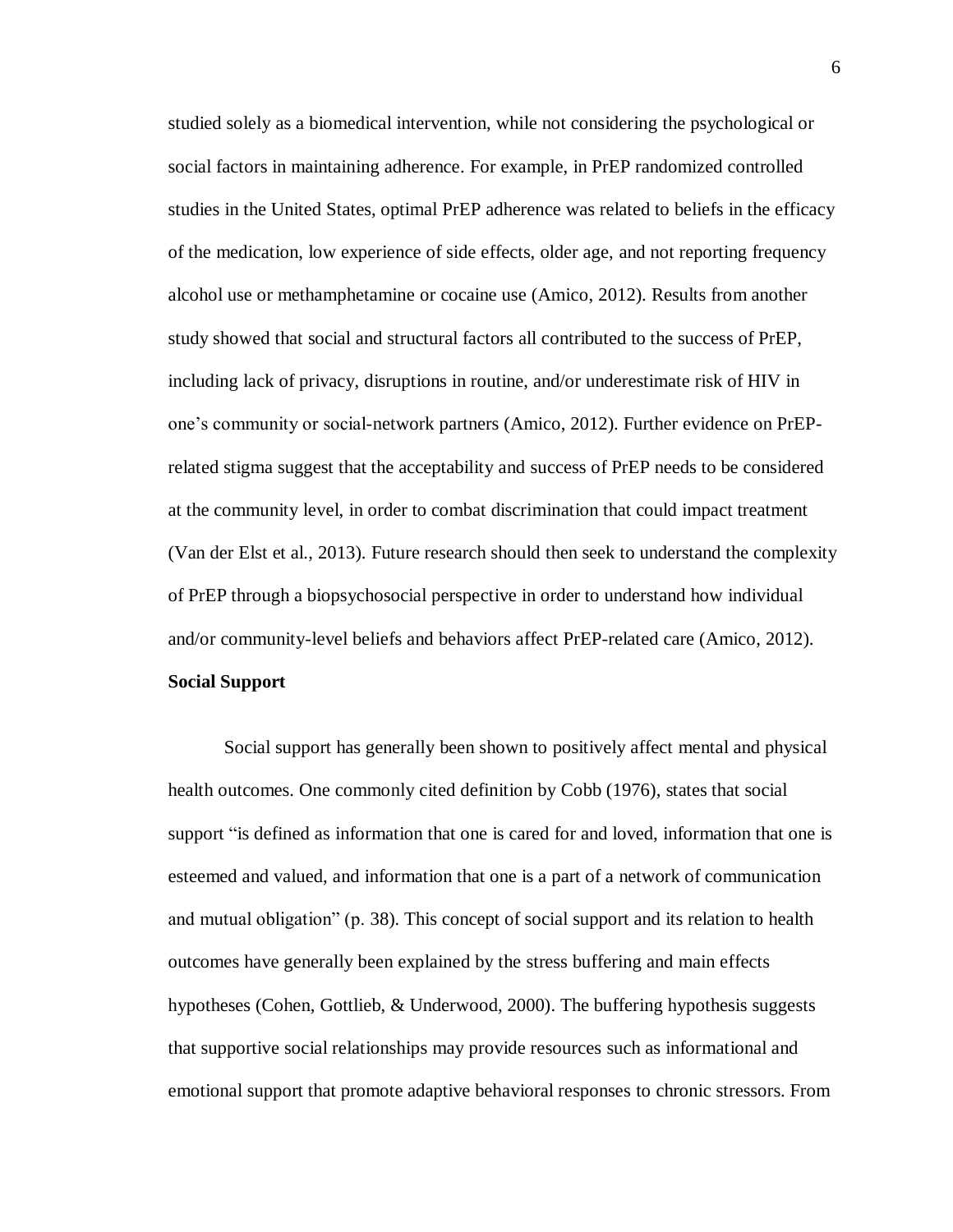this perspective, the real or perceived support from social relationships moderates the detrimental influence of stressors on physical and mental health. Alternatively, the main effect model proposes that social support may be associated with protective health effects through cognitive, emotional, behavioral, and/or biological influences that are not necessarily intended to moderate health outcomes. For instance, social support may directly or indirectly encourage health-seeking or medication taking behavior through conformity to social norms relevant to health and self-care (Cohen, 2004). These hypotheses provide an understanding of how real or perceived social support translate into mental and physical health outcomes.

The relationship between social support and physical/mental health has received considerable attention in behavioral and health research. The current body of literature has linked social support to a wide range of health outcomes, including better patient care and compliance with medical regimens (DiMatteo, 2004), decreased length of hospitalization (Murphey, et al., 2008), enhancing resilience to stress, and buffering against developing trauma-related psychopathology (Southwick, Vythilingam, & Charney, 2005). Likewise, substandard social support has been linked to the development and progression of cardiovascular disease (Knox & Uvnas-Moberg, 1998; Kop et al., 2005) and other chronic illnesses (Brummett, et al., 2001; Wang, Mittleman, & Orth-Gomer, 2005). Holt-Lunstad, Smith, and Layton (2010) conducted a meta-analytic review to determine the extent to which social support can influence and moderate the risk for all-cause mortality. Their analysis found that reported adequate social support can increase the likelihood of survival by 50% compared to those with poor social support;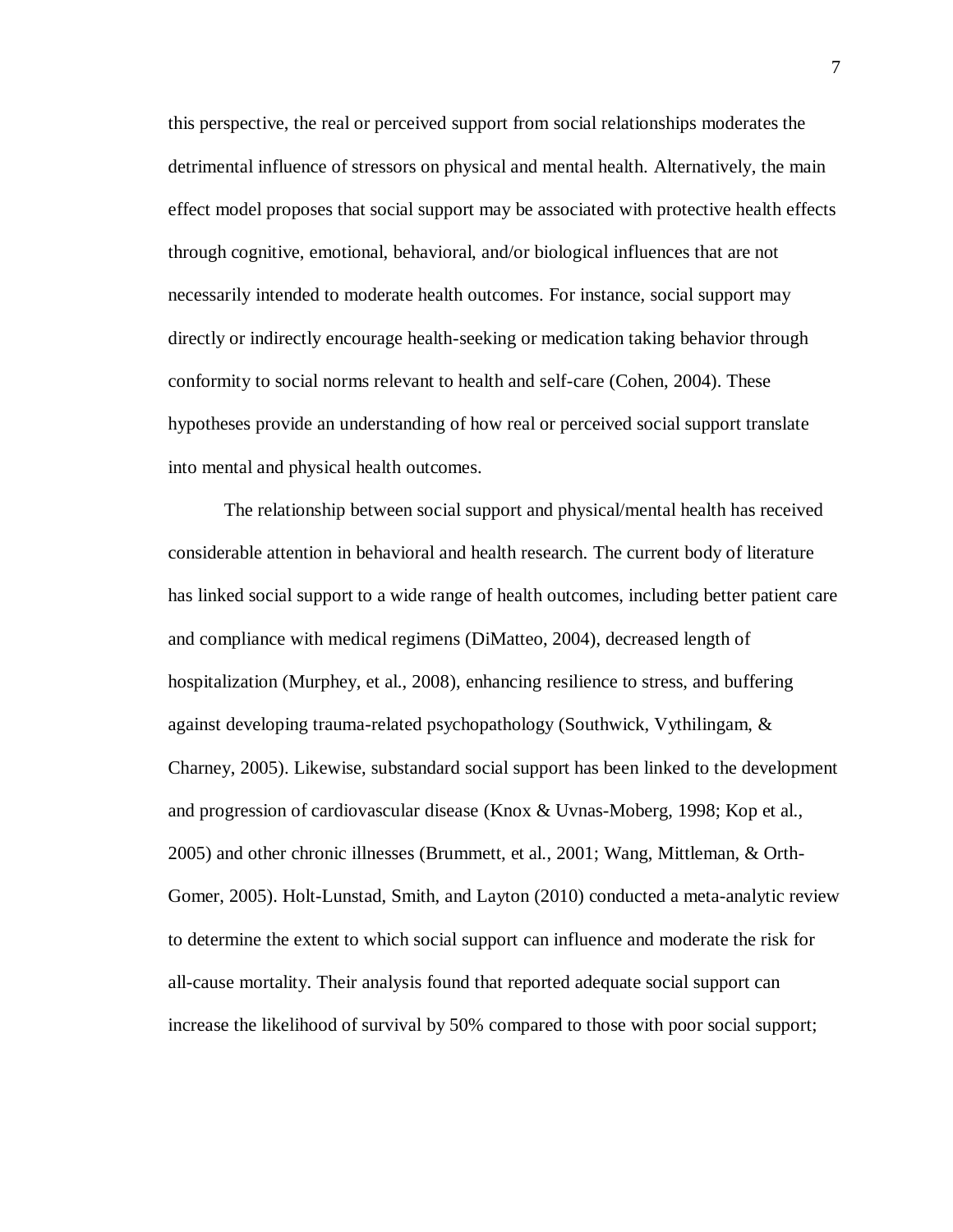the magnitude of this effect is comparable with quitting smoking, obesity, and physical inactivity.

Research has consistently demonstrated that in comparison to heterosexuals, sexual minorities have less social support, including less family connectedness (Eisenberg & Resnick, 2006) and lower satisfaction with social support networks (Plöderl & Fartacek, 2005). Emerging evidence suggests that experiences of stigma and discrimination among sexual minorities may result in social isolation, thereby leading to poorer health outcomes. Pachankis (2007) evaluated the link between the decision to conceal one's stigmatized identity (e.g., gay or lesbian identity) and social isolation. Overall, those who concealed their stigmatized identity were more likely to avoid entering a close relationship for fear of other people discovering their identity.

With respect to HIV/AIDS, the importance of social support is critical in both continuing treatment and overall well-being. Multiple studies have confirmed the positive association between real and perceived social support and adherence to HIV-medication (Catz, Kelly, Bogart, Benotsch, & McAuliffe, 2000) and better health outcomes (Gallant & Block, 1998). Research has also consistently shown an association between a strong social support network and disclosure of one's HIV-positive status. To date, there is little research examining the relationship between social support and PrEP in a sample of MSM or gay and bisexual men in ongoing care.

#### <span id="page-13-0"></span>**Current Study**

Previous studies have described the role and definition of social support and HIVrelated stigma on adherence among HIV-positive men. However, prior to understanding the effects of social support and stigma in PrEP-related care, we first need to understand

8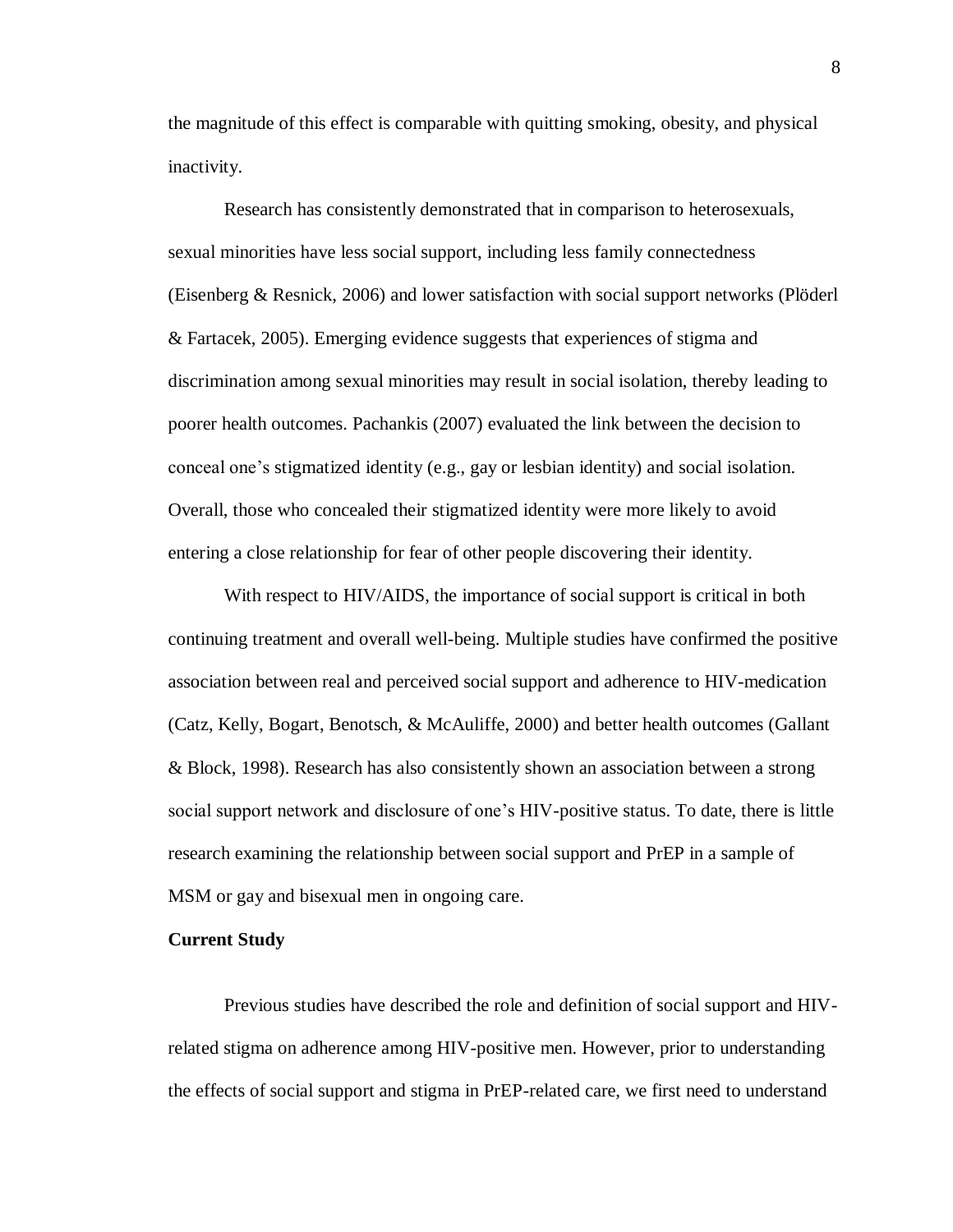the unique social, psychological, and structural factors of PrEP, including the nature of social support and stigma surrounding PrEP-seeking behaviors and PrEP use and adherence. The purpose of the current study was to conceptualize the construct of social support within the context of PrEP use among gay and bisexual men and to investigate how stigma – generally and or specific to PrEP – affects PrEP-related care.

In the current project, grounded theory  $-$  a qualitative analysis methodology  $-$  was used to examine the construct of social support and stigma. The goal of grounded theory is to allow for an in-depth, exploratory examination of a phenomenon that emerges from the data rather than examining preconceived hypotheses (Strauss & Corbin, 1997). According to Creswell (2013), qualitative research is to develop theories when partial or inadequate theories exist for certain populations and samples. Currently, no studies have been conducted that explore the experiences of gay or bisexual men on PrEP related to their care, stigma, and social support. Consistent with grounded theory, the use of broad research questions was used in order to investigate the phenomena in an unconstrained manner (Strauss & Corbin, 1998). The following research foci were used to guide the study:

- 1. How is social support related to (if at all) an individual's PrEP-related care?
- 2. How does stigma (generally and/or specific to PrEP) influence individuals' PrEPrelated care?

<span id="page-14-0"></span>These broad foci allowed for discovery of ideas and concepts that are embedded in the topic of interest, rather than restricting the study to a narrow focus (Strauss, 1987).

### **Method**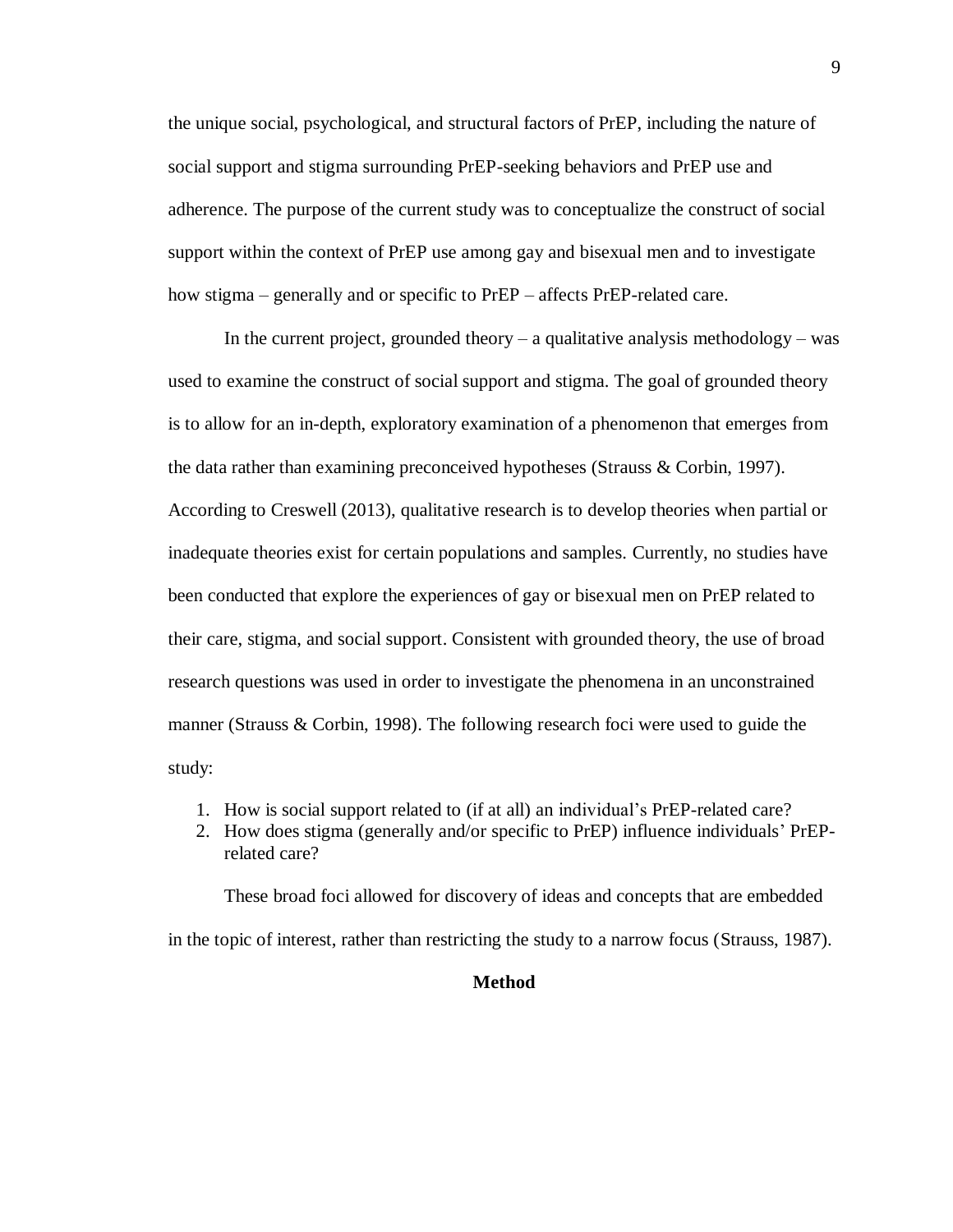# <span id="page-15-0"></span>**Participants**

The key to qualitative research is to generate enough data so that categories, concepts, and dimensions of the given phenomena can emerge (Glaser & Strauss, 1967; Strauss & Corbin, 1998). Data from a recent study examining sample size considerations in grounded theory demonstrated that theoretical saturation (Glaser & Strauss, 1967) normally occurs between 10 and 30 interviews (Thomson, 2011**).** A purposeful sampling technique was used to recruit 20 participants for this project. Purposeful sampling is described as choosing "particular subjects to include because they are believed to facilitate the expansion of the developing theory" (Bogdan & Biklen, 1998, p. 65). This study used purposive sampling to access men on PrEP who identified as gay or bisexual. Consistent with previous grounded theory studies, a 10-20-hour database provided enough data to achieve the aims of this work (Camic, et al., 2003; Creswell, 1998; Miles, et al., 1994).

To be eligible, individuals had to be at least 18 years of age, currently on PrEP, and identify as a gay/or bisexual man. All participants were recruited through a database of PrEP clinic patients affiliated with the co-investigator at the Medical College of Wisconsin (MCW). Interviews were conducted at the Froedtert and MCW Infectious Disease Clinic and at Marquette University between May 2018 to October 2018. Interviews lasted between 25 and 75 minutes and participants received compensation in the amount of 25\$. The project received Institutional Review Board (IRB) approval from MCW.

## <span id="page-15-1"></span>**Procedure**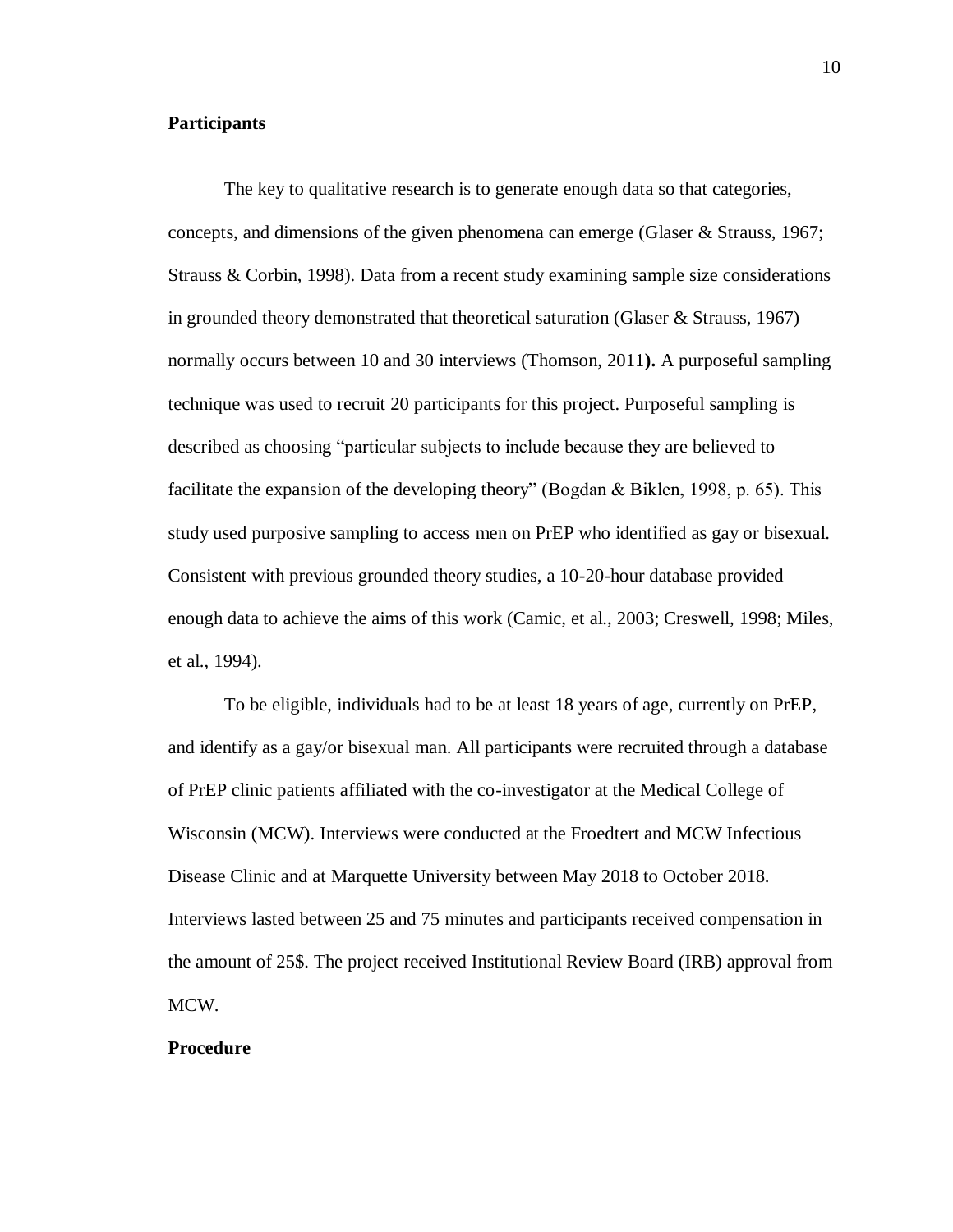The primary researcher who conducted each interview has both undergraduate and graduate training and experience in conducting in-person and phone interviews. A pilot interview was conducted with another graduate student who has extensive experience working with sexual and gender minorities in order to provide further interviewing practice and to adapt the interview protocol as necessary. In addition to the primary researcher, several undergraduate and graduate researchers were engaged in transcribing, coding and interpreting the data for the current project.

The primary researcher received approval from the MCW IRB to review patient information from the MCW PrEP-data base to contact eligible participants before the time of their appointment. Each participant completed one interview. Interviews were audio-taped and transcribed. When conducting the interviews, the primary researcher introduced himself as a graduate student researcher interested about experiences that participants had with PrEP. The general nature of the study was described. It was made clear that the participant was free to ask questions at any time, and to withdraw from the study at any time without penalty. After giving informed consent and becoming acclimated to the lab environment, the participants were reminded that the interview will be recorded but will be de-identified in the process. The primary researcher then initiated the semi-structured interview. After the interview, participants completed a brief demographic questionnaire to collect basic demographic information, including age, gender, ethnic identity, PrEP adherence, and educational attainment. Participants were thanked, provided with a list of Milwaukee LGBT resources, and given compensation for their participation. Participants were also asked to provide their contact information, including their phone number and email address.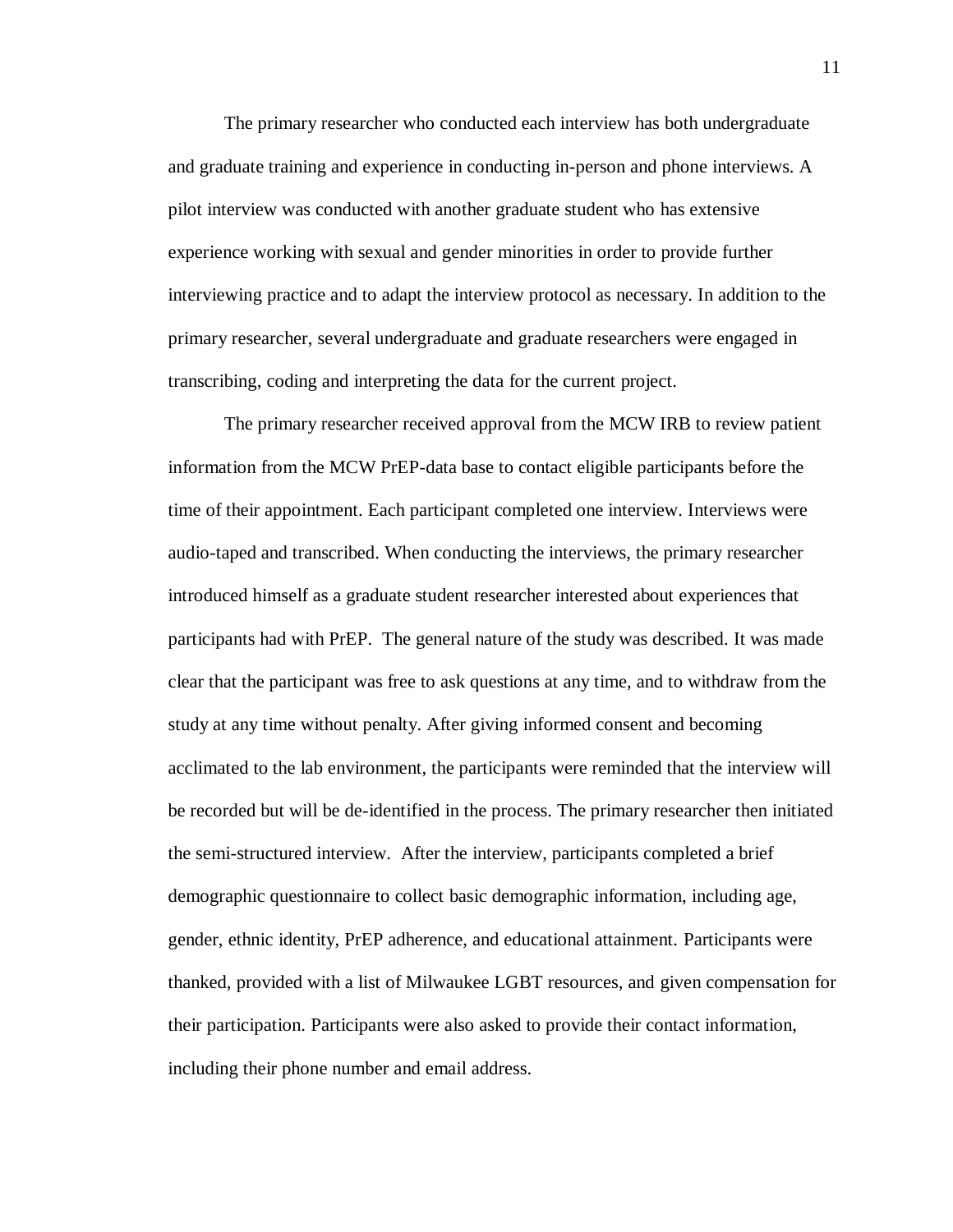# <span id="page-17-0"></span>**Materials**

The final interview consisted of approximately 24 open-ended questions. Probes were used with some questions to ensure that particular topics were covered efficiently. Interview questions focused in gathering information about the functional aspect of social support, including perceived support, satisfaction, and stigma-related experiences. Consistent with grounded theory, as categories and themes began to emerge, the interview protocol was slightly modified throughout the data collection process to investigate repeated occurrences in the responses. Participants completed one interview, the length of which varied. Interviews were audio-taped and transcribed. A semistructured format was used in order to allow the researcher the flexibility to expand upon specific questions proposed on the interview protocol.

The interview covered questions related to initial treatment planning, social support involvement, and PrEP-related stigma. The interviewer asked who, if anyone is familiar with their use of PrEP. If a participant reported having disclosed to someone their PrEP use, then the interviewer asked additional probing questions, including perceived satisfaction/dissatisfaction with others' involvement, the effects of involvement on the participants' relationships with the involved individual and the provider, and form of encouragement (appraisal, emotional, informational). For those who have not told other people about their decision to use PrEP, the interviewer asked about their decision not to disclose that information, the effects they believe that decision might have had on their relationship, and how they believe their experience with PrEP would be different had they chosen to disclose their decision to use PrEP. We then asked them to consider PrEP-related stigma in order to understand their decision not to include others' in the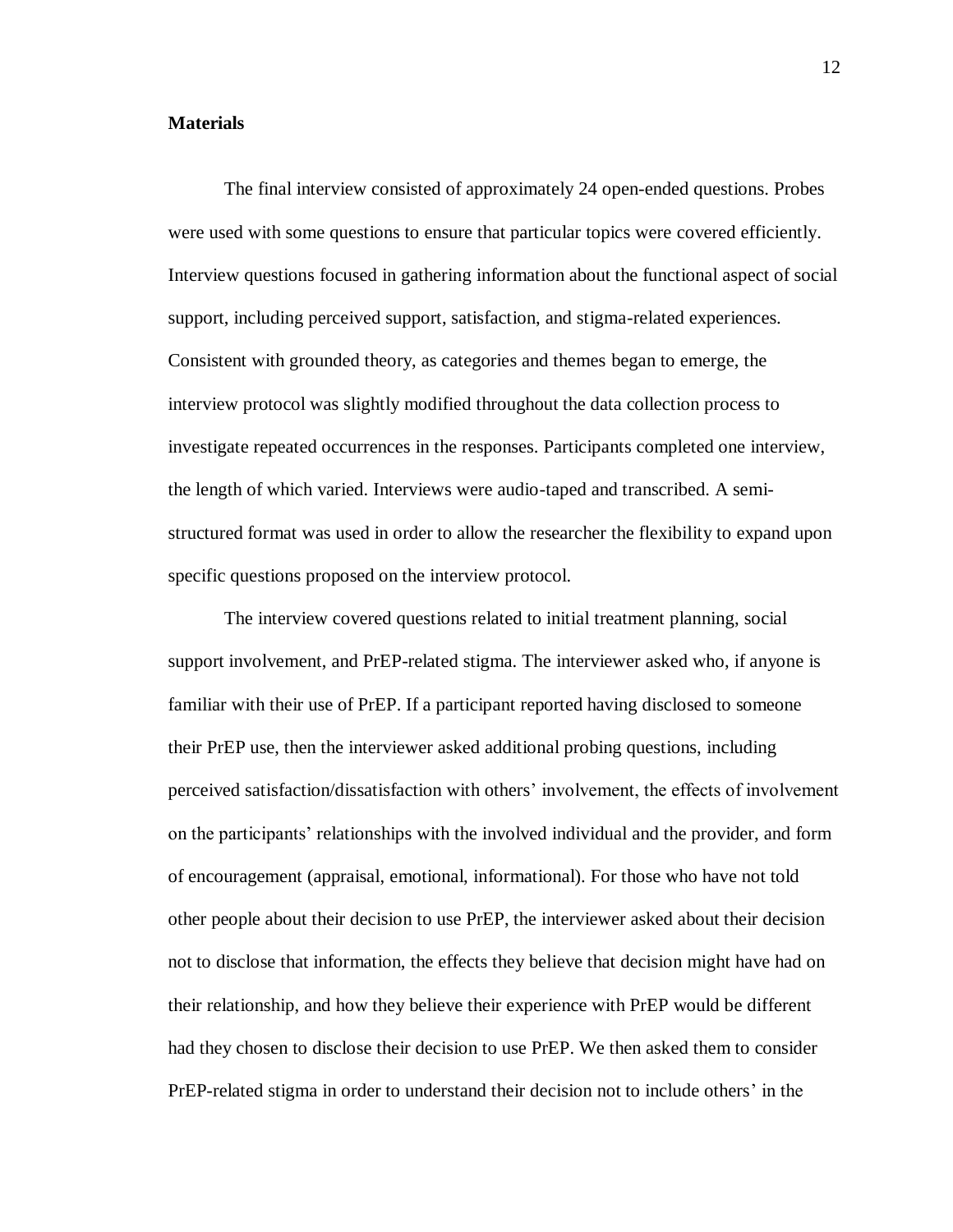process and possible barriers to support and treatment. These included questions related to their experience with PrEP-related discrimination, misconceptions about PrEP, and how stigma generally and/or specific to PrEP influence individuals PrEP-related care.

### **Data Analysis**

#### <span id="page-18-1"></span><span id="page-18-0"></span>**Data Analytic Team**

Strauss and Corbin (1998) describe data analysis as, "...a process of breaking down, organizing, and reassembling data to develop a different understanding of phenomena" (p. 38). Several individuals, in addition to the primary researcher, were involved in coding and interpreting the data (see Table 1). Two peer debriefers and one peer auditor facilitated the analytic process. Characteristics of the two debriefers include European American ethnic backgrounds and experience working with sexual and gender minorities. The two debriefers were undergraduate students in psychology and biology, both of whom received training related to PrEP and grounded theory methodology. The peer debriefers assisted in the coding of the data and provided feedback on coding categories and data interpretations. According to Maxwell (1996), "soliciting feedback from others is an extremely useful strategy for identifying validity threats, your own biases and assumptions, and flaws in your logic and methods" (p. 94). Thus, peer debriefers served several roles, including: coding data, providing feedback on interpretations, and serving as a sounding board for the researchers' emerging insights and concerns (Dey, 1999). After becoming familiar with the raw data by reviewing each transcript, debriefers provided feedback on the preliminary coding and participated in category coding of all data during the open coding process. Finally, debriefers reviewed an outline of the final draft of the theory and provided feedback on the fit between the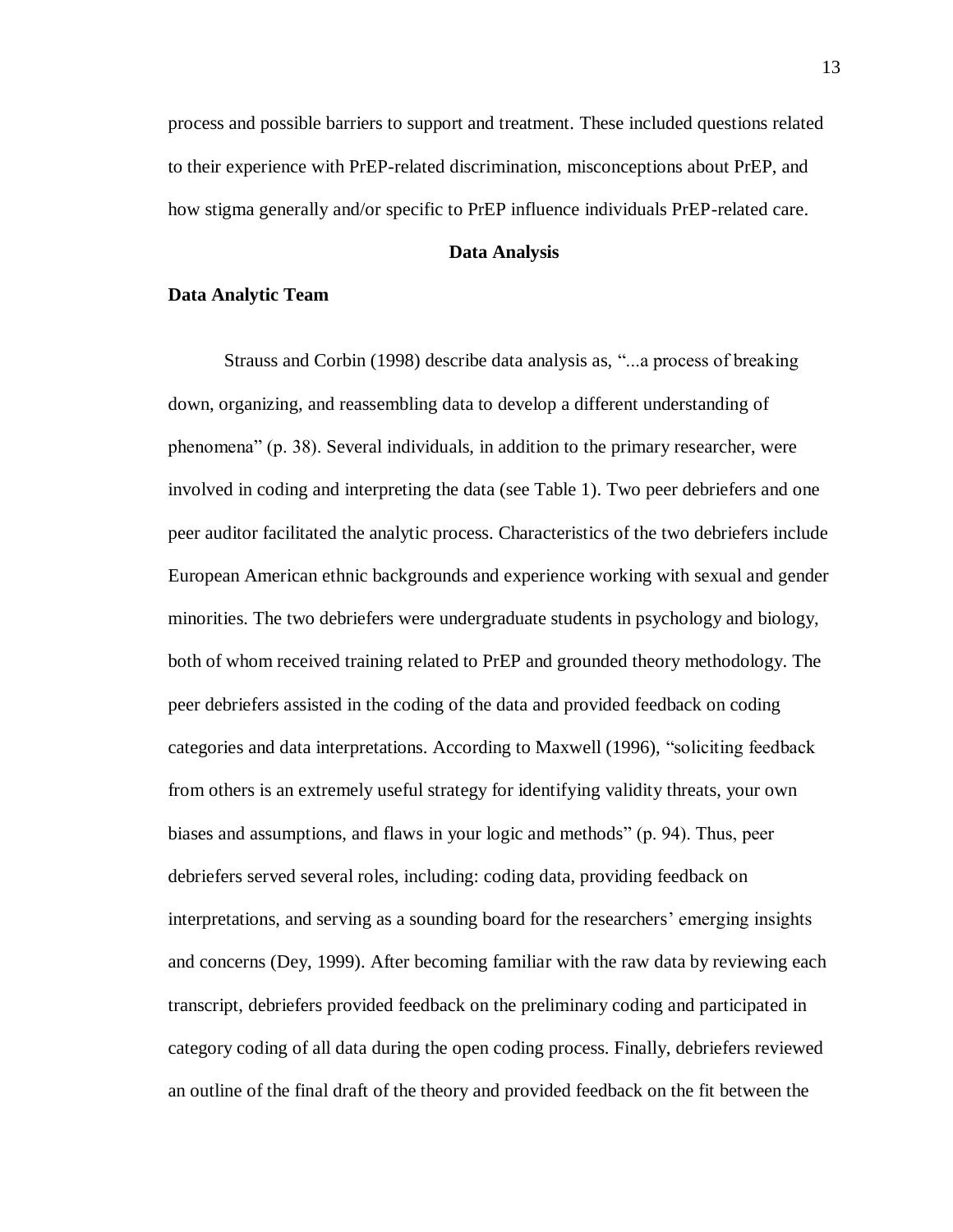theory proposed and data provided by participants. The auditor for this project is a straight cisgender male, European American, doctoral-level researcher. The auditor monitored the coding and interpretation process and provided feedback. The primary researcher and auditor met throughout the data analysis and interpretation process to discuss concerns and insights.

# <span id="page-19-0"></span>**Analytic Process**

Grounded Theory data analysis commences during the initial participant interaction and continues into the analysis process (Corbin & Strauss, 2008; Creswell, 2013). The first stage is known as memoing. Creswell define memoing as:

The process in grounded theory research of the researcher writing down ideas about the evolving theory. The writing could be in the form of preliminary propositions (hypotheses), ideas about emerging categories, or some aspects of the connection of categories as in axial coding. In general, these are written records of analysis that help with the formulation of theory. (p. 289)

During this process, the primary researcher developed an understanding of the data that was used to facilitate the analytic process. Memoing was repeated after each interview, this was used as a starting point to begin the coding process. The auditor and the primary researcher met weekly to discuss preliminary propositions about emerging categories.

Each interview was recorded and transcribed verbatim by a peer auditor, and then verified by a second individual. Guided by grounded theory, each interview was independently coded by the primary researcher and each peer auditor. The outcomes of coding are concepts and categories. Concepts are "words that stand for ideas contained in data" (Corbin & Strauss, 2008, p. 159), whereas, categories are defined as, "conceptual elements of a theory" (Glaser & Strauss, 1967, p. 36). This means that categories in grounded theory are more than names or labels that we attach to things in order to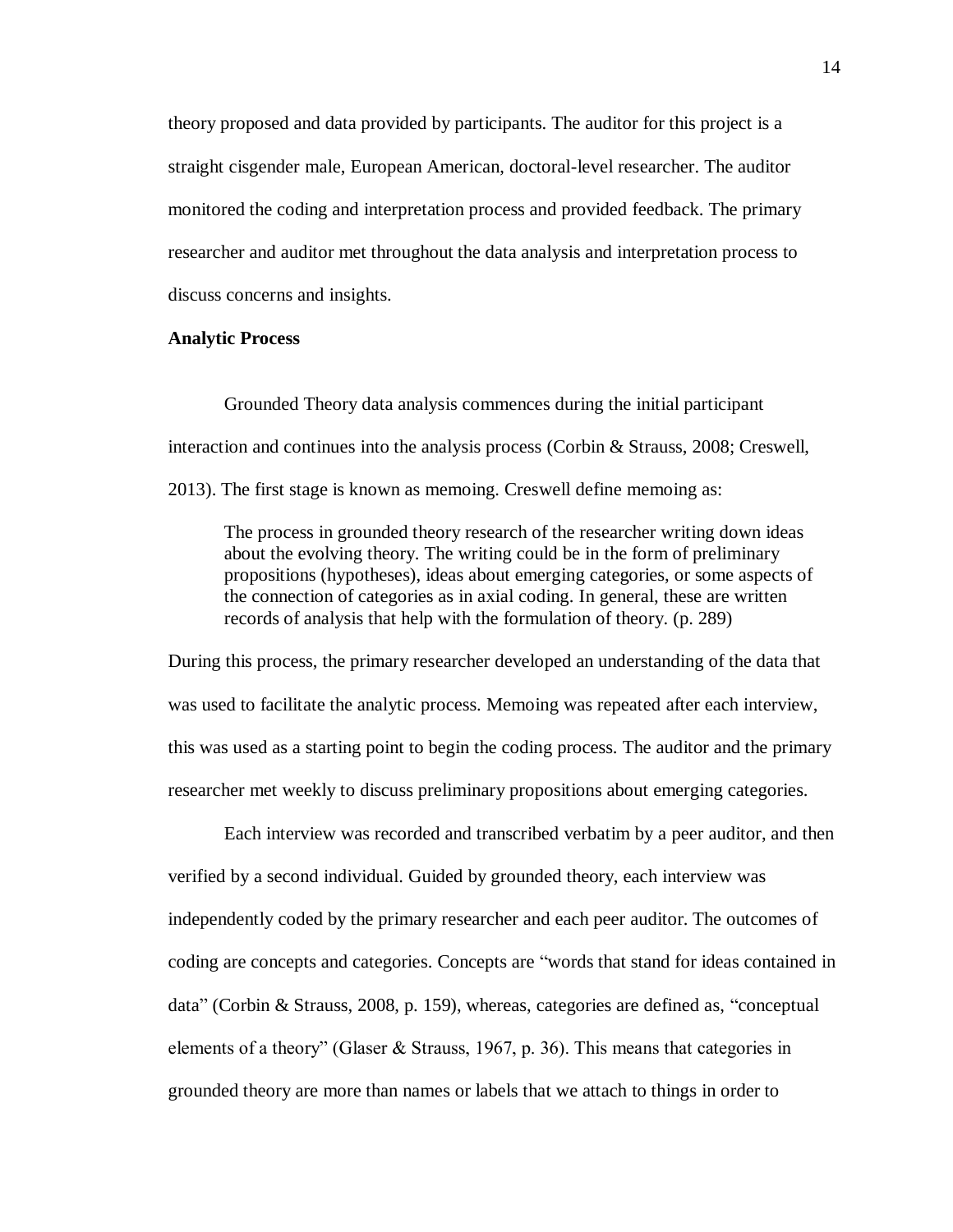identify them. A name or label can be a concept, but it need not be one (Dey, 1999). The auditor and the primary researcher discussed concept and category building throughout the data analytic process to ensure its reliability in grounded theory.

The analysis began by independently reviewing the initial transcript and making extensive notes regarding preliminary topics, themes, and/or relationships known as open coding. Strauss and Corbin (1998) state that the "...first step in theory building is conceptualizing" (p. 103). In other words, the purpose of open coding is to begin the process of breaking data down into concepts or representations of objects and events. In a further clarification, it is defined as "the part of analysis that pertains specifically to the naming and categorizing of phenomena through close examination of data" (Strauss & Corbin, 1990, p. 62). Here the researcher read each line, sentence, and paragraph to identify categories. For the purpose of this study, coding began after the initial interview.

After transcription, interviews were reviewed and broken down into phrases and sentences that represent the participants' main ideas into categories. This grouping of concepts into categories represents the second step in the coding process known as axial coding. Axial coding is defined as "a set of procedures whereby data are put back together in new ways after open coding, by making connections between categories" (Strauss & Corbin, 1990, p. 96). The goal of this coding phase was to generate a list of categories regarding the practices and perceptions of the participants. Strauss and Corbin (1998) state that the purpose of axial coding is to "...begin the process of reassembling data that were fractured during open coding" (p. 124). This phase of analysis began by grouping category notes into main and subcategories. A list of categories was constructed through the process of comparing the concepts for similarities and differences. Initial data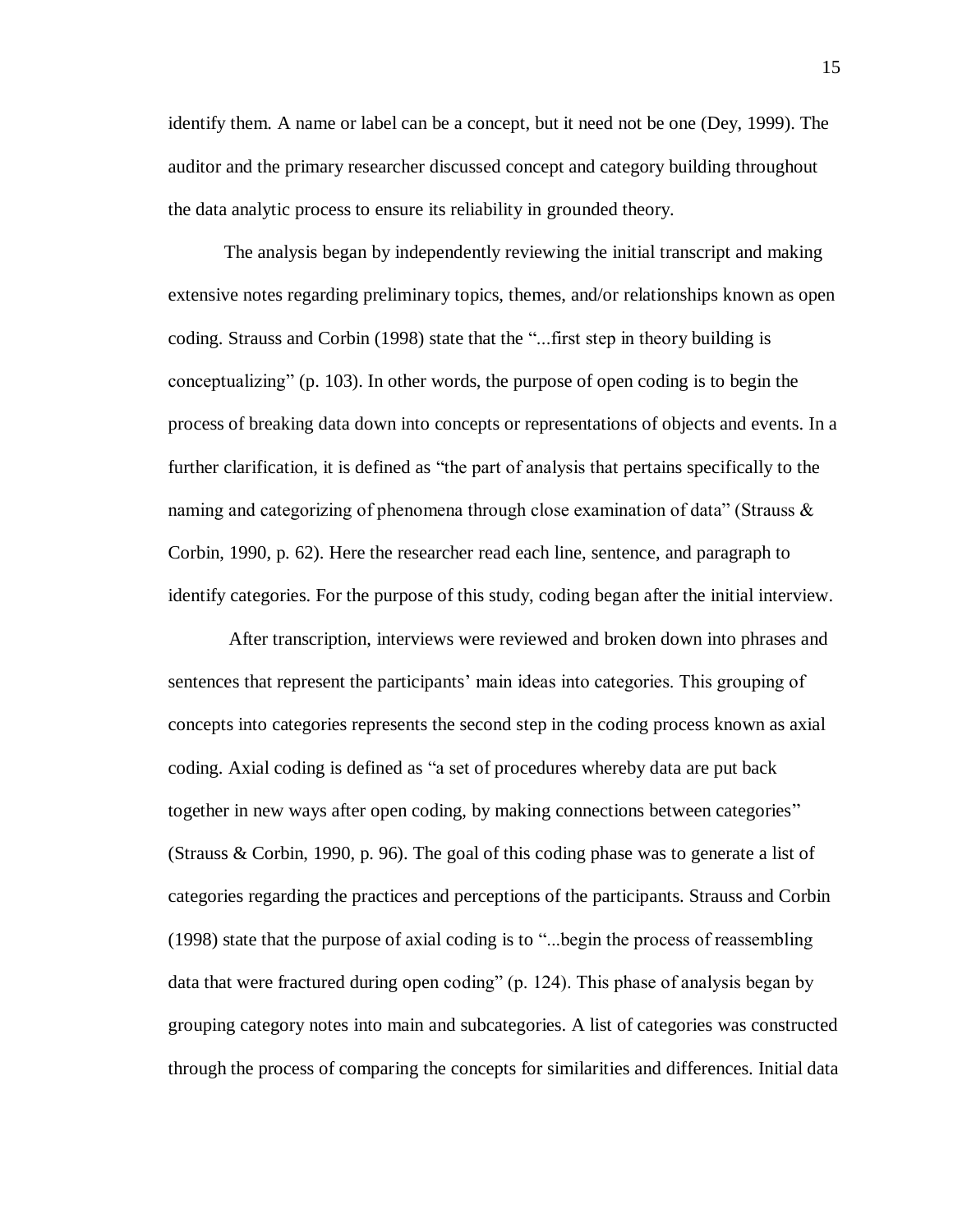analysis and findings were discussed with a medical faculty member from the Medical College of Wisconsin to determine how well these topics cluster together into emergent themes as a form of member checking (Strauss & Corbin 1998).

The next step in the analyses involved coding interviews using the category list generated known as selective coding. Selective coding is defined as "the process of selecting the core category, systematically relating it to other categories, validating those relationships, and filling in categories that need further refinement and development (Strauss & Corbin, 1990, p. 116). The core category in this context is described as "the central phenomenon around which all other categories are integrated" (Strauss & Corbin, 1990, p. 116). Each interview was coded by three individuals: the primary researcher and both peer debriefers. The debriefers first assigned categories independently, then met with the researcher to reach consensus on the categories represented in each passage. Finally, guided by grounded theory, suggested by associations, overlap, or diversions in the data, thematic categories were refined for analysis, based on a process known as *comparative analysis* (Sandelowski, 1986; Strauss & Corbin, 1998). The primary goals of this step of analysis was to develop an overarching theoretical scheme explaining how each of the categories related to each other. In this step of analysis, the main categories were compared to each other, and gradually grouped together to develop themes.

#### **Results**

<span id="page-21-0"></span>Of the 20 participants, 12 were Caucasian, 4 were African American, 3 were Hispanic, and 1 was Asian. Participants ranged in age from 22 to 70 years (*M* age = 33.00, *SD =* 10.48*)* (see Table 2). Their time using PrEP ranged from 2 weeks to 3 years  $(M = 1.78, SD = 1.23)$ . Over 70% of the sample  $(n = 15)$  missed taking their medication

16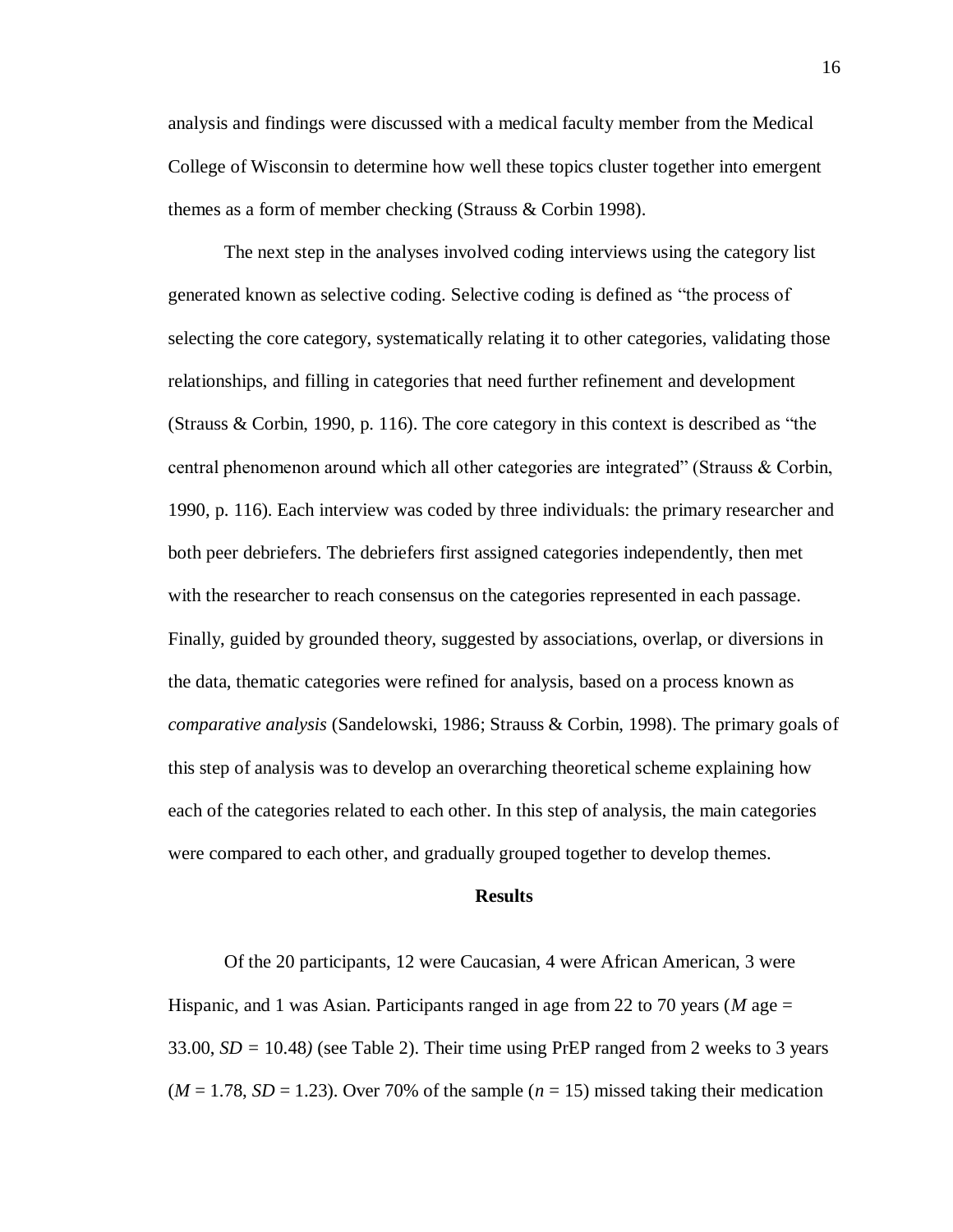at least once within the prior month, while 25% of the sample  $(n = 5)$  reported never missing their medication. Most of the sample (55%,  $n = 11$ ) identified as single, 15% ( $n =$ 3) identified as married/domestic partner with a same-sex partner, 30% (*n =* 3) identified as dating a same sex partner, and  $15\%$  ( $n = 3$ ) identified as "Other." Approximately 85% of the sample identified as gay ( $n = 17$ ), 10% identified as bisexual ( $n = 2$ ), and 5% identified as other. The sample was relatively diverse in regard to educational attainment, with 35%  $(n = 7)$  reporting less than a college education, 40%  $(n = 8)$  reporting a bachelor's degree, and 25% reporting a master's degree  $(n = 5)$ . Approximately 30%  $(n = 5)$ 6) identified as Christian, 15% (*n* = 3) identified as Catholic, 10% (*n* = 2) identified as Baptist, 5% ( $n = 1$ ) identified as Buddhist, 10% ( $n = 1$ ) identified as Spiritual/Not religious, and 35% (*n* = 7) identified as "Other." As shown in Table 2, over half of the sample identified as Liberal (65%,  $n = 13$ ), 10% ( $n = 2$ ) identified as Moderate, 10% ( $n =$ 2) identified as slightly more conservative, and  $15\%$  ( $n = 3$ ) identified as Independent.

An inductive codebook with 96 different codes or sub-codes were developed based on iterations of independent analysis from three coders, giving particular attention to the following content areas: (a) social support related to an individual's PrEP-related care and (b) manifestations of PrEP stigma and potential drivers of PrEP-related stigma (see Table 3). Emergent findings were discussed with the peer auditor and a medical researcher in the field of HIV/AIDS.

### **Discussion**

<span id="page-22-0"></span>The categories that emerged from the final coding scheme reflected the dominant themes used for the elaboration of study findings: social support within the LGBT community, psychological impact of PrEP, PrEP-related stigma, relationship-related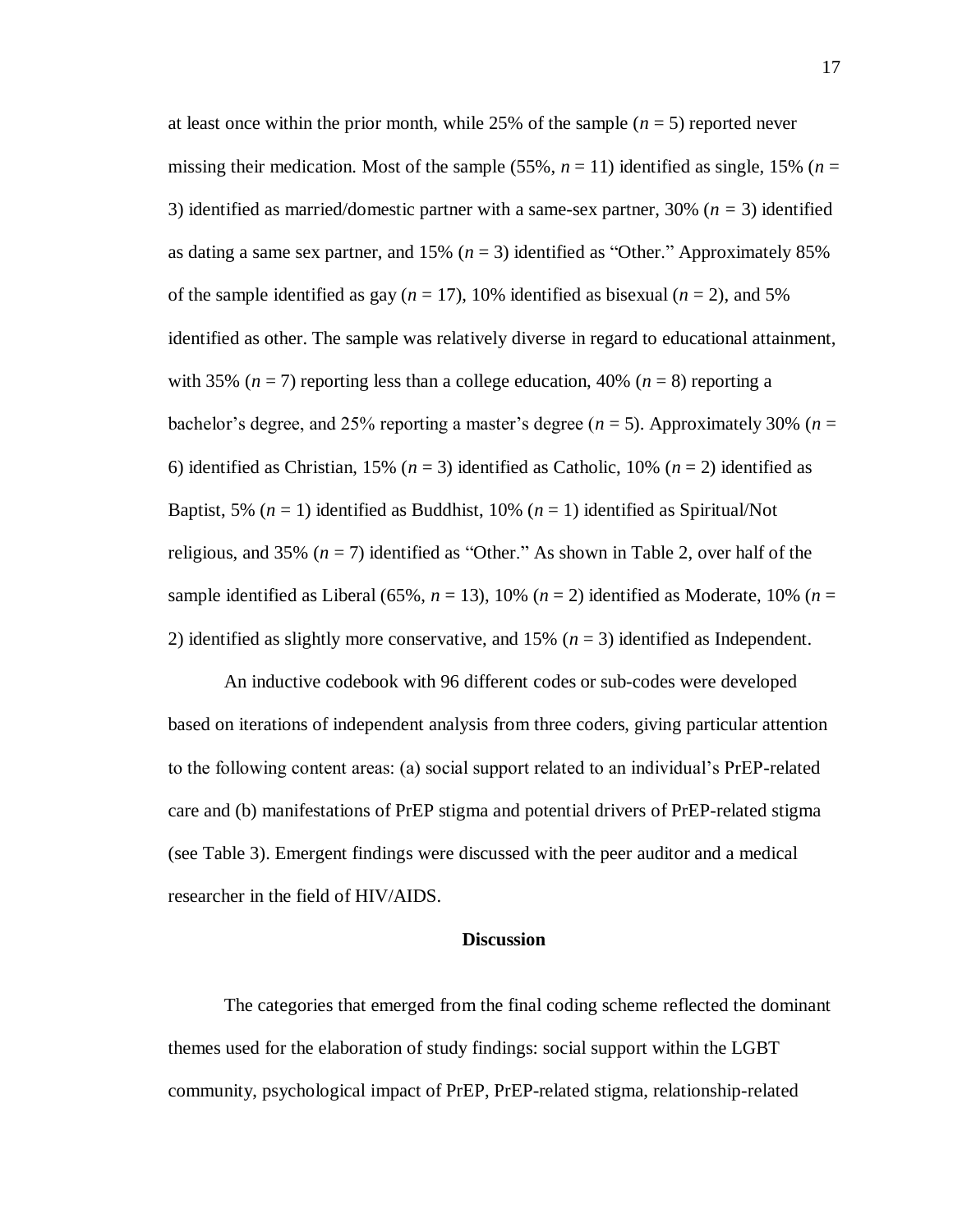stigma, and access to care. Illustrative quotations were chosen to provide justification for the definition or basis of themes. All names used with selected quotes are pseudonyms.

## <span id="page-23-0"></span>**Community Social Support**

The findings of this study demonstrate that social support plays a substantial role in participants' experiences with PrEP. Consistent with previous research, it is evident that social support is an important feature in HIV care and health care access (Stangl et al., 2013). Numerous studies have illustrated the beneficial role of social support in various areas of functioning among patients with HIV, including better health-related quality of life (Chaudoir et al., 2008), higher CD4 count (Smith et al., 2004), and lower levels of HIV-related distress (Stangl et al., 2013). This exploratory study examined social support among gay and bisexual men to help determine how social support may be related to PrEP-related care. As shown in Table 3, all participants reported some degree of social support in their care. Sixty percent of the participants learned about PrEP from other gay and bisexual men who were also on PrEP. Miguel, 30 years old, explained how he learned about PrEP from someone else in the community. He also talked about an HIV-related experience that initiated his interest in starting PrEP:

I had sex with a friend of mine who I know was HIV positive and undetectable and 48 hours later I became very sick and the sickness was ultimately unrelated, but the timeframe and knowing that in the back in my mind was enough to scare me and it was a really negative experience and powerful experience, so I said to myself this is not a way I want to feel again. I never want to have an HIV scare again. I had a friend, who was a social acquaintance, he was a friend of a friend situation, who was a biology student, and identified as queer and we were casually open about our sex lives. He was the first person who told me about PrEP, how it worked, and where to get it. He made it very easy for me to go on it after that experience I had.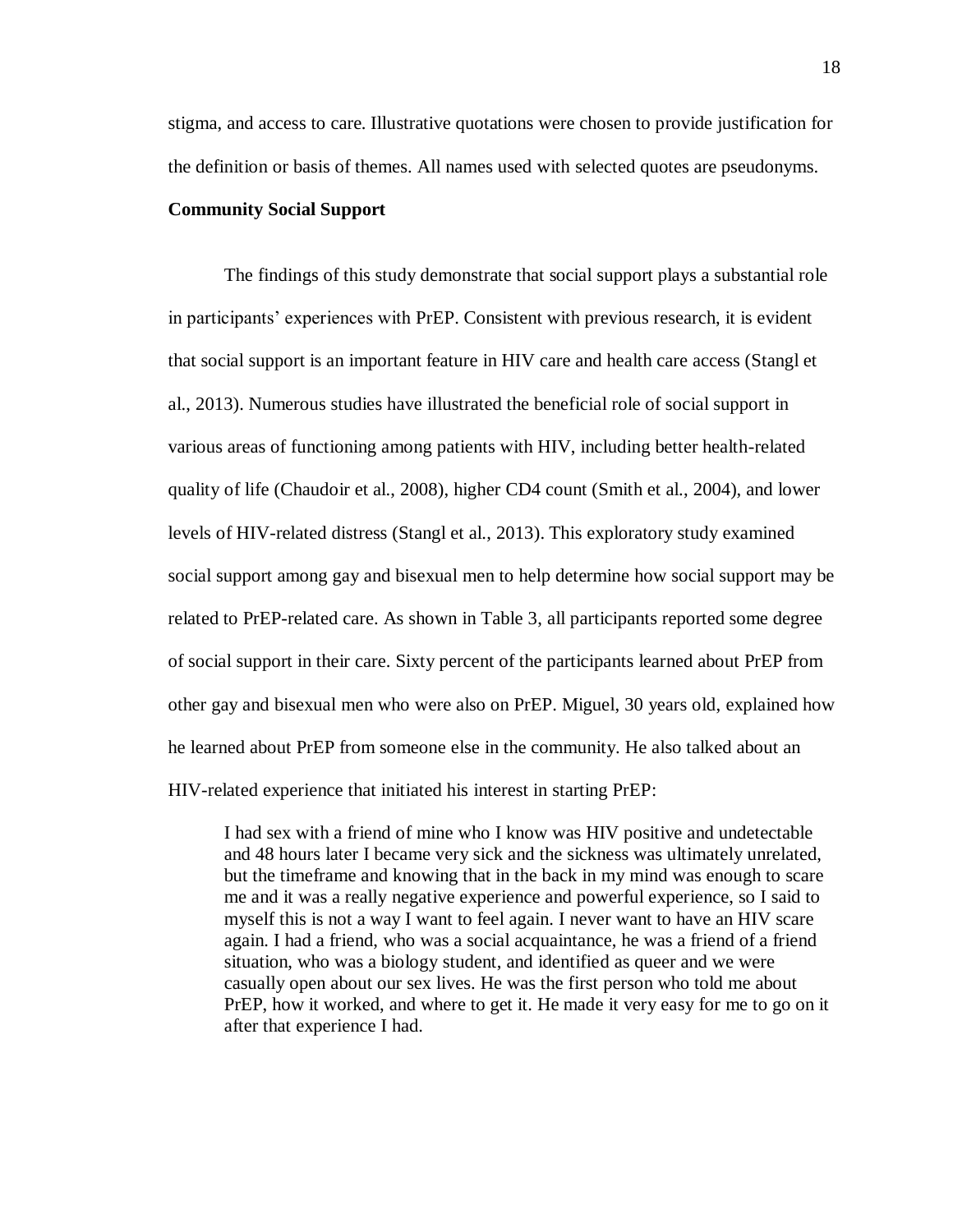Brandon, 41 years old described a similar encounter: "I learned about PrEP through a friend who was taking it, who was actually HIV positive and he was getting treated with something similar. He told me the name of his physician and where to go." Robert, 25 described how he felt about first learning about PrEP from another gay man, instead of a medical professional:

They tell you what to do, what to eat, to exercise, to lose weight, do this, do that, and I feel people are like "ok, I'll do that" and then they don't follow through. I've seen a lot of medical non-compliance in my job. So, coming from a friend, made it feel real.

These positive peer interactions prompted many participants to seek out medical care with providers who were known to be gay-friendly. With these providers, participants were able to discuss their sexual health without feeling stigmatized or lectured about health care. These behaviors seemed to establish a well-known network of care that helped establish a sense of community and trust among gay and bisexual men.. Sebastian, 34 explained how his current PrEP provider made him feel validated and understood during his initial consultation:

I saw Dr. X and she's phenomenal, we talk about everything. She makes me feel like she's my cousin/sister/ whatever. It wasn't like one of those oh you're gay are you sure you don't already have it situations and it was very cool and calm. And then when I got done with the appointment she's like we'll get you in the system as soon as you are ready.

James, 30 had a similar experience with his provider: "I think what prompted me was really going to a gay doctor that was more specialized in PrEP and being able to talk to him and get all the questions out of my head that were misconceptions that are out there about PrEP, and just learning more about PrEP and the benefit of it. I think that was what really pushed me to decide like okay I'm gonna get on PrEP". These responses mirror studies that have been found between positive provider relations and patient outcomes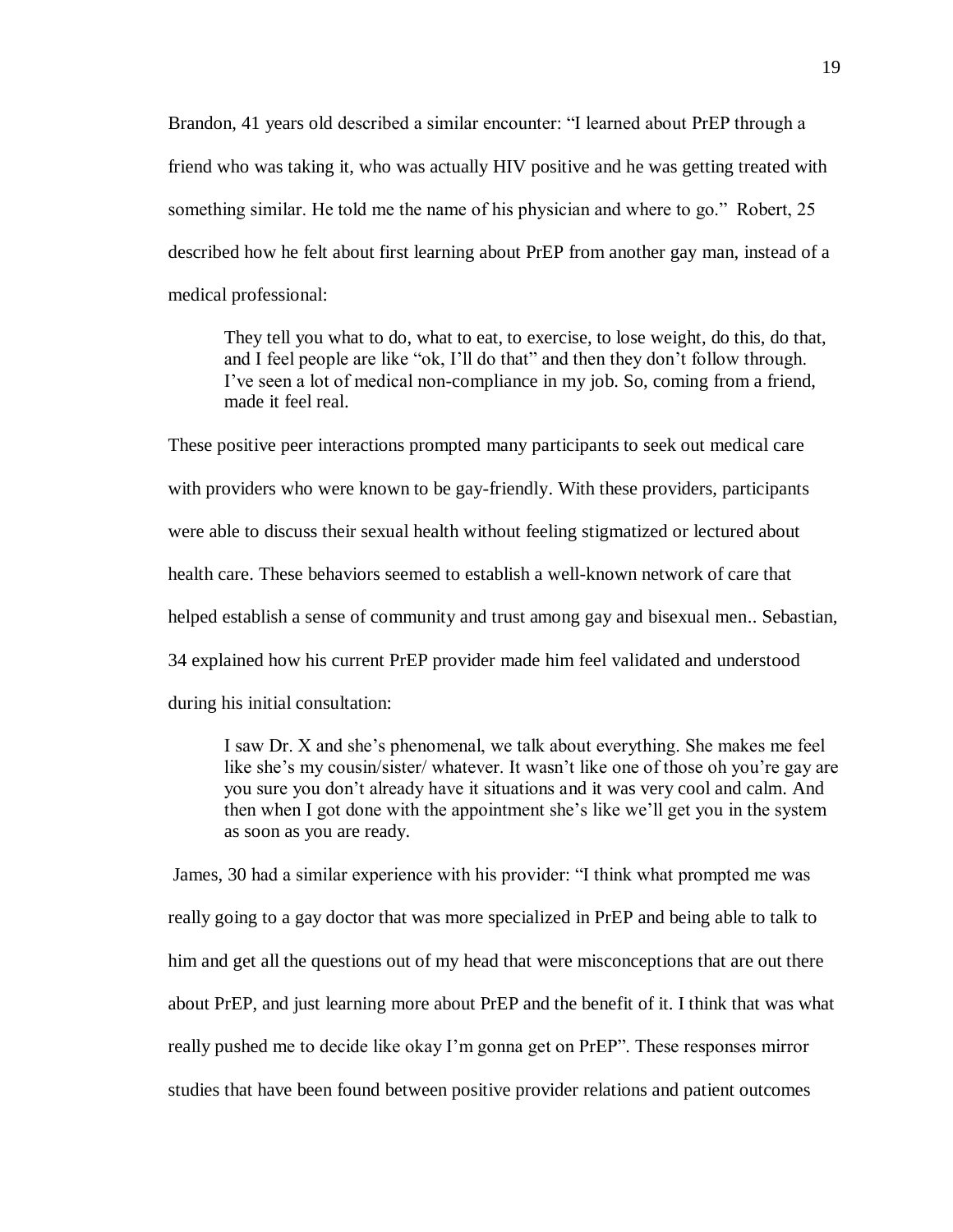(Petroll & Mosack, 2011). This includes a wide range of illness contexts, dimensions of patient satisfaction with providers' communication, engagement, and general interaction skills that are linked to adherence to care (Nobile & Drotar, 2003). This was further demonstrated among participants who did not have an initial positive experience with their provider and PrEP. Josh, 32 explained how he had a negative experience:

I think the only thing with PrEP in general was that it was somewhat difficult to find an actual provider to get it and then someone has to be really comfortable sharing a lot of details with someone in order to go through the whole process. My GP did not know anything about it. He questioned why I needed it and made me feel very uncomfortable. It took me awhile to look for another doctor to go on it.

These responses suggest that providers' knowledge and attitude about PrEP may be a significant barrier to PrEP adoption. Some participants described having to educate their providers about PrEP because their provider lacked knowledge about it and had to go somewhere else for care. While some participants did report having a positive experience, the lack of support and medical mistrust among potential PrEP users, particularly, among communities of color, may be a significant barrier to care or PrEP-adoption. Participants also noted that lack of communication from their provider that could be interpreted as judgmental. For example, Antonio, 24 explained that his doctor "was negative towards me and uninterested in what I had to say or felt I needed. I could tell she was judging me, her attitude was like she was thinking "this faggot is always coming in for another test, just use a condom." Because many people who could benefit from being on PrEP are not on it yet, it is possible that experiences such as Antonio's may be common occurrences for gay men who lack access to affirming health care. Indeed, men's experiences of nonsupportive providers should be explored in future research.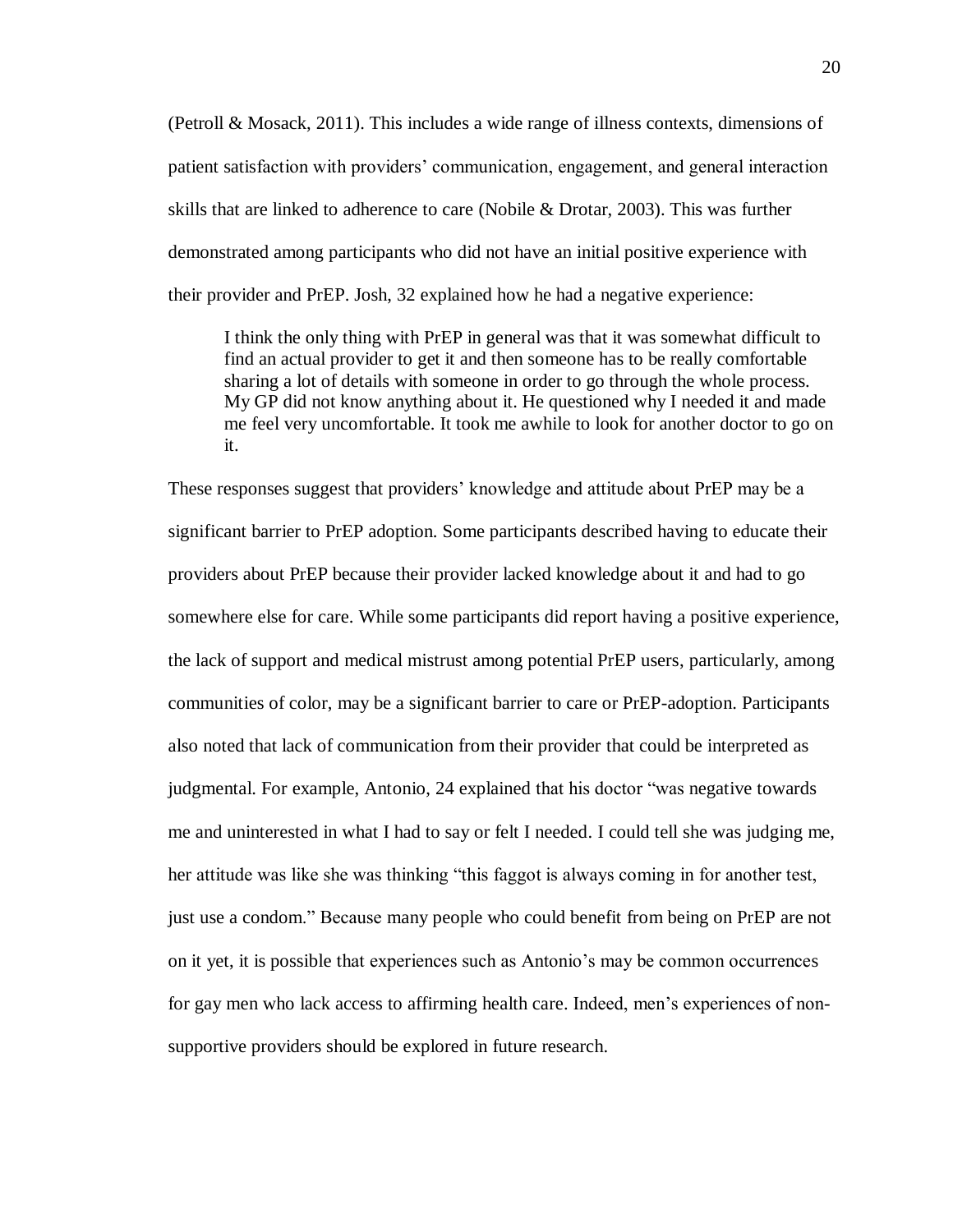As can be observed in Table 3, the perception of normality was another theme that immerged within social support and PrEP-related care. Men in this study reported that within their network of support, PrEP was a normal dimension of daily life. This encouraged men to share their use of PrEP with other men. Their discussion of PrEP made men in our study feel as a resource to their community. This increased their identity and reassured their decision to use PrEP. This also provided some relief in the form of emotional support that made men feel "respected" and "understood" to be on PrEP. As shown in Table 3, all participants reported an overwhelmingly positive experience with sharing their decision to use PrEP. This form of emotional support is critical in continual adherence to care (DiMatteo, 2004). Jordan, 28 described how he felt:

Talking about PrEP made me feel less anxious because I was normalizing my own behavior. I also have other friends who were engaging in high-risk sexual activity and I was like hey this is a really easy thing to do and it is way more affordable than you think. I was able to take them where I go. I feel really informed and really confident. It also really enforced that part of my identity as a gay male.

These responses begin to demonstrate the role of social support in PrEP-related care. As was previously defined, the stress buffering hypothesis suggests that social relationships may provide informational and emotional support that promote adaptive behavioral responses, such as adherence to care and enhancing resilience to stress (Cohen, 2004). As evidenced in this study, social support was found to be an integral layer in PrEP-related care. This is an important finding because it demonstrates an avenue through which PrEP can be successfully promoted to at-risk populations. The fact that so many men who were interviewed had learned about PrEP from friends as opposed to medical providers or advertisements could be a reflection of this important network within the LGBT community. As shown in Table 3, most men within the sample did not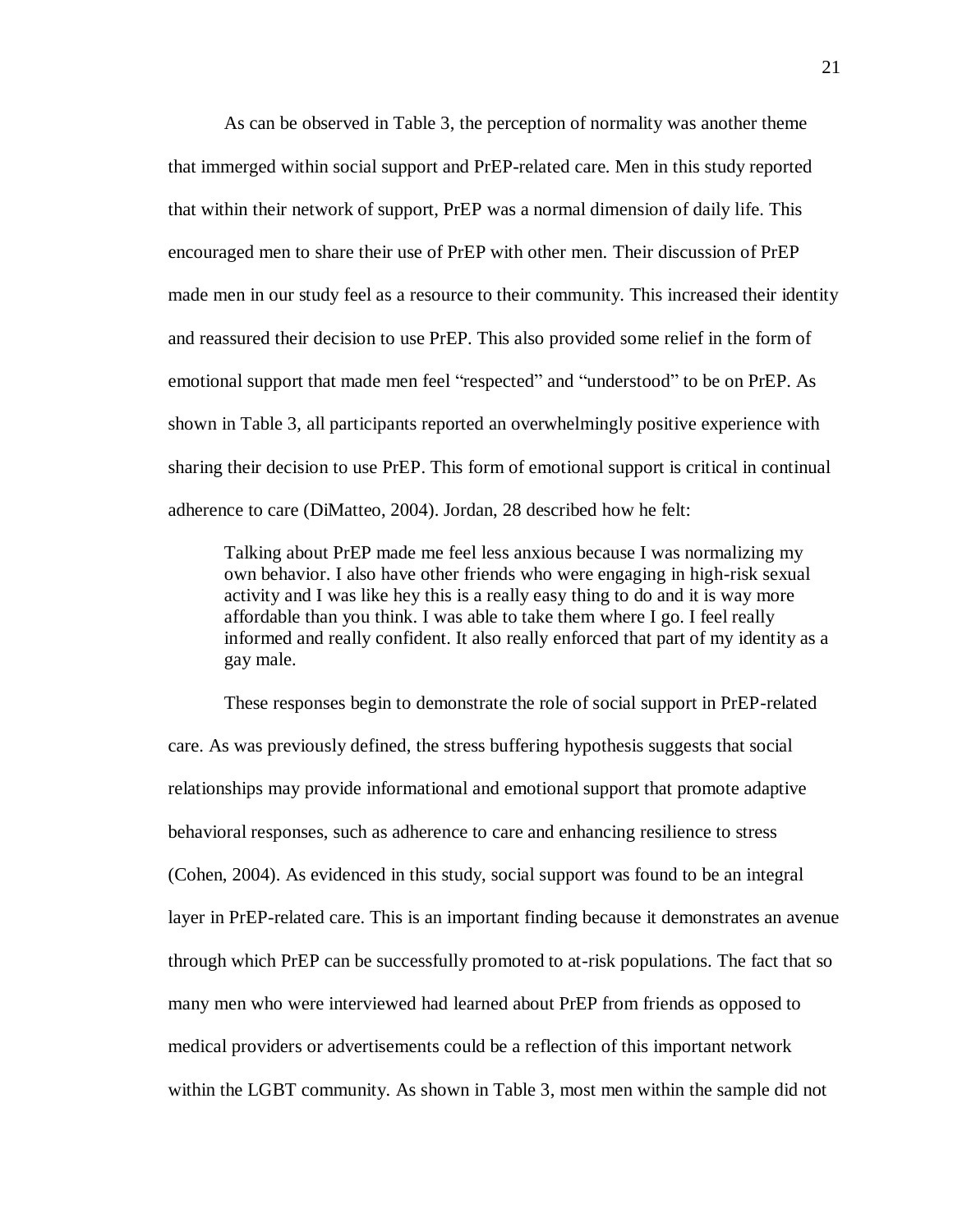report their family as a source of support. In fact, most participants said their families were unaware of their decision to use PrEP because they would not understand it or would not support it. While family support has been shown to be associated with positive mental health outcomes (Cohen, 2004), it may be difficult for individuals to explain PrEP at this level of support. PrEP presents a unique intervention that requires an understanding of the cultural, social, and biological mechanisms through which PrEP operates in order to be understood (Amico, 2012). The rationale for PrEP use can be misunderstood due to the misconceptions surrounding PrEP and HIV. Future research should therefore be targeted at disseminating knowledge about PrEP within family members of the LGBT community. This area of research has the potential of increasing PrEP use among youth who are at risk of acquiring HIV, yet still dependent on their parents or caretakers for financial support.

#### <span id="page-27-0"></span>**Psychological Impact of PrEP**

With the introduction of PrEP, there is the potential for PrEP to affect HIV transmission rates. The impact of PrEP may also have a significant impact on the psychological well-being of gay and bisexual men and their quality of life by reducing HIV-related anxiety and allowing more dynamic and fulfilled sex lives. HIV-related anxiety has been problematic since the beginning of the epidemic and has been associated with several health outcomes including poorer psychosocial functioning, and diminished sexual fulfillment (Vanable, Carey, Blair, Littlewood, 2006). While attitudes toward HIV have improved over the past few decades, the fear of HIV continues to be a significant problem for many gay and bisexual men (Chaudoir, Fisher, & Simoni, 2011). To date, there is little published literature on the psychological impact of PrEP. This study was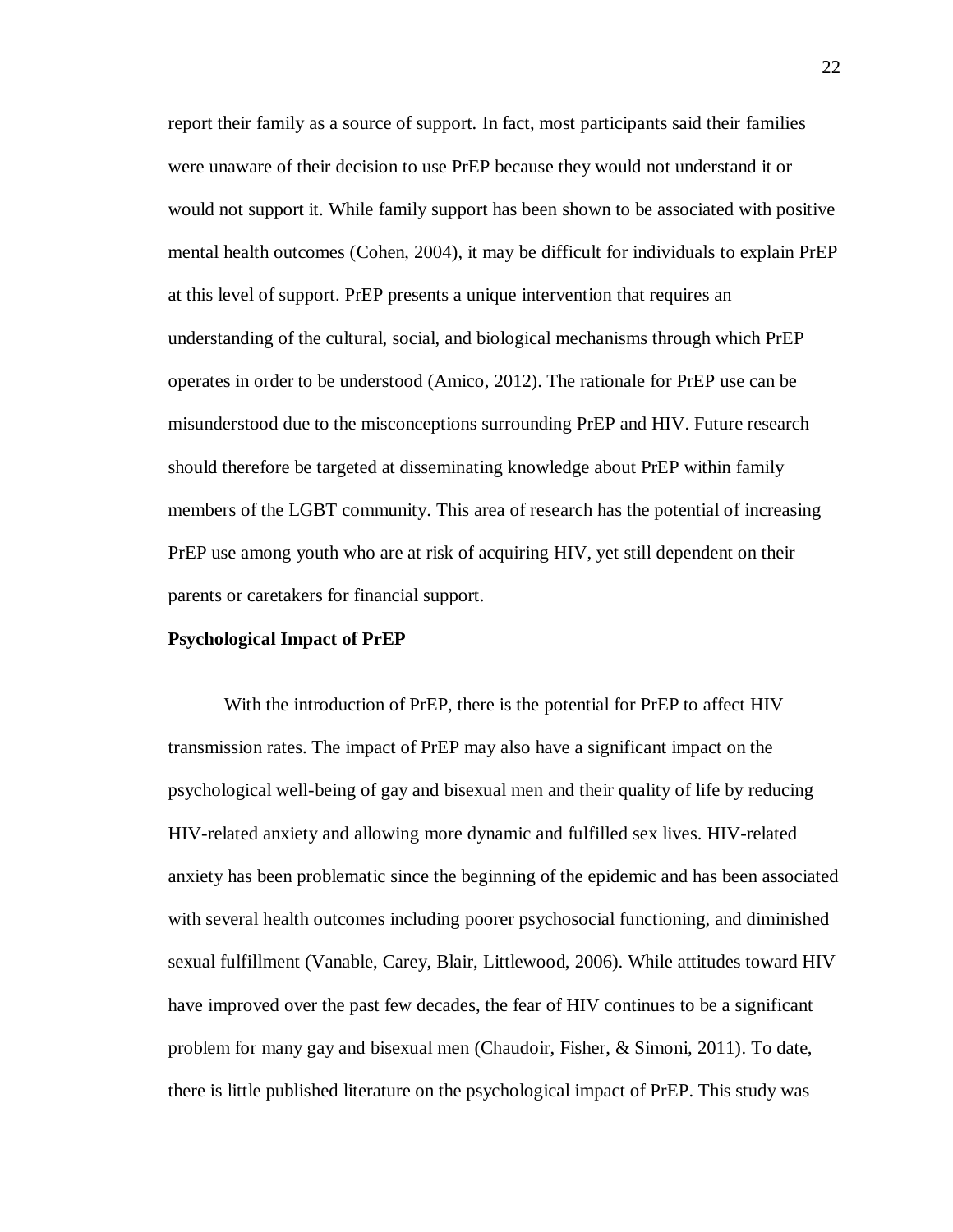therefore intended to investigate the experiences of gay and bisexual men on PrEP. As shown in Table 3, a significant theme that immerged within the data was the mental health component associated with initiating PrEP-use and the psychological impact of being a PrEP user.

In this study, nearly half of men said they had an HIV-related incident, whether real or perceived, in the past that initiated their use of PrEP. Andres, 32 shared his personal story before going on PrEP:

Until recently, I thought I was HIV positive. I had a second exposure with someone I knew. It all just crumbled down into a collapsible bridge, per se. I got hit to the bottom and I was in a mental institution for a while because of suicide and also related to what could have happened if I were positive. You can still live with HIV, but I felt I couldn't. Then when I got better my doctor suggested I go through PrEP.

Brandon, 41 also talked about his experience with HIV: "You're never 100% sure unless you abstain, even if you're using a condom you can never be sure. This wall of reality slaps you in the face every time you decide, 'hey I am kind of into this dude and I would like to take this to the next level'. But then I think of the risk and I don't enjoy it as much. I have had some exposures in the past. I know what it feels like." These responses show that HIV-related anxiety continues to be a significant barrier to care and psychological well-being. These experiences and fear of HIV led many participants to go on PrEP. Once on PrEP, many participants described feeling significantly less anxious. While no studies have explicitly examined the psychological impact of PrEP or changes in attitudes toward HIV, it is possible to suggest that PrEP has significantly changed how men view their sexual health. Within his response, Brandon 41 explained how PrEP reduced his stress surrounding sex: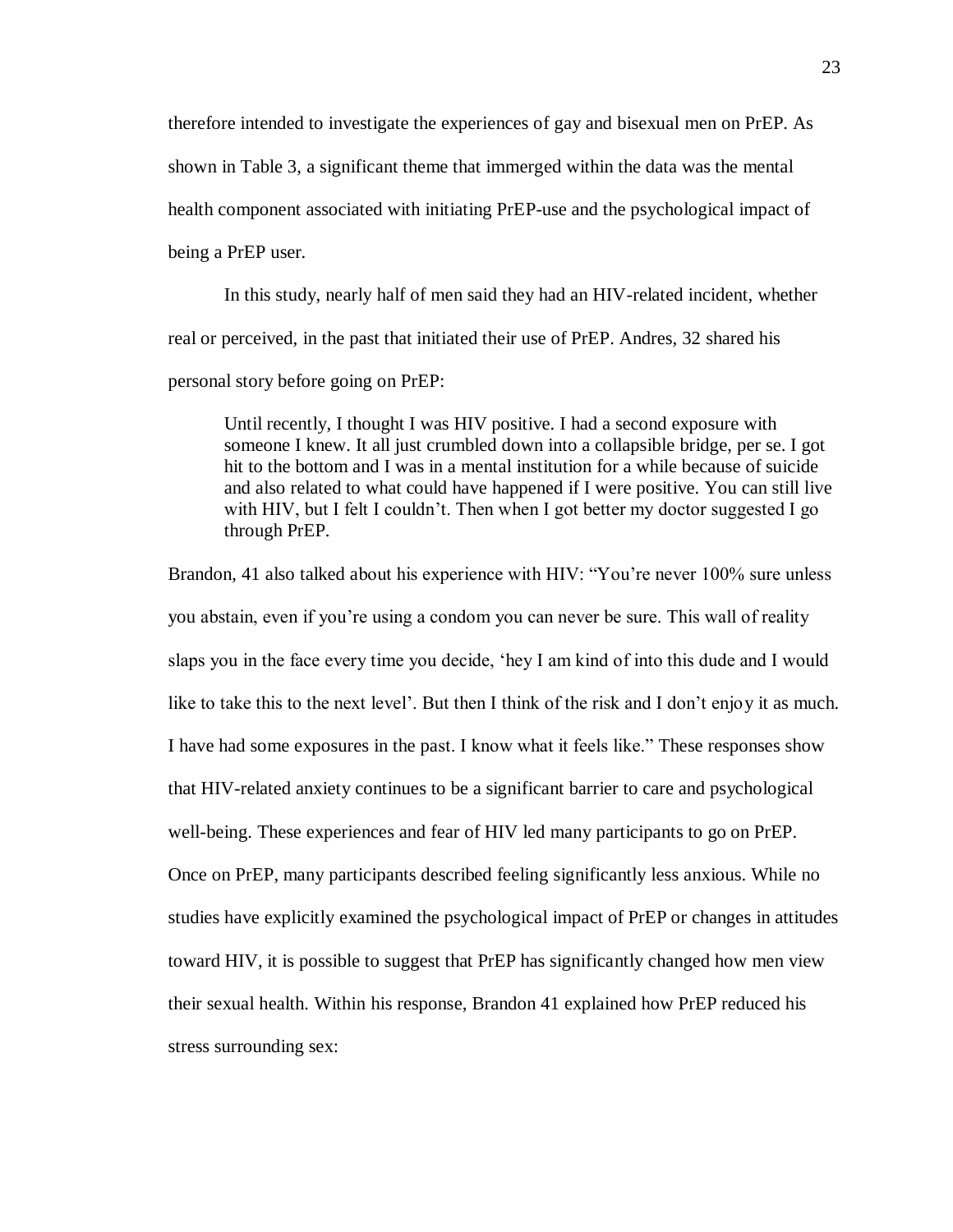There's less anxiety. I am not having a panic attack every time I have sex. The background noise has subsided, and I think that it has gotten better over time. I don't think about it as much as a stressful risk, even though I know it's still a risk, it's just not as stressful for me since I started PrEP. The feeling of freedom is beyond.

This idea of pride in being a responsible sexually active gay man was a recurrent theme in men's accounts and demonstrate the protective benefits of being a PrEP-user. Another participant described how he felt prior to going on PrEP when he got tested: "Thinking about transmission is an automatic thing, so I remember having the moments where you mess up and you have a hiccup with no protection and it's like oh my god, three months until I know for certain. I remember feeling kind of crazy until I knew for sure." Findings from this study highlight the psychological component associated with PrEP. In addition to providing protection against HIV, participants described the psychosocial benefits of PrEP in terms of reducing fear and providing relief from the anxiety and stress previously associated with sex. Until recently, PrEP has been solely investigated as a biological intervention, these findings however suggest that PrEP may also help reduce HIV-related anxiety within the LGBT community.

### <span id="page-29-0"></span>**PrEP-related Stigma**

A key overarching assumption men described was that for many people in their social and sexual networks, PrEP was related to increased sexual activity. Men described how they have had to explain their rationale for using PrEP regardless of whether they are having condomless sex. For example, some men described what they said people assumed about their sex lives or their HIV status. Miguel, 30 described his experience with PrEP-related stigma: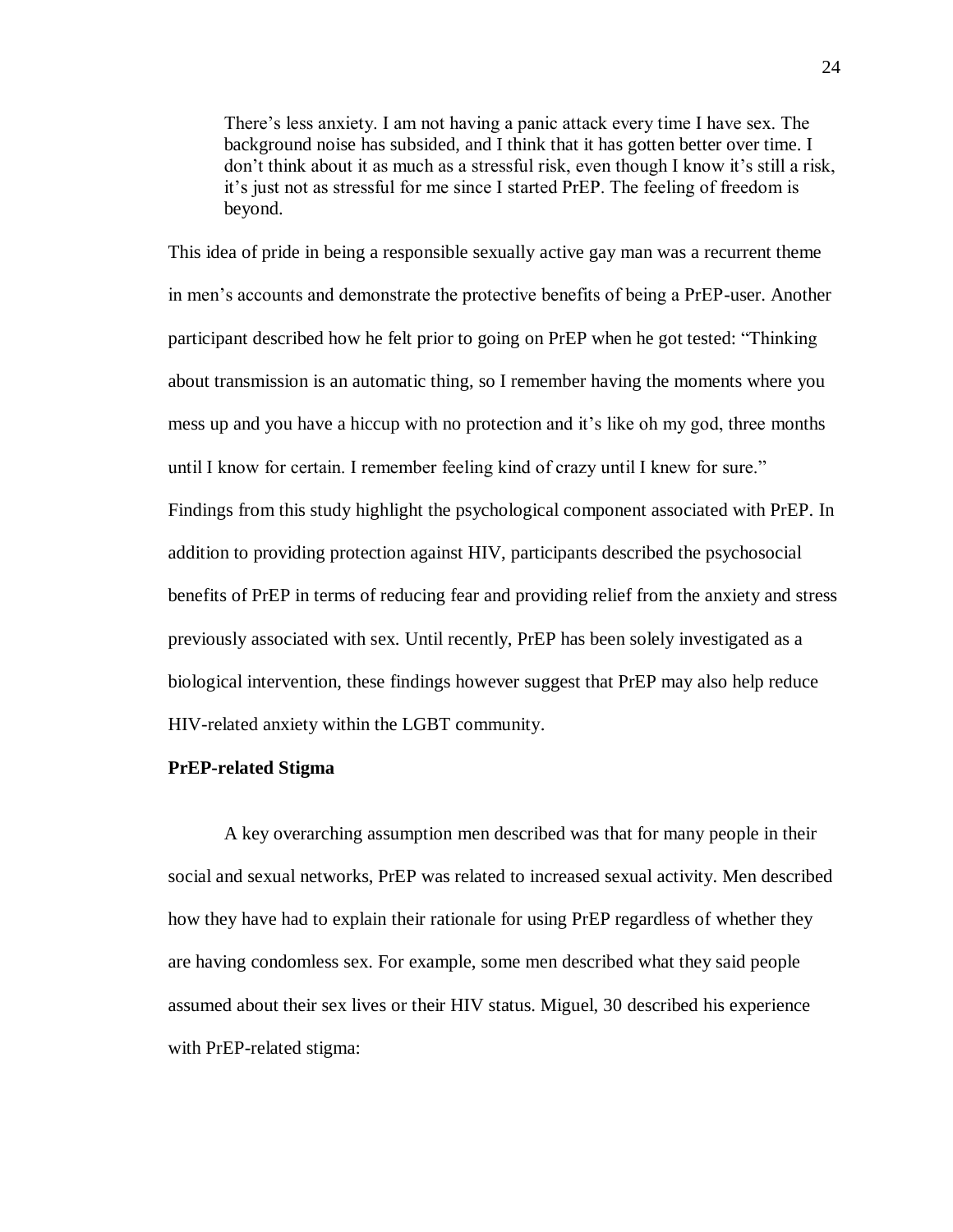The stigma really is I can't control myself because I'm on this medication that helps prevent HIV because I can't control myself sexually to not have that much sex and try to prevent it. People will say you're just sleeping around so that negative stigma is, we can't control ourselves, we don't know how to take care of our sexual health in a more proactive nonchemical way so we have to take a pill so a lot of gay man that I know they view it as oh why can't you just put on condom on? Why can't that just be enough you know?

Some participants also described how PrEP-related stigma, or stigma related to having multiple sex partners, has led them to limit who they share their decision to use PrEP with: "I am afraid that someone would perceive me as just sleeping around with anyone. I don't like to tell people on Grindr because that's what everyone will think of me, as just being a slut, sleeping around with any guy without a condom." Most men also described several assumptions about being on PrEP, including an association with sexually promiscuous. This type of association between this behavior and health has been found within the HIV literature as a way of limiting gay men's sexual freedom and expression (Bennett et al., 2008). HIV and sexual health continue to be highly moralized topics. In this context, gay and bisexual men using PrEP may be shunned, both sexually and socially. Some men also discussed experiences of PrEP-related judgement or rejection when trying to connect online with someone else. Brody, 24 explained his experience with PrEP and social media: "Someone online told me that it was the slut pill. He said I must be that type of guy who will have bareback sex with anyone because I am on PrEP. They think it's a free for all situation." Andres, 32 encountered a similar situation online when someone assumed, he did not want to have a serious relationship because he has having sex with way too many since he was on PrEP.

Some men discussed how older gay men view PrEP differently than younger gay men. Older generations may hold an assumption that younger gay men should be more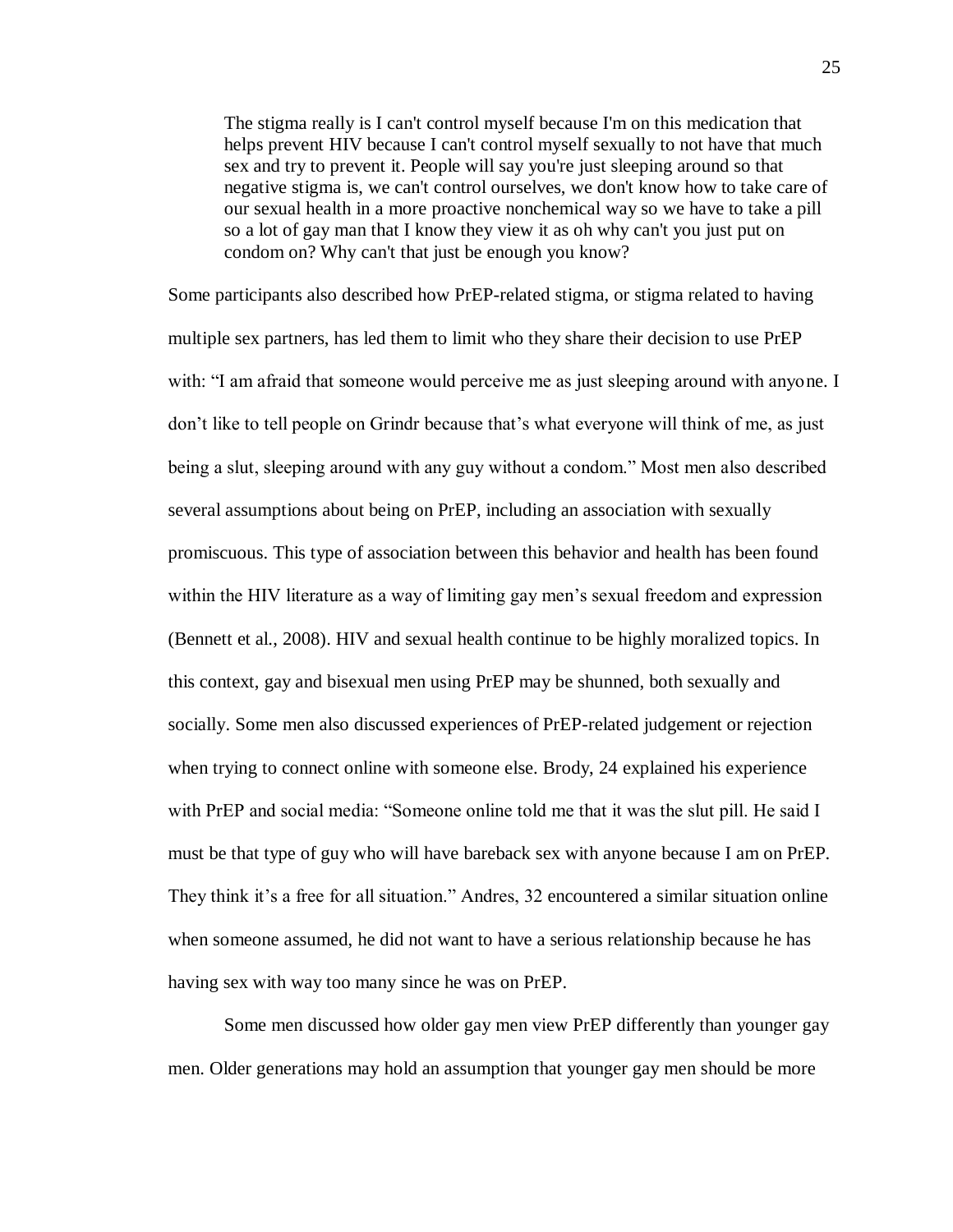responsible because they have better access to education and services than before.

Manuel, 43 described this generational difference in attitudes toward PrEP:

Older gay men are relating it back to the 80s where the AIDS epidemic was killing off a lot of their friends and I have lost several people too, So, me being on it, it's protecting me and protecting my husband. The younger kids think they're invincible.

Alex, 22 y/o also experienced older men being more vocal in their disagreement with his

decision to be on PrEP:

I went over to this dude's house and you know we smoked some weed and we were talking about random shit, and he was older, I think he was like 33, 35, and I think at the time I was like 19 or 20. He was talking about how you younger gay men take PrEP and think everything is fine. He told me that it wasn't that simple and that PrEP wouldn't change what happened with his life.

The generational shift in attitudes toward HIV also promotes PrEP-related stigma among gay and bisexual men. While research has not yet explored the relationship between generational attitudes and PrEP, it is likely that HIV-related experiences have affected PrEP likeability and adoption among some gay and bisexual men.

## <span id="page-31-0"></span>**Relationship-related Stigma and PrEP**

The findings of this study also demonstrate that relationship status may also be a barrier to care or a source of additional stress for many gay and bisexual men. For some participants, talking about PrEP was seen as exposing their non-monogamous sexual practices, which were thought to be stigmatized sexual activities in the context of a relationship or marriage. Erick, 43 described how his decision to use PrEP may inform other people of his non-traditional relationship: "I don't like telling anyone about PrEP because most people know I have a husband. I am concerned about the reaction to having a husband and a boyfriend would be. I don't want other people to see my relationship as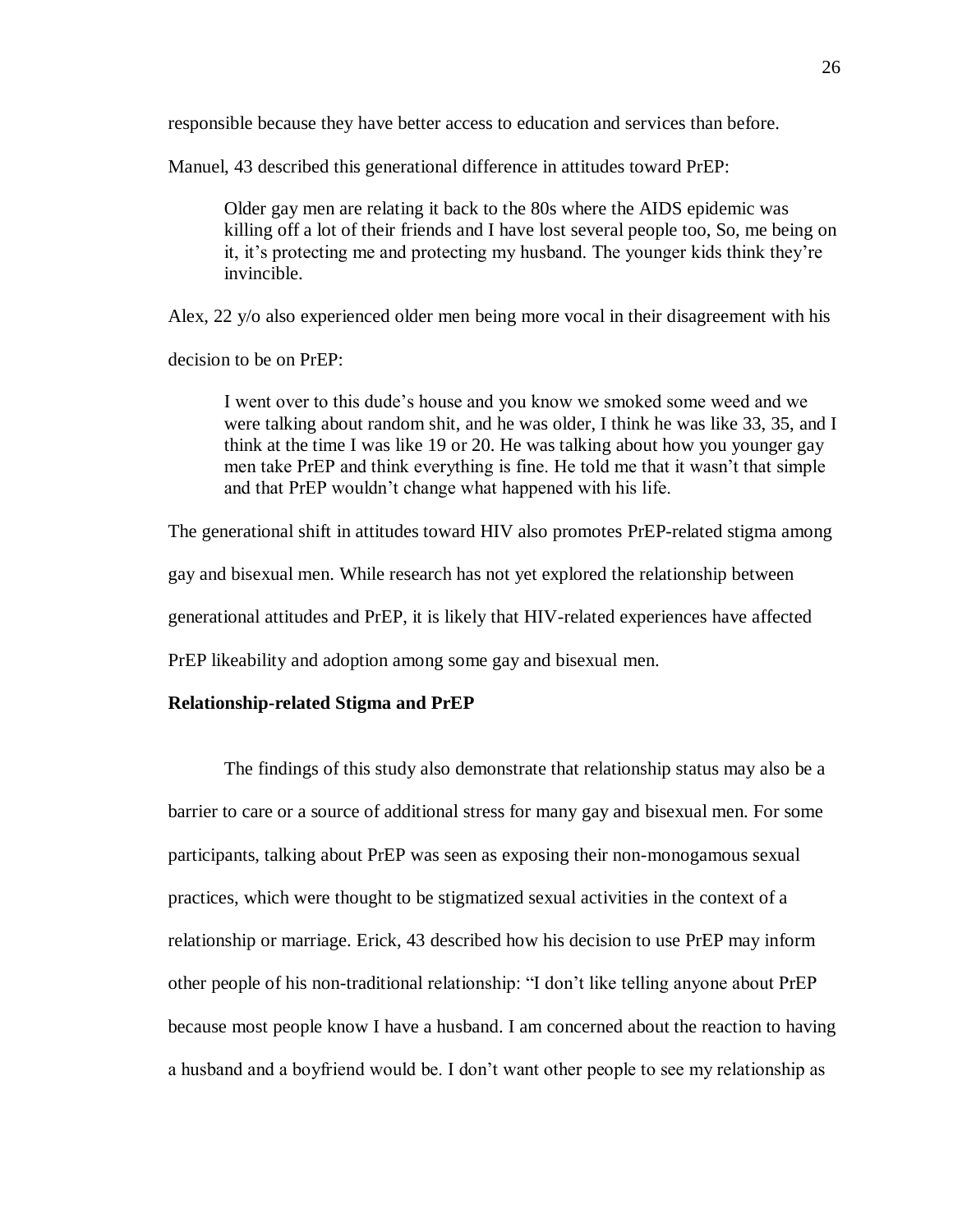anything less or something." Many participants also experienced some relationship conflict as a result of their decision to continue using PrEP. Vincent, 27 shared his experience when his boyfriend decided to discontinue PrEP, but he did not:

In my experience it can create trust issues where one person sees the relationship one way and the other sees it the other way, they think "oh why are you still on PrEP?" He thought I couldn't trust him or that I wanted to be in a nonmonogamous relationship instead. He didn't understand why I still wanted to be on it. It made me feel safe at all times if something happened, you never know.

<span id="page-32-0"></span>These findings suggest that there are differences in PrEP acceptability among men who are in different types of sexual and romantic relationships. As predicted, PrEP use is underpinned by a complex interplay of social, cultural, and psychological mechanisms that can affect the individual PrEP-user differently throughout their treatment plan. While limited research has examined PrEP-use and relationship status, one recent study found that men who were in a monogamous relationship were hesitant to communicate about PrEP out of concern that breaching the topic of HIV prevention would cause a partner to suspect of them (John, Rendina, Starks, & Grov, 2018). While this study did not directly explore PrEP use within relationships, it is possible to suggest that there are certain challenges faced by men in discussing PrEP that might limit long-term PrEP use or adoption. Certain interventions, such as a Dyadic intervention, may provide a context to effectively elicit PrEP discussions within MSM relationships. These findings suggest that providers should also introduce the topic of PrEP in any relationship, regardless of a patient's presumed relationship status (monogamy vs. open relationship) to help reduce some of the interpersonal barriers or stressors to PrEP discussion that could limit PrEP. **Access to Care**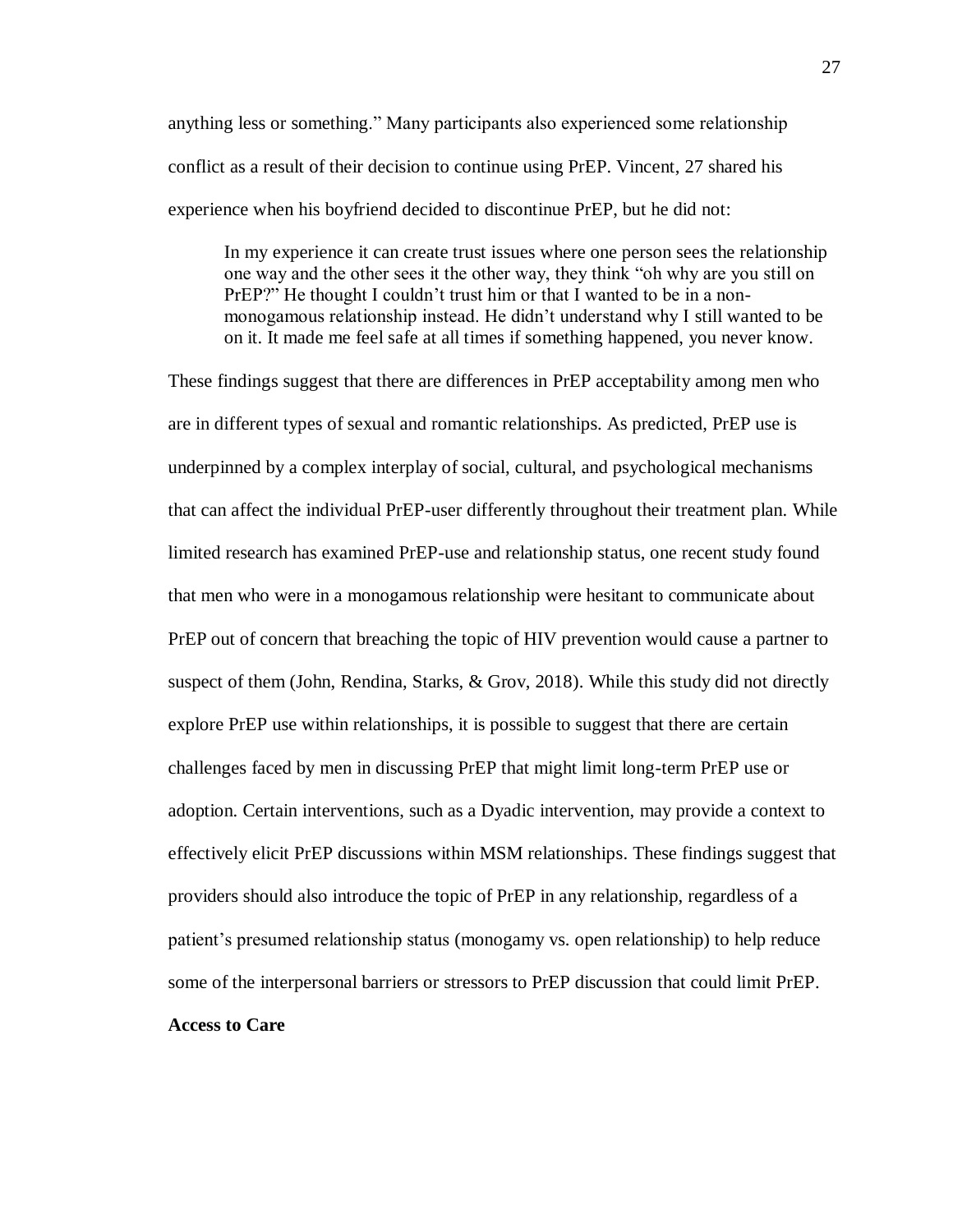While awareness and uptake of PrEP is continually growing in the U.S., only 9.1% of men objectively identified by CDC criteria as candidates for PrEP were currently on PrEP (CDC, 2014). This study found that among men who were on PrEP, PrEP concealment could be a significant barrier to care for men who are considering taking it. Some men described that given how PrEP is marketed toward gay men, it is often referred to as the birth control pill for gay men or the queer drug. This could make it difficult for men who are closeted or not open about their sexuality to discuss PrEP with their provider or their supportive network. Jamie, 30 described how PrEP may be difficult to access for men who are not openly gay:

I don't think that closeted men would ever reach out to PrEP, just like "oh that's a queer thing", or people on the down-low, I don't think they would reach out and pursue PrEP. So, I think that like, being out is a privilege associated with access to care. I know someone who would never go on it because of this.

Another participant stated: "if you're in a community where you can't tell people about your sexuality, I couldn't imagine trying to get access to PrEP. The information is confidential, but you're going and making the appointment. You would be worried who would see you, what they would think. You are even more stuck in the closet." Some men also described they felt they had a responsibility to educate others about PrEP, noting that broader education in and beyond the gay community was needed in order improve PrEP access. These findings suggest possible strategies for health care providers and health communicators to meet the health care needs of men considering PrEP. Related to this, many participants noted that it would be helpful to decrease the stigma surrounding PrEP by showing that it is not just a pill for gay men to take. While there has been more recent coverage in the media and in popular culture about PrEP, it continues to be considered an option only for men who have sex with men. Successfully advocating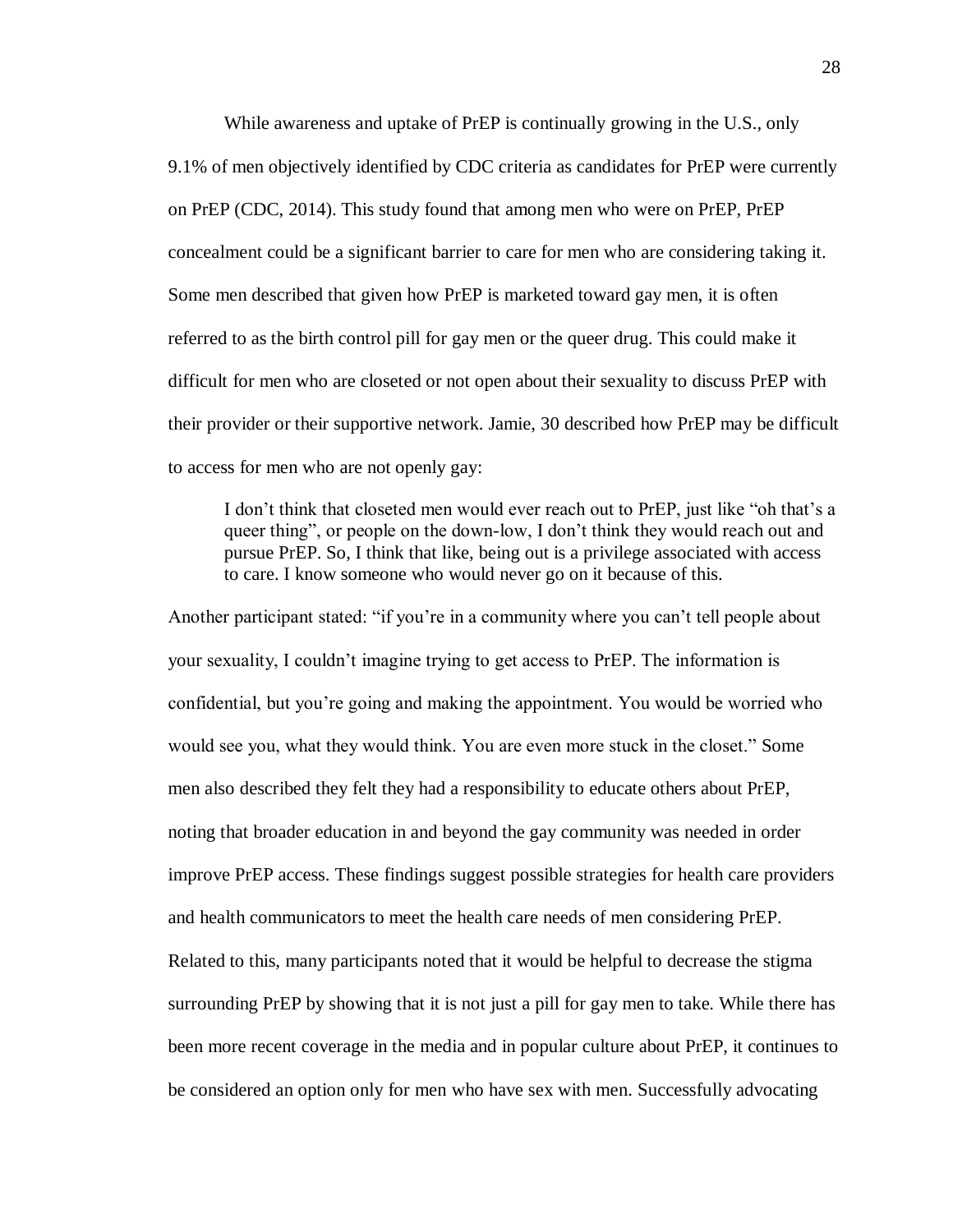for broader PrEP access requires that societal and structural stigma surrounding sexuality be addressed head on. As demonstrated within these findings, most men were on PrEP based on their own merit, while this is a favorable method, it should also be noted that many men, in particular, men of color, lack some of these resources. These accounts of PrEP use help to shed light on broader issues surrounding PrEP implementation and moral panics around sex and sexuality, which may serve to negatively impact both the availability and uptake of PrEP and the health of diverse communities.

#### <span id="page-34-0"></span>**Conceptual Model**

Based on previous literature and data drawn from the current study, a conceptual model was developed to demonstrate how these themes may be related to PrEP-related care (Figure 1). This is not meant to be a statistical model, rather it is a heuristic to help explain the thematic model. As evidenced in previous literature, experiences of stigma have been found to negatively impact access to health resources, undermine social relationships that are important for keeping individuals healthy, prevent them from seeking health care, hide their identity, contribute to psychological and physical stress, and adversely affect medication adherence (Hatzenbuehler et al., 2013). This is especially pronounced for gay and bisexual men who are HIV-positive (Hatzenbuehler  $\&$ Pachankis, 2016). The limited scholarship on PrEP has found that these experiences can negatively impact uptake and retention in PrEP-related care (Liu et al., 2014). Social support has been found to buffer against some of these psychological and behavioral responses (Katz et al., 2013). Unfortunately, less research has investigated the relationship between social support and PrEP-related care. As demonstrated in Figure 1, the data suggested a relationship between social support and positive mental health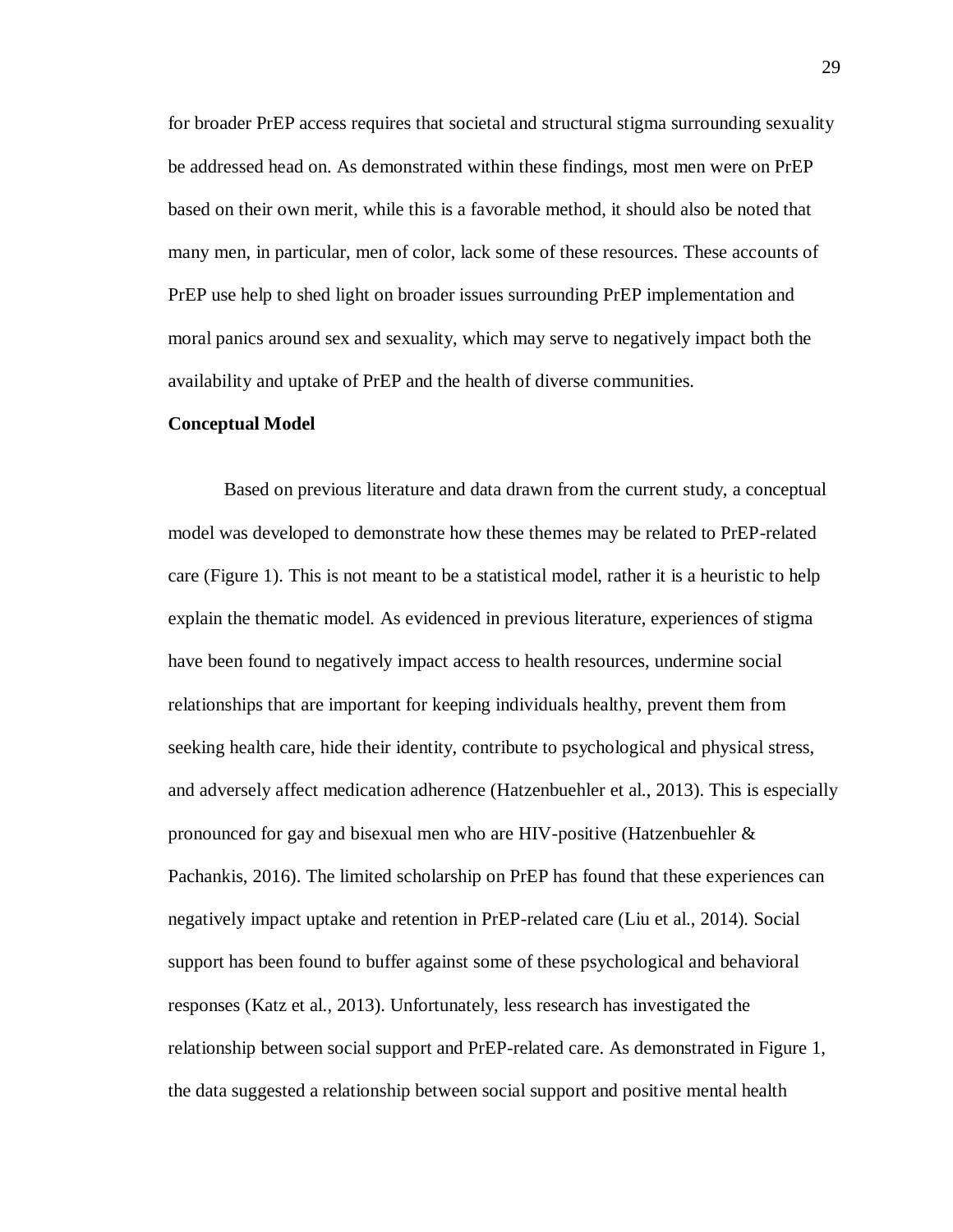outcomes. Both health care and LGBT social support were considered to contribute to improved self-esteem and reduced anxiety within PrEP-related care. For example, the more educated about PrEP and the more involved in PrEP-related care, the more likely to have a positive experience with PrEP and to feel confident and reassured in their decision to use PrEP.

This exploratory study examined PrEP social support among gay and bisexual men. In their interviews, participants discussed various aspects of social support that affected their experience with PrEP. Their discussion of PrEP with other individuals within the LGBT community made men in our study feel as a resource to their community. This increased their sexual identity and reassured their decision to use PrEP. This also provided some relief in the form of emotional support that increased their selfesteem. These aspects of social support have been previously identified within the literature to buffer against negative mental health outcomes, including depression, anxiety, as well as to increase medication adherence across a variety of chronic illnesses (Hatzenbuehler et al., 2013). The participants identified some underlying mechanisms of social support and PrEP-related care. They made a connection between normalizing and sexual promiscuity in the fact that many individuals who they shared their decision to use PrEP with were nonjudgmental and accepting of their decision. These responses reduced HIV-related stigma that many participants described in the past as being detrimental in their well-being. Many participants described how PrEP removed fear and stress related to contracting HIV, and increased their quality of life by allowing more dynamic and fulfilled sex lives. These experiences prompted adequate use of PrEP, which was measured through self-report. While this study did not directly explore the relationship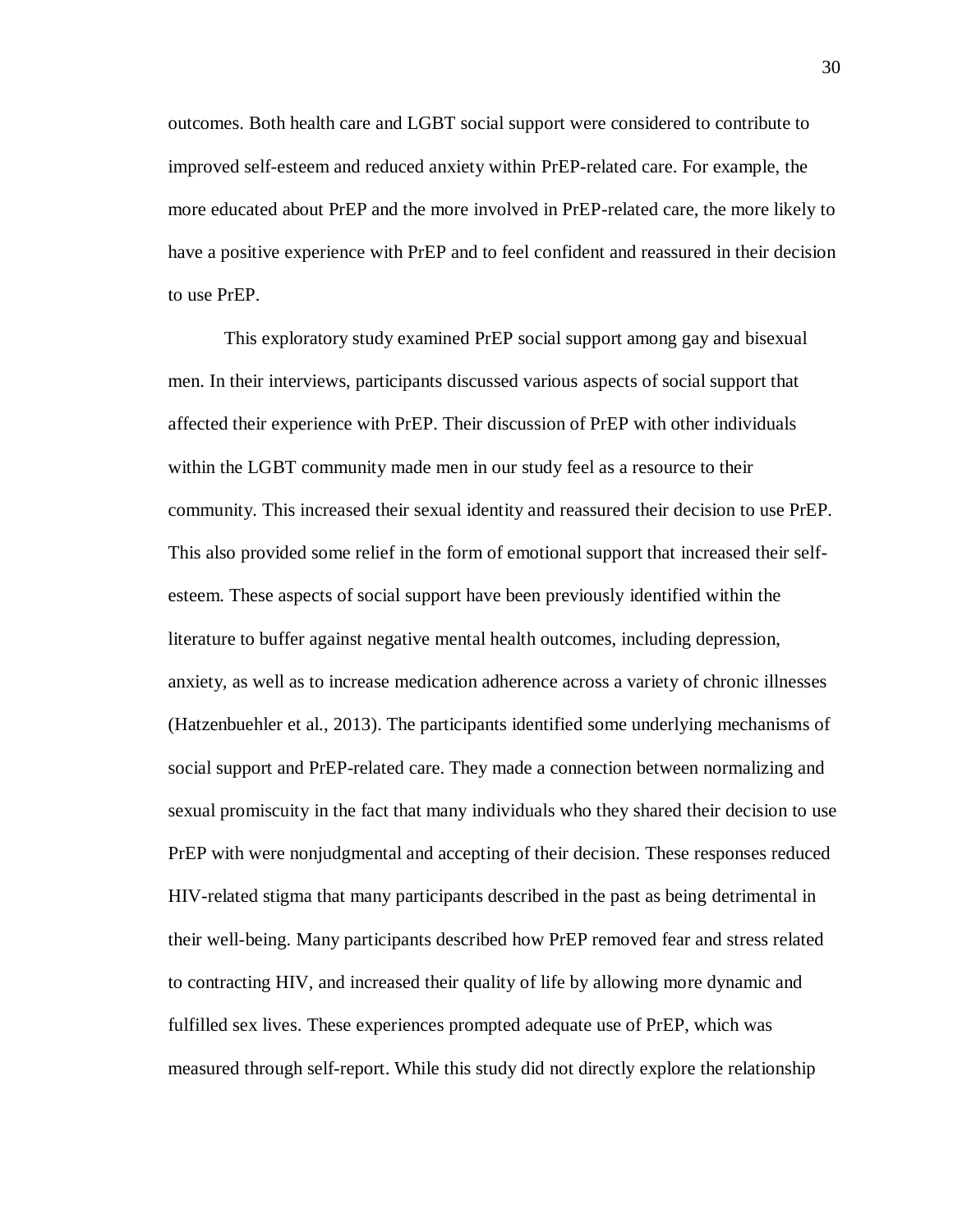between these variables and medication adherence, it is likely that these experiences have prompted adequate use of PrEP (Table 2). Future research should however, attempt to use quantitative analyses to examine these variables, including a developed measure for adherence, to provide further evidence for the role of social support within PrEP-related care.



Figure 1. Conceptual Model of Social Support and Stigma in PrEP-related Care

## <span id="page-36-0"></span>**Limitations**

Some study limitations must be noted. First, due to the size of the sample, the methods used for recruitment, and the purposeful sampling strategy used, these findings lack generalizability. It is important to note that participants were from only recruited from the Medical College of Wisconsin. The PrEP-related experiences of gay and bisexual men in other locations may be different. Therefore, future studies should aim to recruit samples that are more representative of the composition of the U.S. population overall. Future research should also target gay communities of color and focus questions to capture those individuals uniquely challenging experiences. It is also important to note the relative social and economic privilege of many of the participants interviewed. In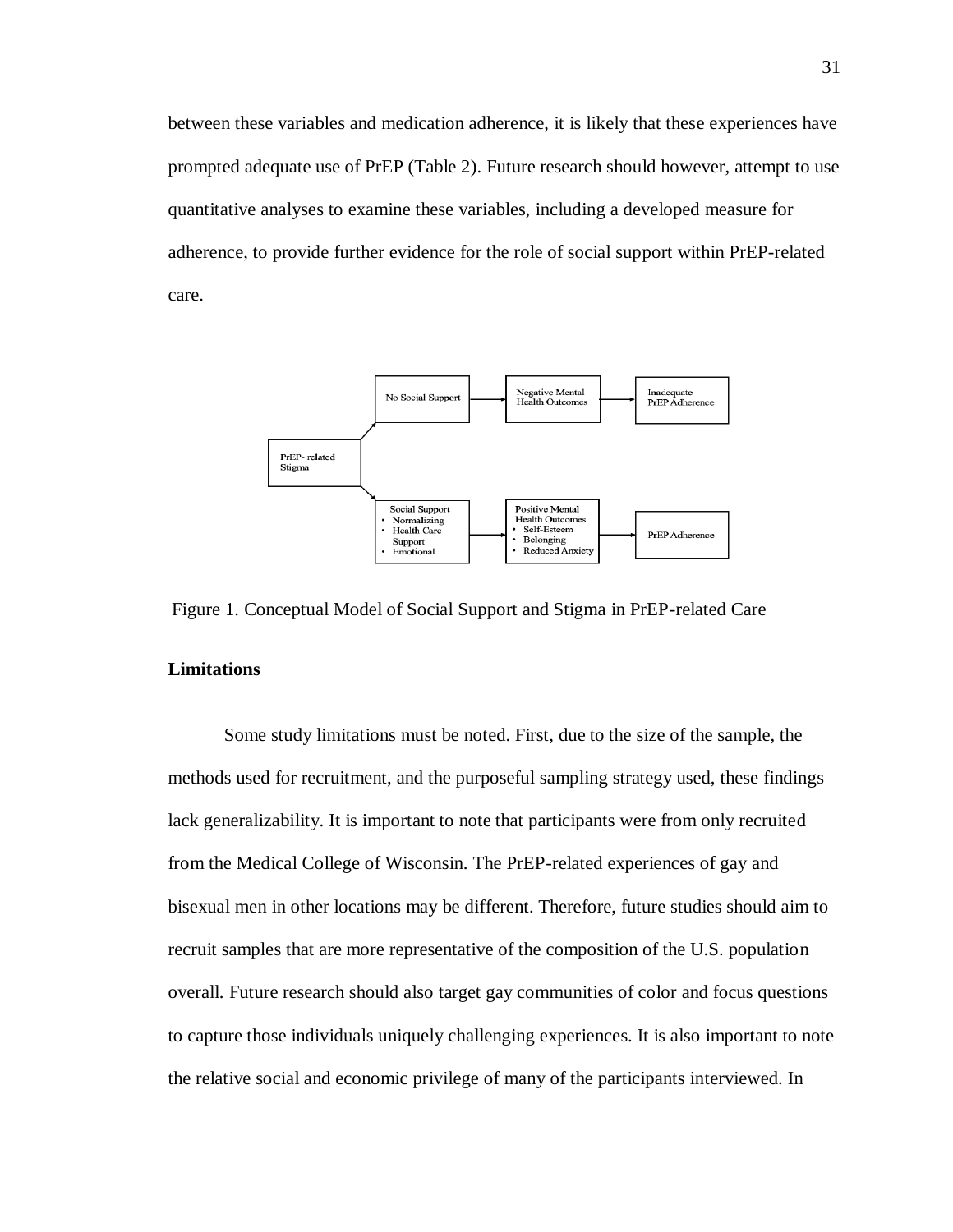being motivated to use PrEP, this sample may have been more likely to have a positive experience with PrEP. Many gay men likely do not fit this profile. More research is warranted in order to understand diverse intersectional experiences of men on PrEP. Second, it should also be noted that our data was drawn from a semi-structured interview and that responses may be subject to recall or memory bias. Qualitative data is often subject to social desirability bias as well as interviewer effects. Therefore, future studies should consider incorporating multimodal forms of assessing social support to determine treatment outcomes within this demographic.

#### <span id="page-37-0"></span>**Clinical Implications and Future Directions**

Despite these limitations, this study has provided insight into the various experiences of men on PrEP. Findings from this study highlight the importance of understanding how social support is related to PrEP access among gay and bisexual men. This study also helped demonstrate how PrEP-related stigma may impede access to this prevention modality among this demographic. As demonstrated by these findings, successful PrEP implementation is dependent on social, psychological, and structural factors. Rather than talking about being overly burdened by stigma or shame, many participants discussed being "understood" and "proud" because of their PrEP use. The narratives this study has illustrated may help demonstrate that social support may help buffer against the stigma surrounding PrEP. Men's accounts of PrEP use and disclosures in relation to support also help demonstrate the challenges, tensions, and stressors related to gay sexuality. Men who lack these resources may resist PrEP in order to avoid being labeled as a slut, a whore, or as gay. In light of the present study's findings, there are several ways that clinicians may consider adapting their treatment strategies to best meet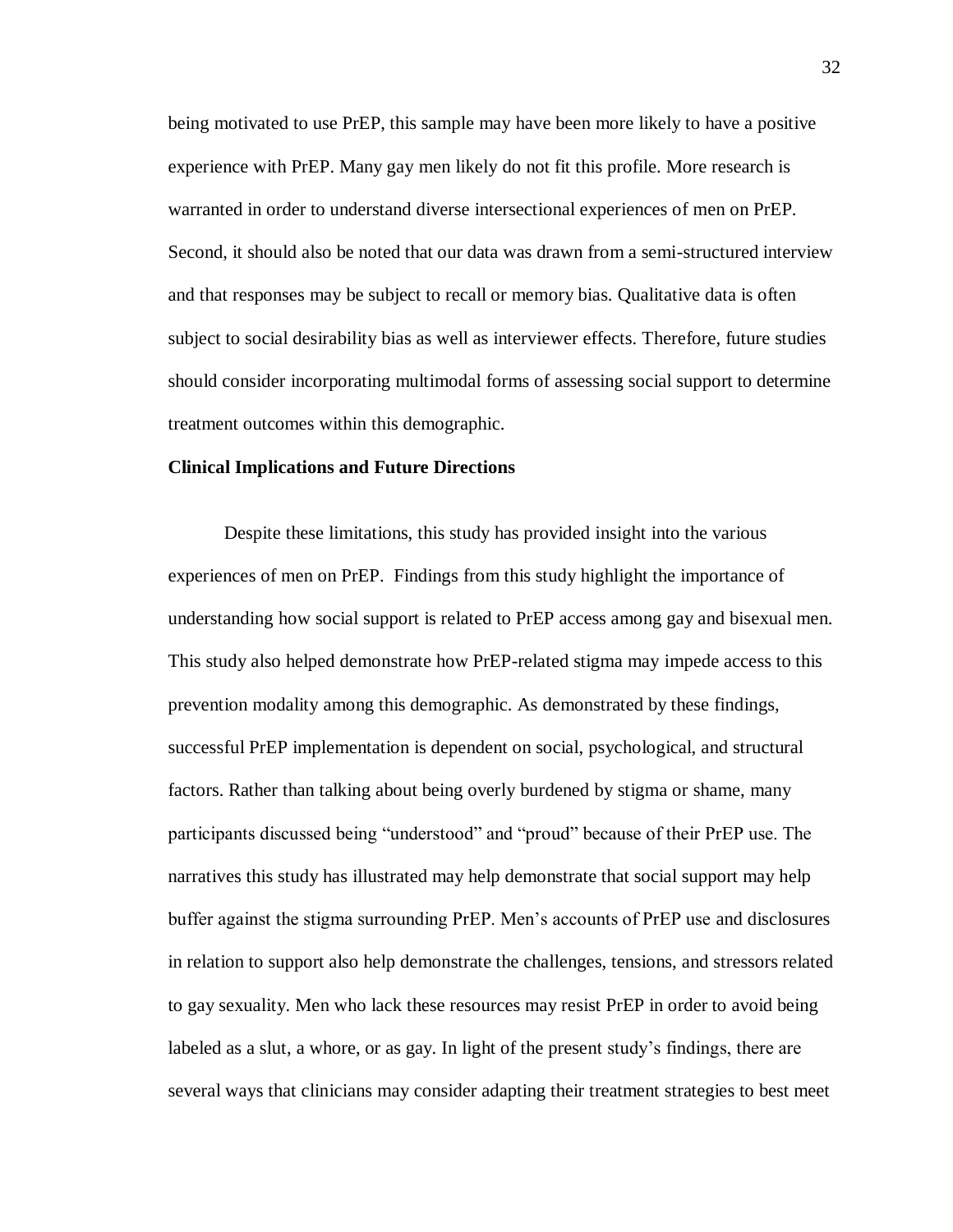the mental health care needs of gay and bisexual men. When compared with heterosexual men, gay and bisexual men experience significant mental health disparities, including depression, anxiety, distress, trauma and substance use (Asch et al., 2015). For example, depression is thought, be some, to drive HIV risk behaviors, hindering assertiveness and capacity to initiate safe sex (Allgöwer, Wardle, & Steptoe, 2001). Findings from this study highlight the importance of understanding how PrEP may promote psychological well-being. More specifically, the current study's findings suggest that clinicians should consider addressing PrEP with gay and bisexual men within mental health treatment to help reduce anxiety surrounding HIV infection. These findings also suggest that mental health providers who work with gay and bisexual men in particular should receive further training on PrEP to allow them to understand and effectively communicate with their gay male patients and other at-risk populations.

There is a need for public health campaigns focused on "normalizing" PrEP and breaking these associations between PrEP and gay male promiscuity. Future research should begin to explore the psychological impact of PrEP using an experimental design to determine the relationship between PrEP and mental health outcomes. Future research should also begin to focus on gay communities of color and closeted gay men to understand their unique challenging experiences with PrEP adoption. HIV remains a serious issue for gay and bisexual men in the United States, and PrEP has shown to be an effective way to reduce infections (CDC, 2017). In capturing the unique challenges and experiences of men who have adopted PrEP, this study may be helpful in trying to increase PrEP use. More research is needed to investigate ways in which social support can facilitate health care experiences and treatment outcomes.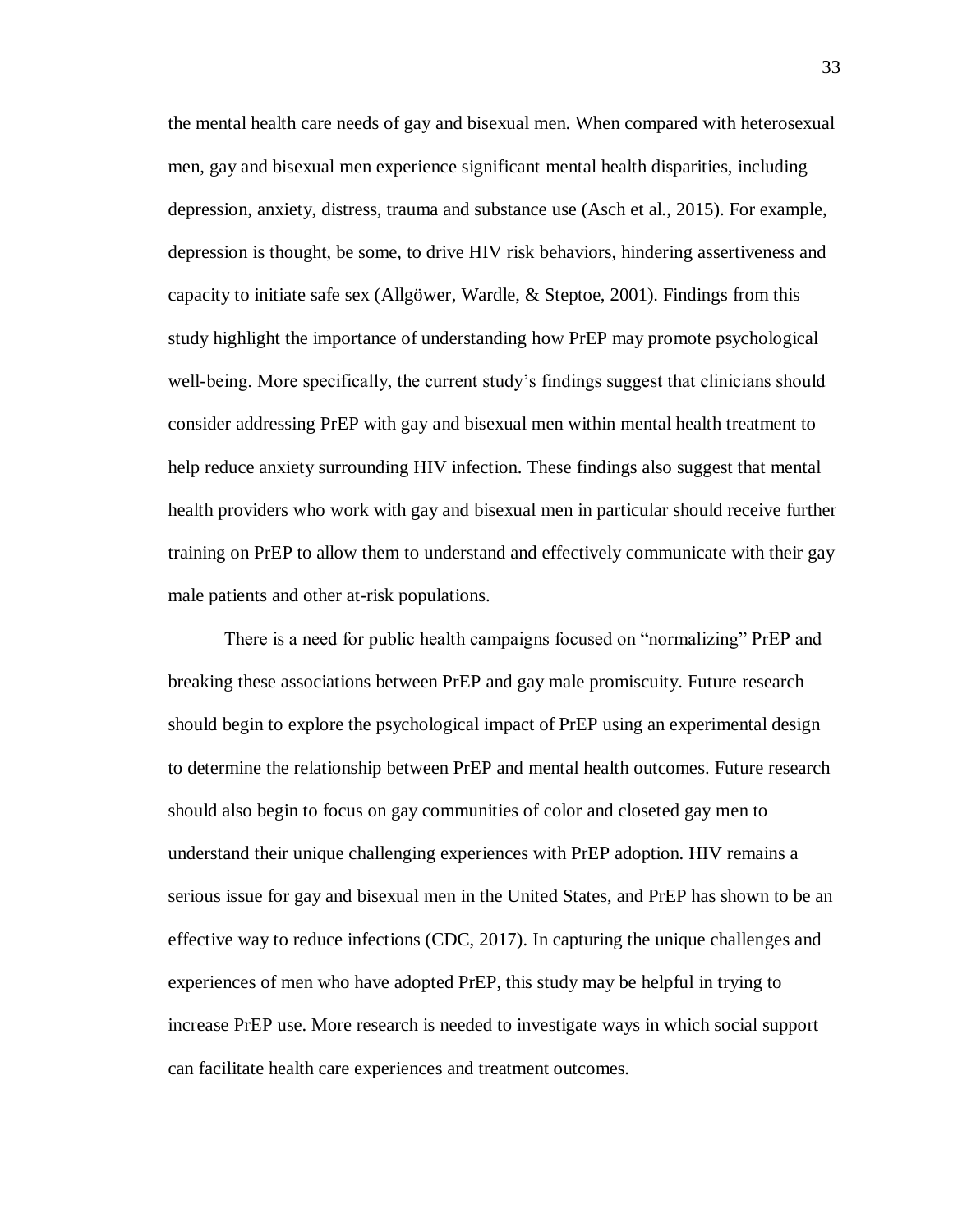Table 1. *Analytic Research Team* 

| <b>Research Team</b> | Role in Research                                                                                                                                                                                                                                                                                                                                                                                                                                                             |
|----------------------|------------------------------------------------------------------------------------------------------------------------------------------------------------------------------------------------------------------------------------------------------------------------------------------------------------------------------------------------------------------------------------------------------------------------------------------------------------------------------|
| <b>Members</b>       |                                                                                                                                                                                                                                                                                                                                                                                                                                                                              |
| Primary Researcher   | Led conceptualization of the research design. Managed project,<br>recruitment, data collection, and analysis. Met periodically<br>with the research team to complete the project.                                                                                                                                                                                                                                                                                            |
| Auditor              | Trained doctoral-level researcher with extensive experience<br>working with sexual and gender minorities. Met periodically<br>with the researcher to ensure that the data analytic process was<br>consistent and valid. Provided feedback as necessary.                                                                                                                                                                                                                      |
| Member Check         | Infectious disease medical specialist with a focus on the care of<br>HIV-positive patients and PrEP-related care. Met periodically<br>with the primary researcher to discuss category and theory<br>development.                                                                                                                                                                                                                                                             |
| Peer Debriefer 1     | Psychology and physical therapist student with undergraduate<br>research experience working with sexual and gender minorities<br>and PrEP. Was involved in open, axial, selective, and theory<br>building. Prior to data analysis, the peer debriefer met with the<br>primary researcher to go over grounded theory and to discuss<br>memoing notes and preliminary ideas on the emerging<br>concepts. The peer debriefer also provided feedback on the<br>various theories. |
| Peer Debriefer 2     | Psychology and biology student with undergraduate research<br>experience working with sexual and gender minorities and<br>PrEP. Was involved in open, axial, selective, and theory<br>building. Prior to data analysis, the peer debriefer met with the<br>primary researcher to go over grounded theory and to discuss<br>memoing notes and preliminary ideas on the emerging<br>concepts. The peer debriefer also provided feedback on the<br>various theories.            |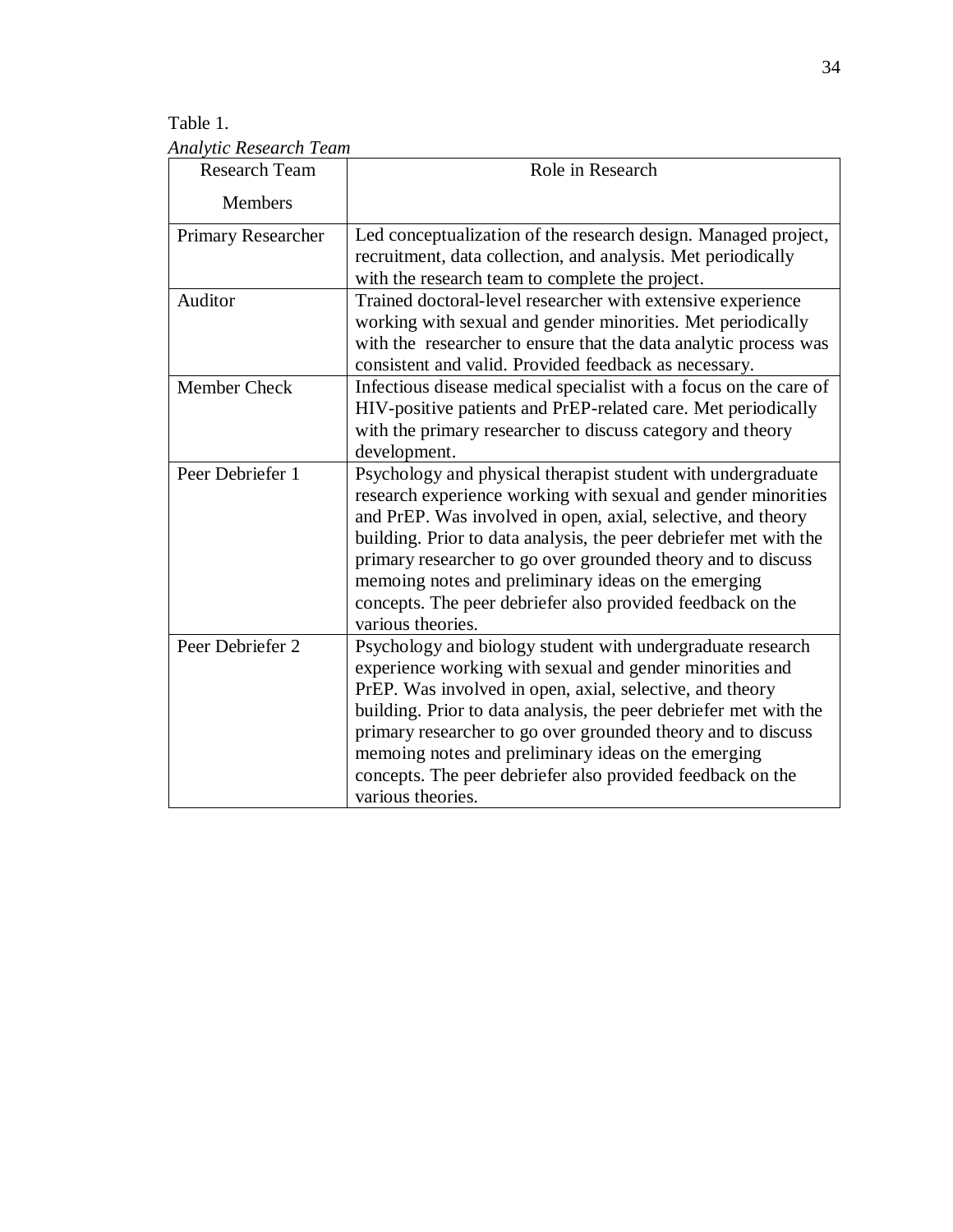Table 2.

| <b>PrEP Patient Demographic Variables</b>      |            |  |  |
|------------------------------------------------|------------|--|--|
| Age, $M(SD)$                                   | 33 (10.48) |  |  |
| Time on PrEP, $M(SD)$                          | 1.78(1.23) |  |  |
| Missed taking PrEP, $n$ (%)                    |            |  |  |
| Within the past week                           | $2(10\%)$  |  |  |
| Within the past 1-2 weeks                      | 6(30%)     |  |  |
| Within the past month                          | 7(35%)     |  |  |
| Never skipped any medications                  | 5(25%)     |  |  |
| Race/Ethnicity, $n$ (%)                        |            |  |  |
| Caucasian/European American                    | $12(60\%)$ |  |  |
| <b>African American/Black</b>                  | 4(20%)     |  |  |
| Hispanic/Chicano/Mexican American              | 3(20%      |  |  |
| Asian American                                 | 1(5%)      |  |  |
| Sexual Orientation, $n$ (%)                    |            |  |  |
| <b>Bisexual</b>                                | $2(10\%)$  |  |  |
| Gay/Homosexual                                 | 17 (85%)   |  |  |
| Other                                          | 1(5%)      |  |  |
| Religious Affiliation, $n$ (%)                 |            |  |  |
| Christian                                      | 6(30%)     |  |  |
| Catholic                                       | 3(15%)     |  |  |
| Spiritual, not religious                       | 1(5%)      |  |  |
| <b>Baptist</b>                                 | $2(10\%)$  |  |  |
| <b>Buddhist</b>                                | 1(5%)      |  |  |
| Other                                          | 7(35%)     |  |  |
| Political Affiliation, $n$ (%)                 |            |  |  |
| Very liberal                                   | 4(20%)     |  |  |
| Liberal                                        | $9(40\%)$  |  |  |
| Moderate                                       | $2(10\%)$  |  |  |
| Slightly more conservative                     | $2(10\%)$  |  |  |
| Independent                                    | 3(15%)     |  |  |
| Education, $n$ $(\%)$                          |            |  |  |
| High school or GED                             | 7(35%)     |  |  |
| Bachelor's degree                              | $8(40\%)$  |  |  |
| Master's degree                                | 5 (25%)    |  |  |
| Relationship Status, $n$ (%)                   |            |  |  |
| Married/domestic partner with same sex partner | 3(15%)     |  |  |
| Dating same sex partner(s) only                | 3(15%)     |  |  |
| Single                                         | 11 (55%)   |  |  |
| Other                                          | 3(15%)     |  |  |
| <i>Note.</i> $n = 20$                          |            |  |  |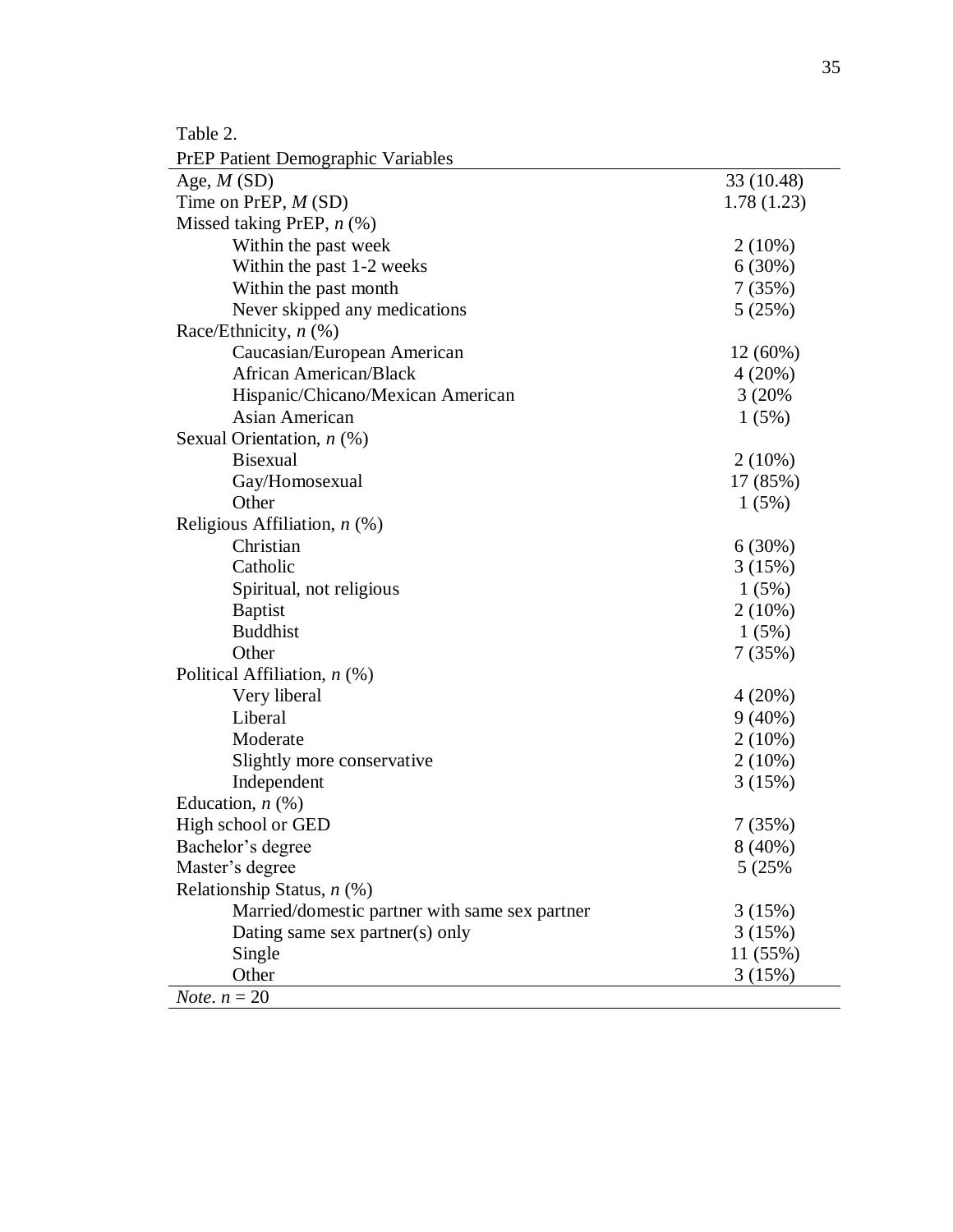Table 3.

Analytic Codes

|    | Theme: Social Support within the LGBT Community                      | Frequency      |
|----|----------------------------------------------------------------------|----------------|
|    | 1. Learning about through someone else from the LGBT community       | 12             |
|    | 2. Identified social support in treatment                            |                |
|    | a. Partner                                                           | 6              |
|    | b. Husband                                                           | 3              |
|    | c. Friend $(s)$                                                      | 19             |
|    | d. Doctor                                                            | 15             |
|    | 3. Family unaware of their decision to use PrEP                      |                |
|    | a. Family would not understand based on their own beliefs            | 5              |
|    | and understanding                                                    |                |
|    | b. Not close to family                                               | $\overline{7}$ |
|    | 4. Open about health care (PrEP) and sexuality                       | 10             |
|    | 5. Other queer men as social support                                 | 12             |
| 6. | Began talking about PrEP with other people to normalize the          |                |
|    | behavior                                                             |                |
|    | a. Put an image and personal face to PrEP                            | $\tau$         |
|    | b. Talked about PrEP with other men on PrEP and their                | 10             |
|    | experience with it                                                   |                |
|    | c. Talked about PrEP to discuss health and possible side             | 9              |
|    | effects                                                              |                |
|    | 7. Talked about PrEP to encourage other at-risk men to use it        | 8              |
|    | 8. Talked about PrEP with heterosexual identified people             | 7              |
| 9. | Support for treatment from LGBT community members                    |                |
|    | Other gay and bisexual men<br>a.                                     | 10             |
|    | Other men on PrEP<br>$h_{-}$                                         | 14             |
|    | 10. Began talking about PrEP with other people to normalize the      |                |
|    | behavior                                                             |                |
|    | a. Put an image and personal face to PrEP                            | 7              |
|    | b. Talked about PrEP with other men on PrEP and their                | 10             |
|    | experience with it                                                   |                |
|    | c. Talked about PrEP to discuss health and possible side             | 9              |
|    | effects                                                              |                |
|    | 11. Talked about PrEP to encourage other at-risk men to use it       | 8              |
|    | 12. Talked about PrEP with heterosexual identified people            | 7              |
|    | 13. Reaction from supportive others when participant shared decision |                |
|    | to use PrEP                                                          |                |
|    | Relief<br>a.                                                         | 7              |
|    | Curious whether or not PrEP will work<br>b.                          | $\mathfrak{2}$ |
|    | c. Affordability and access                                          | $\mathfrak{Z}$ |
|    | d. Referral to care                                                  | 5              |
|    | Closer relationship and shared resources<br>e.                       | 8              |
|    | Possible concern(s) about what it would do on the long run<br>f.     | $\overline{4}$ |
|    | Not aware of what PrEP was until the conversation<br>g.              | 7              |
|    | happened                                                             |                |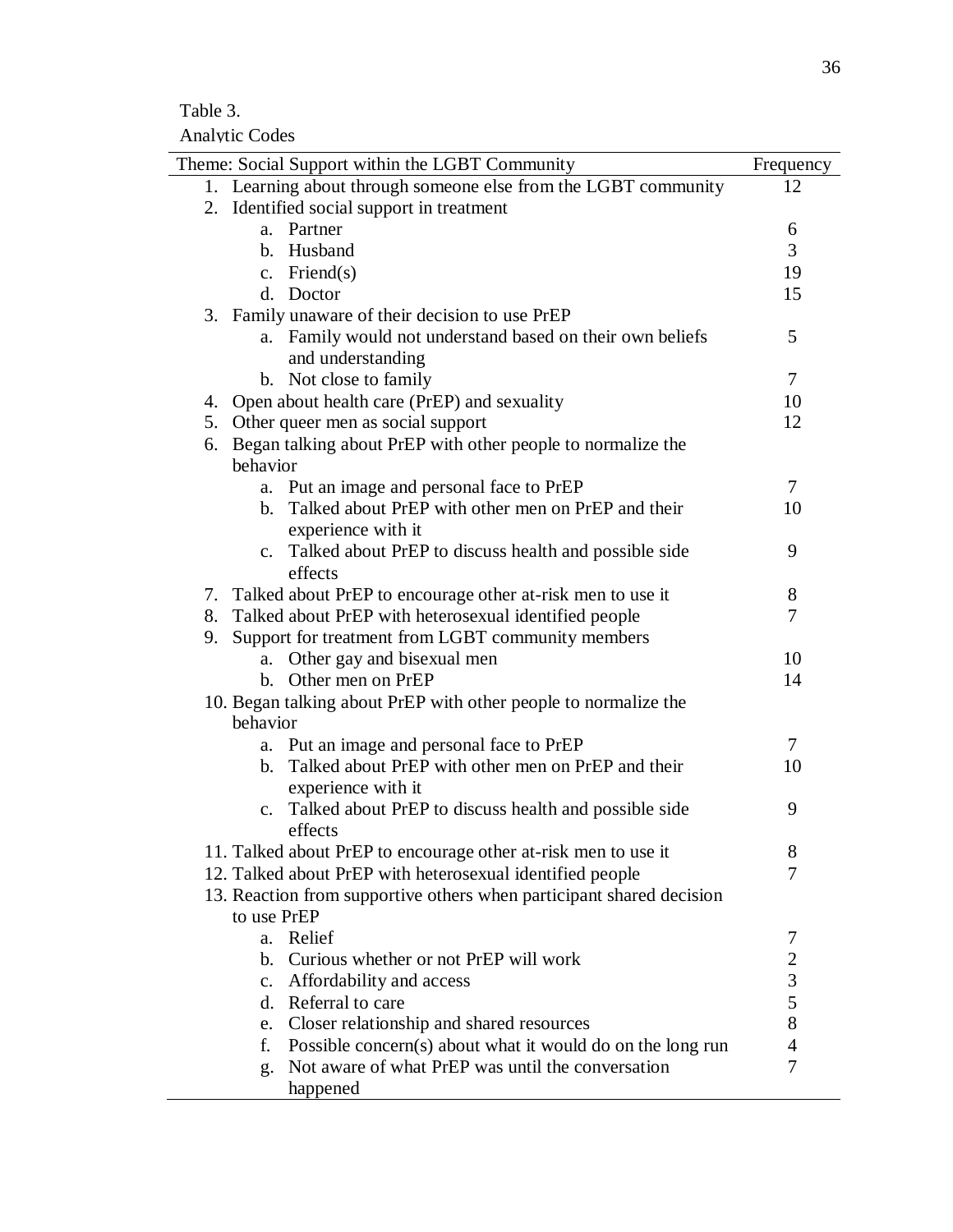| 14. Individual reaction from sharing decision to use PrEP with social |                |
|-----------------------------------------------------------------------|----------------|
| support                                                               |                |
| a. Relief                                                             | 9              |
| b. Informed and confident                                             | 6              |
| c. Resource to friends and the community                              | 9              |
| d. Increased sense of identity                                        | $\overline{2}$ |
| 15. Type of support within Prep treatment                             |                |
| a. Emotional                                                          | 16             |
| b. Reminder to take medication                                        | $\overline{4}$ |
| c. Social welcoming and further normalizing of the behavior           | $8\,$          |
| d. Reassurance                                                        | 5              |
| e. Provided information about the biology of PrEP and how it          | 8              |
| works                                                                 |                |
| 16. Respected and understood to be on PrEP                            | 20             |
| 17. Improved relationship with social support                         |                |
| a. Has improved relationship with current partner                     | 3              |
| b. Improved relationship with other men and friends as a form         | 10             |
| of relationship building                                              |                |
| 18. Has a partner or has had a partner who also uses PrEP             | 8              |
| Theme: Psychological Impact of PrEP                                   | Frequency      |
| 19. HIV related experience initiated PrEP use                         |                |
| Avoid Potential HIV transmission from current partner<br>$a_{\cdot}$  | 1              |
| b. HIV-related fear                                                   | 14             |
| Exposure to HIV from a previous sexual partner                        | 5              |
| 20. Mental relief initiated PrEP use                                  | 17             |
| 21. HIV-related experience initiated PrEP conversation with social    | 3              |
| support                                                               |                |
| 22. It is a responsibility to talk about status and PrEP within a     | 7              |
| relationship                                                          |                |
| 23. Assumptions based on your decision to use PrEP                    |                |
| Assumption that you are gay and sexually at-risk, so you<br>a.        | 4              |
| need it                                                               |                |
| b. Less willing to commit to partner                                  | 4              |
| Assumption that you are HIV-positive<br>$c_{\cdot}$                   | 9              |
| 24. Concern about the long-term use of PrEP                           | 6              |
| Theme: PrEP-related Stigma                                            | Frequency      |
| 25. Stigma about men who are on PrEP                                  |                |
|                                                                       | 15             |
| slut synonym(s)<br>a.<br>$\mathbf{b}$ .                               |                |
| Responsible                                                           | 6              |
| Irresponsible and reckless<br>$\mathbf{c}$ .                          | 8              |
| Assumptions based on what the medication does<br>d.                   | 9<br>3         |
| Why is a condom no longer good enough<br>e.                           |                |
| 26. Community (gay and bisexual men) view on PrEP                     |                |
| Increased sexual risk behavior<br>a.                                  | 12             |
| Older gay men who relate it to the AIDS epidemic<br>b.                | 3              |
| Younger gay men believe they're invincible<br>$\mathbf{c}$ .          | 5              |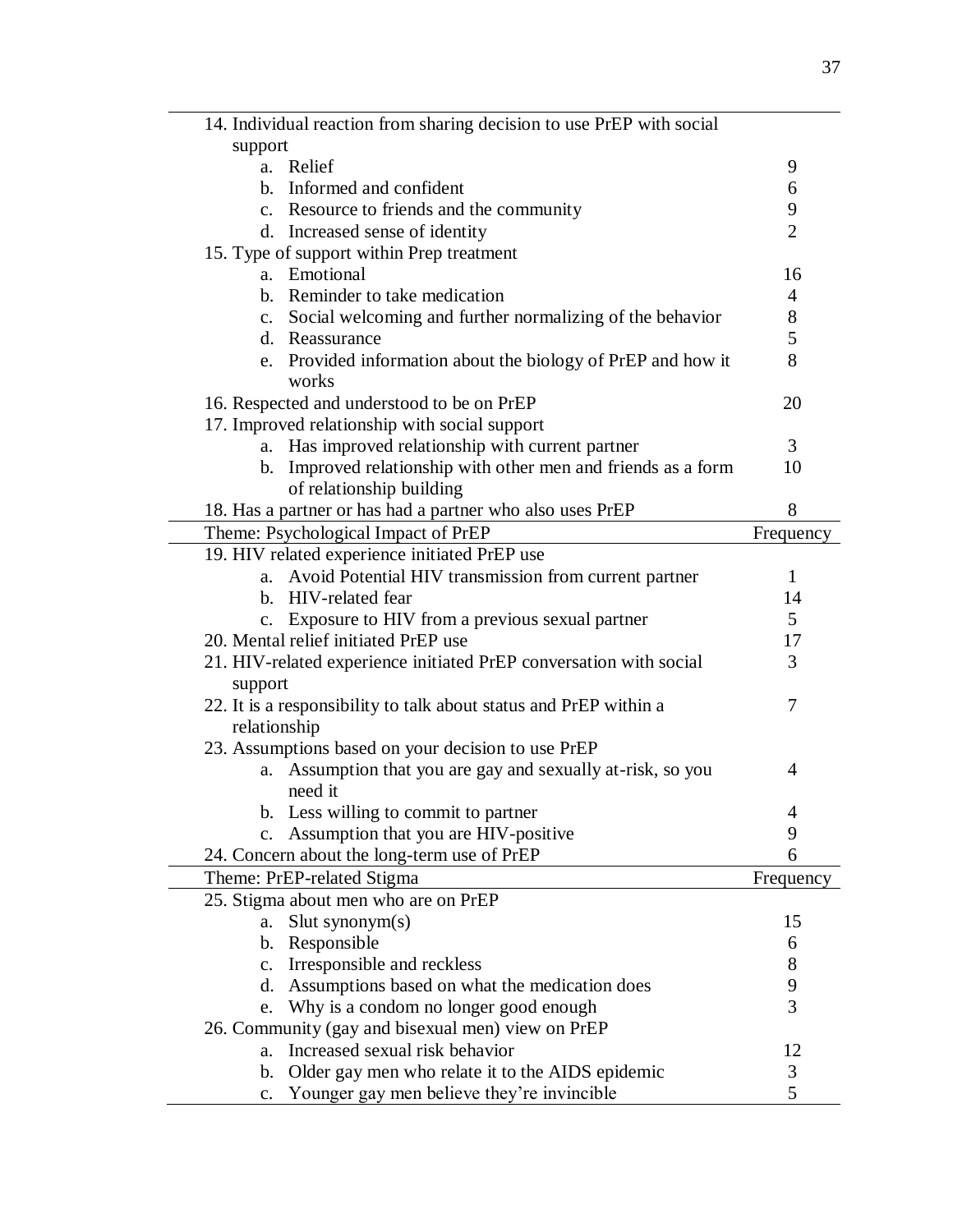| d. Fear of HIV                                                     | 4              |  |  |
|--------------------------------------------------------------------|----------------|--|--|
| e. Financial status associated with PrEP and accessibility to      | 4              |  |  |
| health care                                                        |                |  |  |
| 27. Non-LGBT view on PrEP                                          |                |  |  |
| a. Do not know about it                                            | 11             |  |  |
| b. Increased sexual risk behavior                                  | 8              |  |  |
| c. How prevalent is HIV still?                                     | $\overline{2}$ |  |  |
| 28. HIV does not just affect the queer community                   |                |  |  |
| a. Rates of HIV infection in Milwaukee for African American        | $\mathbf{1}$   |  |  |
| women are high                                                     |                |  |  |
| b. PrEP is not a queer drug                                        | 12             |  |  |
| 29. Individual reaction from stigma about men who are on PrEP      |                |  |  |
| a. Irritated                                                       | 6              |  |  |
| b. Part of the stigma is true                                      | 6              |  |  |
| c. Not ashamed by the stigma                                       | 16             |  |  |
| 30. Direct experiences of stigma                                   | 8              |  |  |
| 31. Stigma has prevented accessing mental health services          | 5              |  |  |
| 32. Read hurtful/untrue things about PrEP                          | 11             |  |  |
| 33. Comparison of PrEP to birth control                            | 5              |  |  |
| 34. Decrease stigma by showing different people on PrEP            |                |  |  |
| a. Heterosexual people                                             | 9              |  |  |
| b. By explaining PrEP and trying to simplify the message of        | 8              |  |  |
| what it is                                                         |                |  |  |
| c. Revival of education about HIV culture and that it does just    | 8              |  |  |
| affect gay people                                                  |                |  |  |
| d. Promoting PrEP at non-LGBT events                               | $\overline{2}$ |  |  |
| Theme: Relationship-related Stigma and PrEP                        | Frequency      |  |  |
| 35. Stigma about men who are in non-monogamous relationships       | 8              |  |  |
| 36. It is a responsibility to talk about status and PrEP within a  | 7              |  |  |
| relationship                                                       |                |  |  |
| 37. Idea that younger people are more open to non-traditional      | 4              |  |  |
| relationships                                                      |                |  |  |
| 38. Assumption that you are dating someone who is HIV-positive     | 9              |  |  |
| Theme: Access to Care                                              | Frequency      |  |  |
| 39. Being out of the closet, is a privilege associated with access | 15             |  |  |
| 40. Closeted gay men who would not reach out to access PrEP        | 3              |  |  |
| 41. Difficult to conceal PrEP from other people                    | 3              |  |  |
| 42. Being your own health advocate                                 | 17             |  |  |

*Note.* Frequency column is based on the number of participants who were coded for each category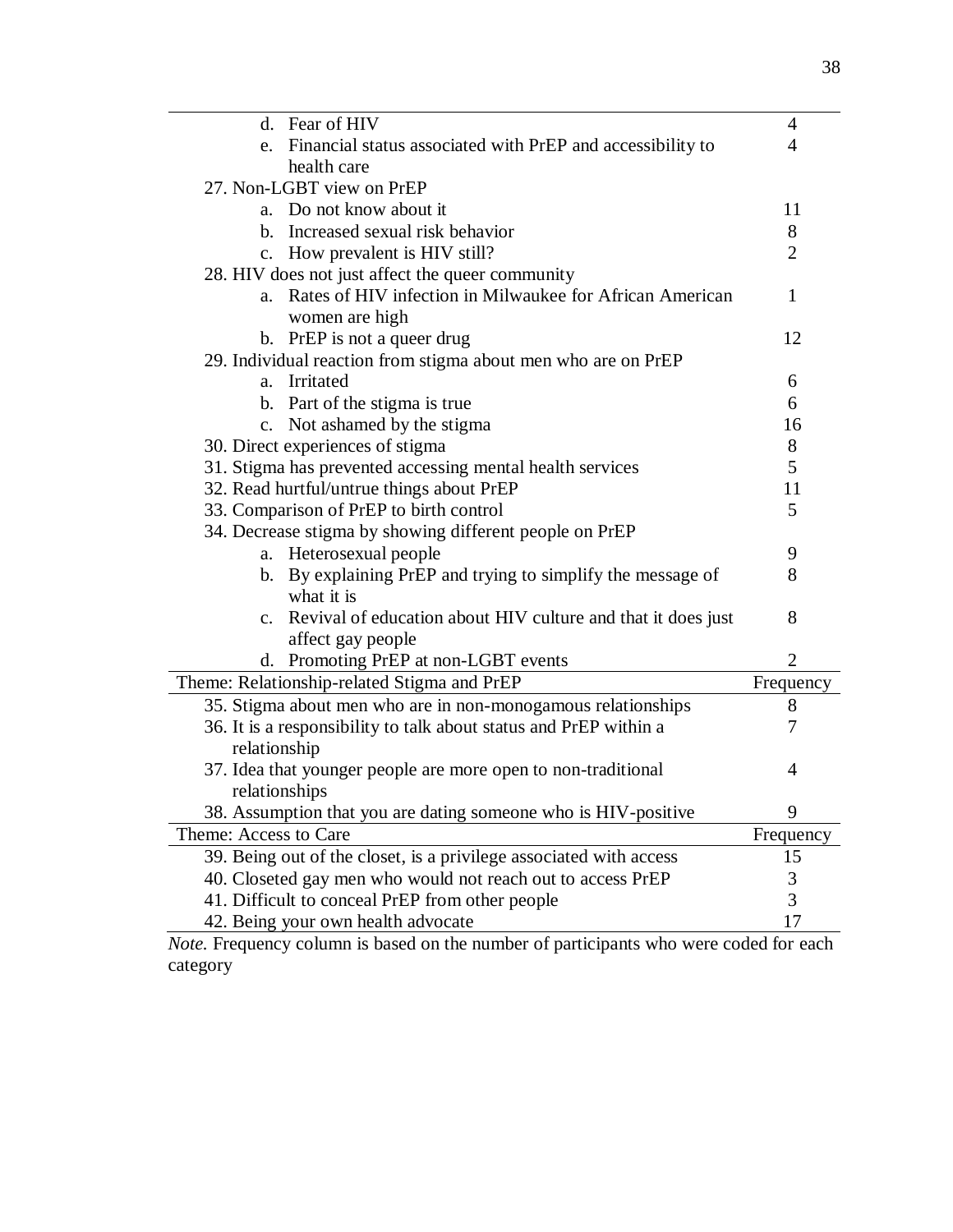# **BIBLIOGRAPHY**

- <span id="page-44-0"></span>Amico, K.R. (2012). Adherence to pre-exposure chemoprophylaxis: The behavioral bridge from efficacy to effectiveness. *Curr Opin HIVAIDS*, 7(6):542–548. doi: 10.1097/COH.0b013e3283582d4a.
- Amico, K. R., Mehrotra, M., Avelino-Silva, V. I., McMahan, V., Veloso, V. G., Anderson, P., For the iPrEx Study Team. (2016). Self-reported Recent PrEP Dosing and Drug Detection in an Open Label PrEP Study. *AIDS and Behavior*, *20*, 1535–1540.
- Anderson, P.L., Lama, J.R., Buchbinder, S., et al. (2011). Expanded case-control analysis of drug detection in the global iPrEx trial. Sixth IAS Conference, Rome, abstract MOLBPE034. Presented at: 6th IAS Conference on HIV Pathogenesis, Treatment and Prevention; Rome. 2011.
- Bennett, D. S., Traub, K., Mace, L., Juarascio, A., & O'Hayer, C. V. (2016). Shame among people living with HIV: a literature review. *AIDS Care*, *28*(1), 87–91. http://doi.org/10.1080/09540121.2015.1066749.
- Bennett, D.E., Myatt, M., Bertagnolio, S., Sutherland, D., & Gilks, C.F. (2008). Recommendations for surveillance of transmitted HIV drug resistance in countries scaling up antiretroviral treatment. *Antiviral therapy, 13 Suppl 2*, 25-36.
- Brummett, B.H., Barefoot, J.C., Siegler, I.C., Clapp-Channing, N.E., Lytle, B.L., Bosworth, H. B., Williams, R.B. Jr., & Mark, D. B. (2001). Characteristics of socially isolated patients with coronary artery disease who are at elevated risk for mortality. *Psychosom. Med.* 63: 267–272. doi:10.1097/00006842-200103000 00010.
- Bogdan, R., & Biklen, S. K. (1998). *Qualitative Research for Education: An introduction to theories and methods*. Boston: Allyn and Bacon, Inc.
- Camic et. Al. (2003). Qualitative Research in Psychology. *Expanding perspectives in methodology and design.*
- Capitanio, P., John, Herek, M., Gregory. (1999). AIDS Stigma and Sexual Prejudice. *American Behavioral Scientist.* Sage Publications, Inc.
- Catz, S. L., Kelly, J. A., Bogart, L. M., Benotsch, E. G., & McAuliffe, T. L. (2000). Patterns, correlates, and barriers to medication adherence among persons prescribed new treatments for HIV disease. *Health Psychol, 19, 124-133.* doi:10.1037/02786133.19.2.124.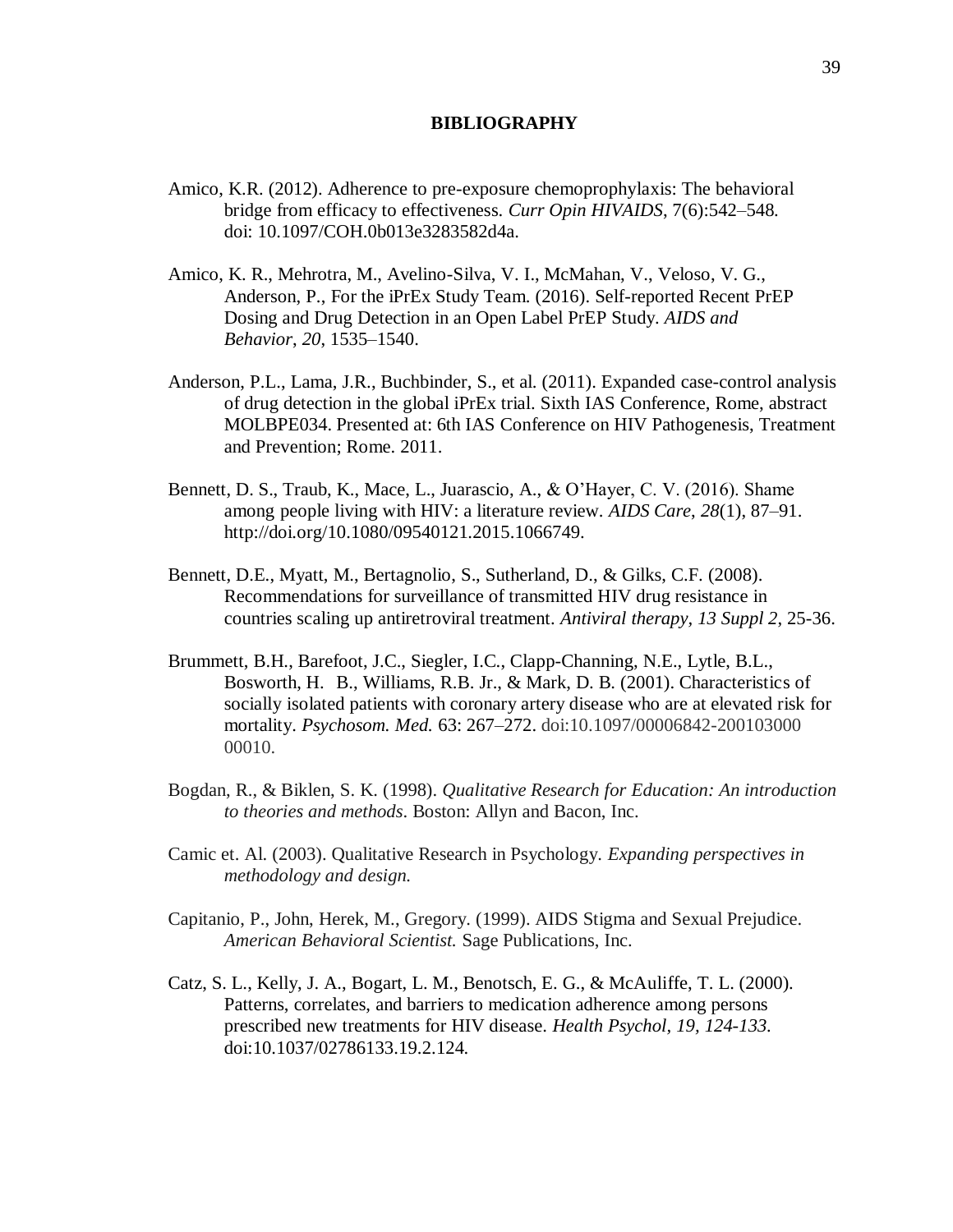- Corbin, Juliet., Strauss, Anselm, M. (1997). *Grounded Theory in Practice.* Thousand Oaks, CA: Sage Publications
- Center for Disease Control (CDC). HIV Among African Americans, 2016. HIV Surveillance Report 2016; 26. doi:10.1037/0278-6133.19.2.124.
- CDC. HIV Surveillance Report: Diagnoses of HIV infection in the United States and Dependent Areas, 2014; 26.
- CDC. National Health Statistics Report in the United States, 2014; 16.
- CDC. Interim guidance: Preexposure prophylaxis for the prevention of HIV infection in men who have sex with men. MMWR Morb Mortal Weekly Rep 2011; 60:65–68.
- Corbin, J. M., & Strauss, A. (1990). Grounded theory research: Procedures, canons, and evaluative criteria. *Qualitative Sociology*, 13(1), 3–21. doi:10.1007/bf00988593.
- Charmaz, K. (2007). Grounded Theory. *The Blackwell Encyclopedia of Sociology*. doi:10.1002/9781405165518.wbeosg070.
- Chaudoir, S. R., Fisher, J. D., & Simoni, J. M. (2011). Understanding HIV disclosure: A review and application of the Disclosure Processes Model. *Social Science & Medicine(1982)*, *72*(10), 1618–1629.
- Chesney, M.A., Ickovics, J.R., Chambers, D.B., Gifford, A.L., Neidig, J., Zwickl, B.,& Wu, A.W. (2000). Self-reported adherence to antiretroviral medications among participants in HIV clinical trials: The AACTG adherence instruments. Patient Care Committee & Adherence Working Group of the Outcomes Committee of the Adult AIDS Clinical Trials Group (AACTG). *AIDS Care, 12,* 255 266.doi:10.1080/09540120050042891.
- Cobb, S. (1976). Social support as a moderator of life stress. Psychosomatic Medicine, 38, 300 314. https://doi.org/10.1097/00006842-197609000-00003.
- Cohen, S. E., Vittinghoff, E., Bacon, O., Doblecki-Lewis, S., Postle, B. S., Feaster, D. J., … Liu,A. Y. (2015). High Interest in Pre-exposure Prophylaxis Among Men Who Have Sex with Men at Risk for HIV-Infection: Baseline Data from the US PrEP DemonstrationProject. *Journal of Acquired Immune Deficiency Syndromes*, *68*(4), 439–448. http://doi.org/10.1097/QAI.0000000000000479.
- Cohen, S. (2004). Social relationships and health. *Am Psychol, 59,* 676–684. doi:10.1037/0003-066X.59.8.676.
- Cohen, S., Gottlieb, B., & Underwood, L. (2000). Social relationships and health. In S.
- Cohen, L. Underwood, & B. Gottlieb (Eds.), *Measuring and intervening in social support* (pp. 3 25). New York: Oxford University Press.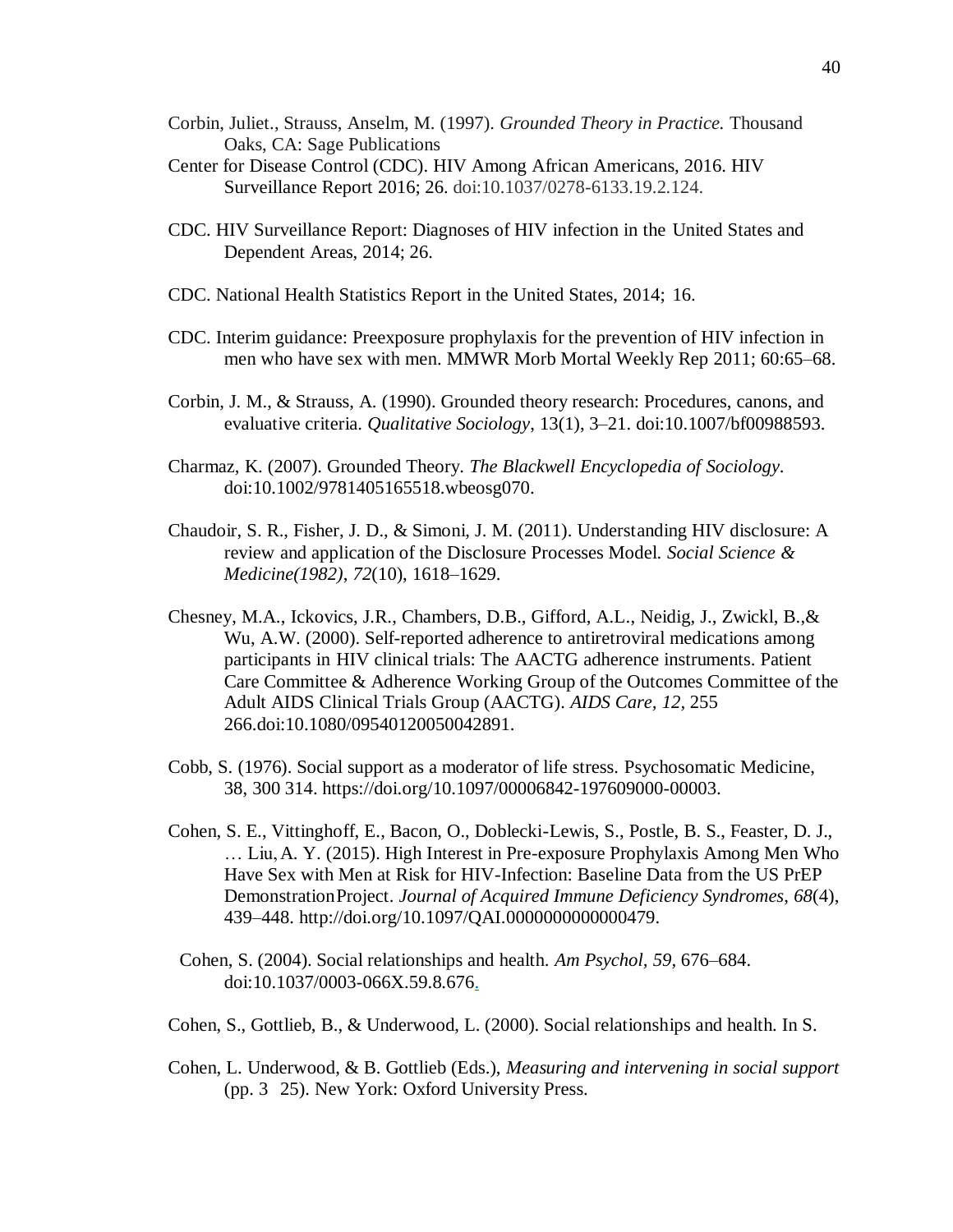doi:10.1093/med:psych/9780195126709.003.0001.

- Corbin, J., & Strauss, A. (2008). *Basics of Qualitative Research: Techniques and Procedures for Developing Grounded Theory (3rd ed.).* Thousand Oaks, CA: Sage.
- Creswell, J. W. (1998). *Qualitative inquiry and research design: Choosing among five traditions.* Thousand Oaks, CA, US: Sage Publications, Inc.
- Creswell, J. W. (2013). *Qualitative Inquiry & Research Design: Choosing among Five Approaches (3rd ed.).* Thousand Oaks, CA: SAGE.
- Crookall, D. (1997). Basics of qualitative research: Grounded theory, procedures, and techniques. *Simulation & Gaming, 28*(1), 129. Retrieved from https://search.proquest.com/docview/230336421?accountid=100.
- Dey, I. (1999). *Grounding Grounded Theory: Guidelines for Qualitative Inquir.:* Bingley, United Kingdom: Emerald Group Publishing.
- DiMatteo, M. R. (2004). Social support and patient adherence to medical treatment: A meta-analysis*. Health Psychology, 23*, 207-218. http://dx.doi.org/10.1037/0278 6133.23.2.207.
- Eisenberg, M.E., & Resnick, M.D. (2006). Suicidality among gay, lesbian and bisexual youth: the role of protective factors. *J Adolesc Health, 39*, 662-668. doi:10.1016/j.jadohealth.2006.04.024.
- Fang, X., Li, X., Stanton, B., Hong, Y., Zhang, L., Zhao, G., … Lin, D. (2009). Parental HIV/AIDS and Psychosocial Adjustment among Rural Chinese Children. *Journal of Pediatric Psychology*, *34*(10), 1053–1062[.http://doi.org/10.1093/jpepsy/jsp006.](http://doi.org/10.1093/jpepsy/jsp006)
- Gallant, J. E., & Block, D. S. (1998). Adherence to antiretroviral regimens in HIV infected patients: results of a survey among physicians and patients. *Journal of the International Association of Physicians in AIDS Care*, 4(5), 32-35.
- Gifford, A.L., Bormann, J.E., Shively, M.J., Wright, B.C., Richman, D.D., & Bozzette, S.A. (2000). Predictors of self-reported adherence and plasma HIV concentrations in patients on multidrug antiretroviral regimens. *Journal of Acquired Immune Deficiency Syndromes, 23,* 386–395. https://doi.org/10.1097/00042560 200004150-00005.
- Glaser, B. (1992). Basics of grounded theory analysis, *Sociology Press, Mill Valley*.
- Glaser, Barney G & Strauss, Anselm L., 1967. The Discovery of Grounded Theory: Strategies for Qualitative Research, Chicago, Aldine Publishing Company.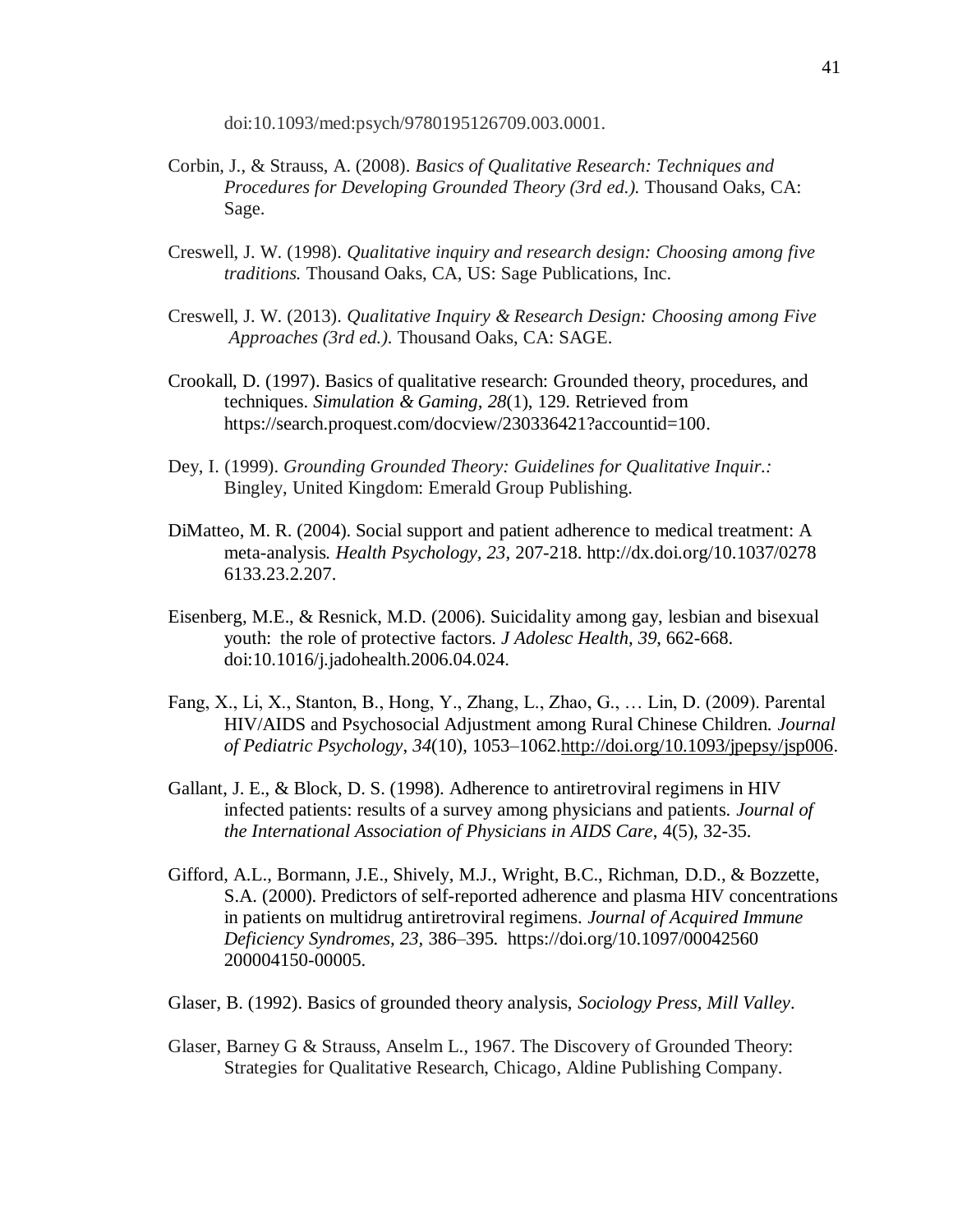- Glick, P., & Fiske, S. T. (1996). The ambivalent sexism inventory: Differentiating hostile and benevolent sexism. *Journal of Personality and Social Psychology, 70*(3), 491512 [http://dx.doi.org/10.1037/0022-3514.70.3.491.](http://psycnet.apa.org/doi/10.1037/0022-3514.70.3.491)
- Goffman, E. (1963) *Stigma; notes on the management of spoiled identity* Englewood Cliffs, N.J., Prentice-Hall
- Gottlieb, M. S., Schroff, R., Schanker, H. M., Weisman, J. D., Fan, P. T., Wolf, R. A., & Saxon, A. (1981). Pneumocystis carinii pneumonia and mucosal candidiasis in previously healthy homosexual men. *N Engl J Med, 305*(24), 1425-1431 doi:10.1056/NEJM198112103052401.
- Grant, R. M., Lama, J. R., Anderson, P. L., McMahan, V., Liu, A. Y., Vargas, L., … Glidden, D. V. (2010). Preexposure Chemoprophylaxis for HIV Prevention in Men Who Have Sex with Men. *The New England Journal of Medicine*, *363*(27), 2587–2599. http://doi.org/10.1056/NEJMoa1011205.
- Grant, R. M., Anderson, P. L., McMahan, V., Liu, A., Amico, K. R., Mehrotra, M., ... Glidden, D. V. (2014). Uptake of pre-exposure prophylaxis, sexual practices, and HIV incidence in men and transgender women who have sex with men: A cohort study. *The Lancet Infectious Diseases*, *14*(9), 820-829. doi: [10.1016/S14733099\(14\)70847-3.](http://dx.doi.org/10.1016/S1473-3099(14)70847-3)
- Grov, C., Whitfield, T. H. F., Rendina, H. J., Ventuneac, A., & Parsons, J. T. (2015). Willingness to Take PrEP and Potential for Risk Compensation Among Highly Sexually Active Gay and Bisexual Men. *AIDS and Behavior*, *19*(12), 2234 2244. doi: 10.1007/s10461-015-1030-1.
- Hatzenbuehler, M.L., Nolen-Hoeksema, S., Erickson, S.J. (2008). Minority stress predictors of HIV risk behavior, substance use, and depressive symptoms: Results from a prospective study of bereaved gay men. *Health Psychology*, 27:455–462. doi:10.1037/0278-6133.27.4.455.
- Herek, G.M., Gillis, J.R, & Cogan, J.C. (1999). Psychological sequelae of hate crime victimization among lesbian, gay, and bisexual adults. *Journal of Consulting and Clinical Psychology*, 67:945–951. https://doi.org/10.1037//0022-006x.67.6.945.
- Herek, G. M., Widaman, K. F., & Capitanio, J. P. (2005). When sex equals AIDS: Symbolic stigma and heterosexual adults' inaccurate beliefs about sexual transmission of AIDS. *Social Problems, 52*(1), 15-37. Retrieved from https://search.proquest.com/docview/216928096?accountid=100.
- Holt-Lunstad, J., Smith, T.B., & Layton, J.B. (2010). Social Relationships and Mortality Risk: A Meta-analytic Review. *PLoS Med7(7):* e1000316. [https://doi.org/10.1371/journal.pmed.1000316.](https://doi.org/10.1371/journal.pmed.1000316)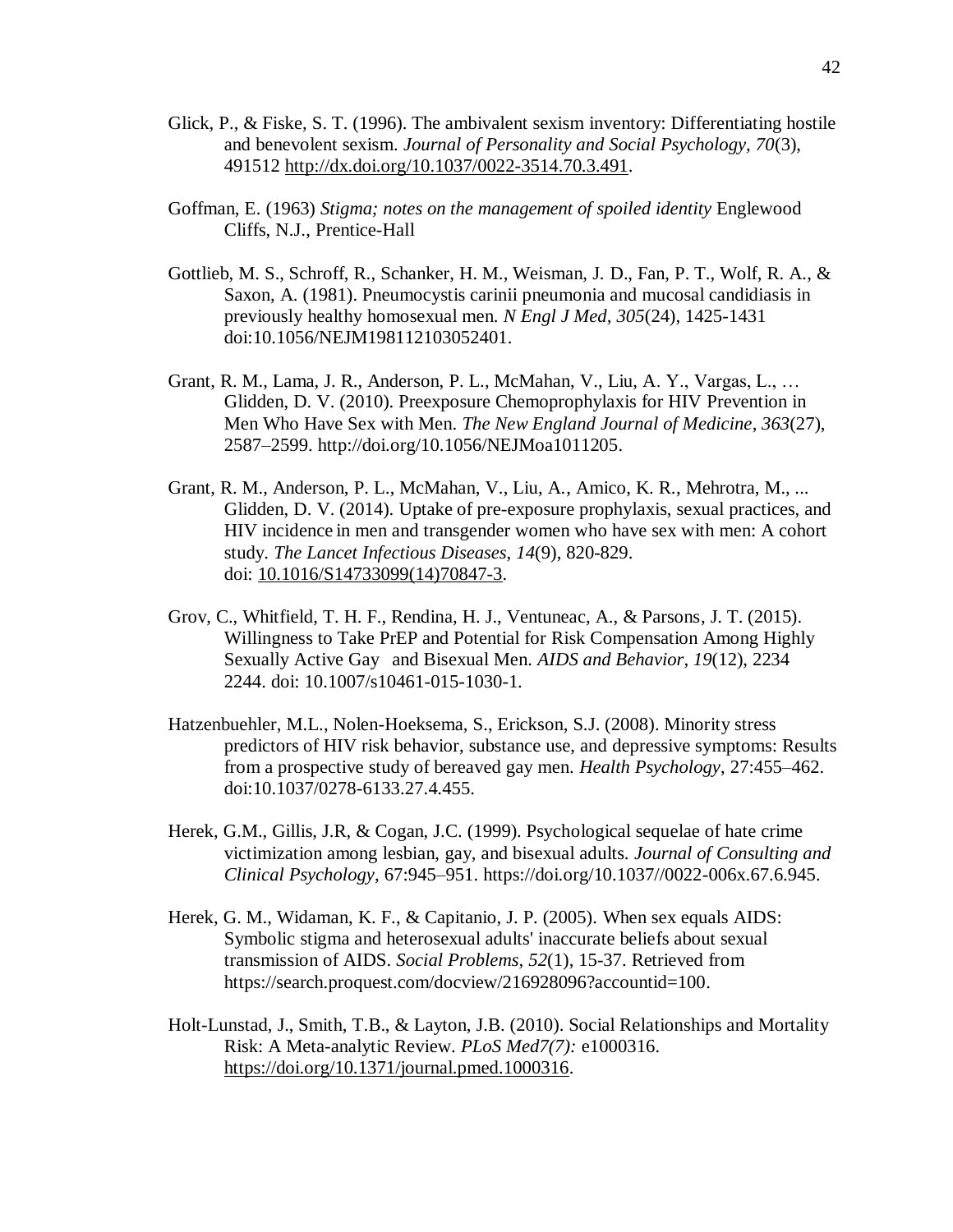- House, J.S., & Kahn, R.L. (1985) Measures and concepts of social support. In: Cohen, S.; Syme, SL., editors. Social support and health. *San Diego, CA: Academic Press*, 83-108.
- Ickovics, J.R., & Meisler, A.W. (1997). Adherence in AIDS clinical trials: a framework for clinical research and clinical care. *J Clin Epidemiol*; 50:385–391.
- John, S.A., Starks, T.J., Rendina, H.J., & Grov, C. (2018). Should I Convince My Partner to Go on Pre-Exposure Prophylaxis (PrEP)? The Role of Personal and Relationship Factors on PrEP-Related Social Control among Gay and Bisexual Men. *AIDS Behav.* 1239-1252. PMCID: PMC5738299.
- Katz, I. T., Ryu, A. E., Onuegbu, A. G., Psaros, C., Weiser, S. D., Bangsberg, D. R., & Tsai, A. C. (2013). Impact of HIV-related stigma on treatment adherence: systematic review and meta-synthesis. *Journal of the International AIDS Society*, *16*(3Suppl 2), 18640[.http://doi.org/10.7448/IAS.16.3.18640.](http://doi.org/10.7448/IAS.16.3.18640)
- Knox, S.S., & Uvnas-Moberg, K. (1998). Social isolation and cardiovascular disease: An atherosclerotic pathway? *Psychoneuroendocrinology* 23: 877–890. https://doi.org/10.1016/s0306-4530(98)00061-4.
- Kop, W.J., Berman, D.S., Gransar, H., Wong, N.D., Miranda-Peats, R., White, M.D., Shin, M., Bruce, M., Krantz, D.S., & Rozanski, A. (2005). Social network and coronary artery calcification in asymptomatic individuals. *Psychosom. Med.* 67: 343–352. https://doi.org/10.1097/01.psy.0000161201.45643.8d.
- Lohse, N., Obel, N., Kronborg, G., Laursen, A., Pedersen, C., Larsen, C. S., … Gerstoft, J. (2005). Declining risk of triple-class antiretroviral drug failure in Danish HIV infected individuals. *AIDS*, 19(8), 815–822. doi:10.1097/01.aids.0000168976.51843.9f.
- Lopez, G. (2015). "The CDC Wants 1 in 4 Sexually Active Gay and Bisexual Men to Use an HIV Prevention Pill," Retrieved from www.Vox.com/identities/2015/11/24/97939s8/cdc-truvada-gay-bisexual-men.
- Liu A, Cohen S, Follansbee S, et al. Early Experiences Implementing Pre-exposure Prophylaxis (PrEP) for HIV Prevention in San Francisco. *PLoS Medicine*. 2014;11(3):e1001613.doi:10.1371/journal.pmed.1001613.
- Maxwell, Joseph, A. (1996) *Qualitative research design: an interactive approach:* Thousand Oaks, CA. Sage Publications.
- Meyer, I. H. (2003). Prejudice, social stress, and mental health in lesbian, gay, and bisexual populations: conceptual issues and research evidence. *Psychological Bulletin, 129,* 674-697. doi:10.1037/0033-2909.129.5.674.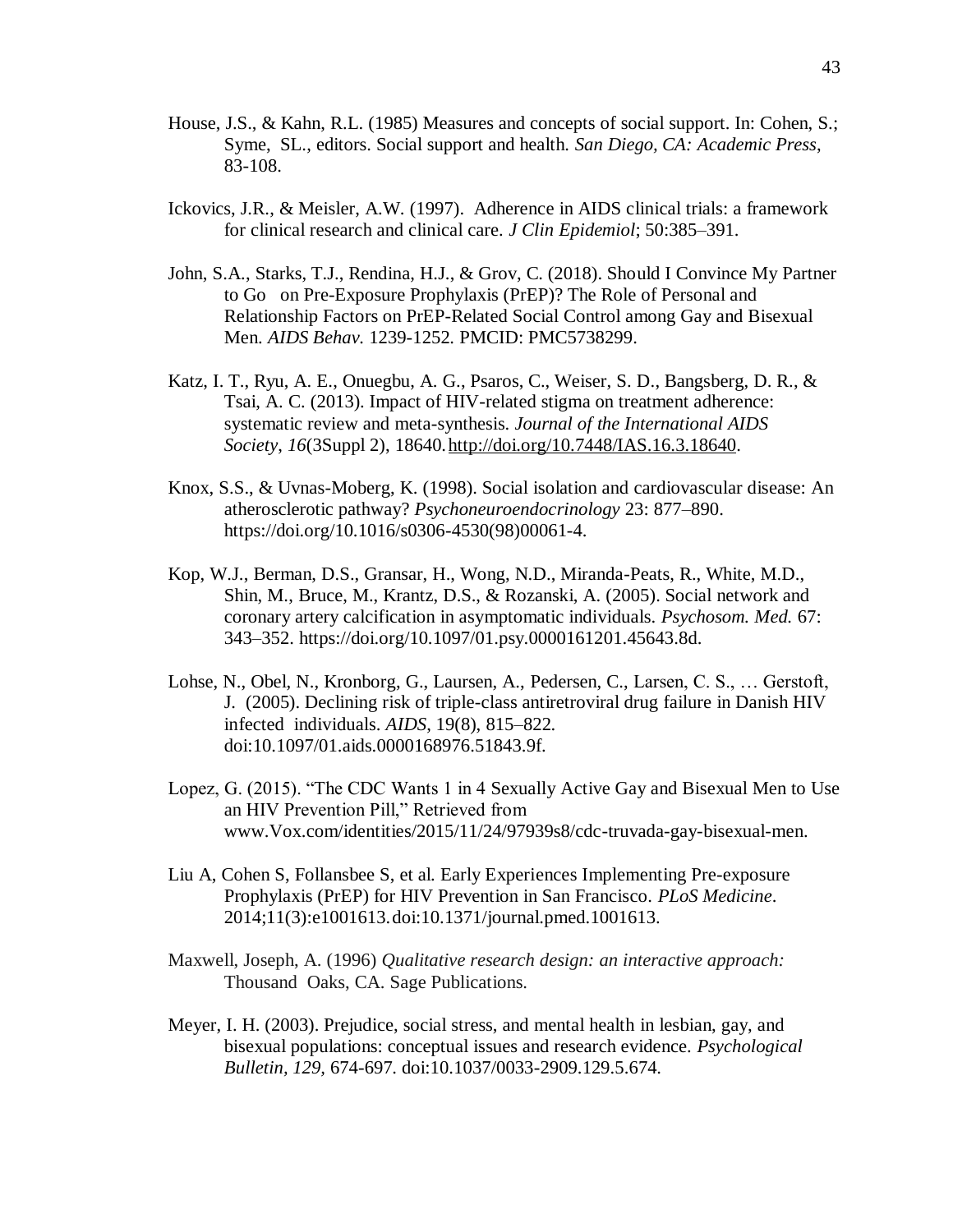- Miles, Edward, W., Hatfield, John D., Huseman, Richard C. (1994) Equity sensitivity and outcome importance. *Journal of Organizational Behavior.*
- Mosack, K.E. (2006). The involvement of family in HIV treatment planning discussions: Barriers and facilitators. Paper presented at the NIMH Annual International Research Conference on the role of families in preventing and adapting to HIV/AIDS. San Juan, Puerto Rico.
- Murphy, B.M., Elliott, P.C., Le Grande, M.R., Higgins, R.O., Ernest, C.S., Goble, A.J., & Tatoulis, J. (2008). Worcester MU. Living Alone Predicts 30-Day Hospital Readmission after Coronary Artery Bypass Graft Surgery. *European Journal of Cardiovascular Prevention & Rehabilitation, 15(2)*:210–5. doi: 10.1097/HJR.0b013e3282f2dc4e.
- Pachankis, J. E. (2007). The psychological implications of concealing a stigma: A cognitive affective-behavioral model. *Psychological Bulletin, 133,* 328–345.
- Petroll, A.E., & Mosack, K.E. (2011). Physician awareness of sexual orientation and preventive health recommendations to men who have sex with men. *Sexually Transmitted Diseases;* 38:63-7.
- Plöderl, M., & Fartacek, R. (2005). Suicidality and associated risk factors among lesbian, gay, and bisexual compared to heterosexual Austrian adults. *Suicide and Life Threatening Behavior, 35*, 661–670. https://doi.org/10.1037/0033 2909.133.2.328.
- Prachakul, W., & Grant, J.S. (2003). Informal caregivers of persons with HIV/AIDS: A review and analysis. *J Assoc Nurses AIDS Care*; 14:55-71. doi:10.1177/1055329003014003005.
- Sandelowski, M. J. (1986). The problem of rigor in qualitative research. *ANS. Advances in nursing science*, *8*(3), 27-37. https://doi.org/10.1097/00012272-198604000 00005
- Simoni, J. M., Frick, P. A., & Huang, B. (2006). A longitudinal evaluation of a social support model of medication adherence among HIV-positive men and women on antiretroviral therapy. *Health Psychology, 25*(1), 74-81. doi:10.1037/0278 6133.25.1.74.
- Smith, R., Rossetto, K., & Peterson, B.L. (2008). A meta-analysis of disclosure of one's HIV positive status, stigma and social support. *AIDS Care 20(10)*: 1266-75. doi:1080/09540120801926977.
- Southwick, S.M., Vythilingam, M., & Charney, D.S. (2005). The Psychobiology of depression and resilience to stress: Implications for prevention and treatment. Annual Review of Clinical Psychology, 1, 255-291.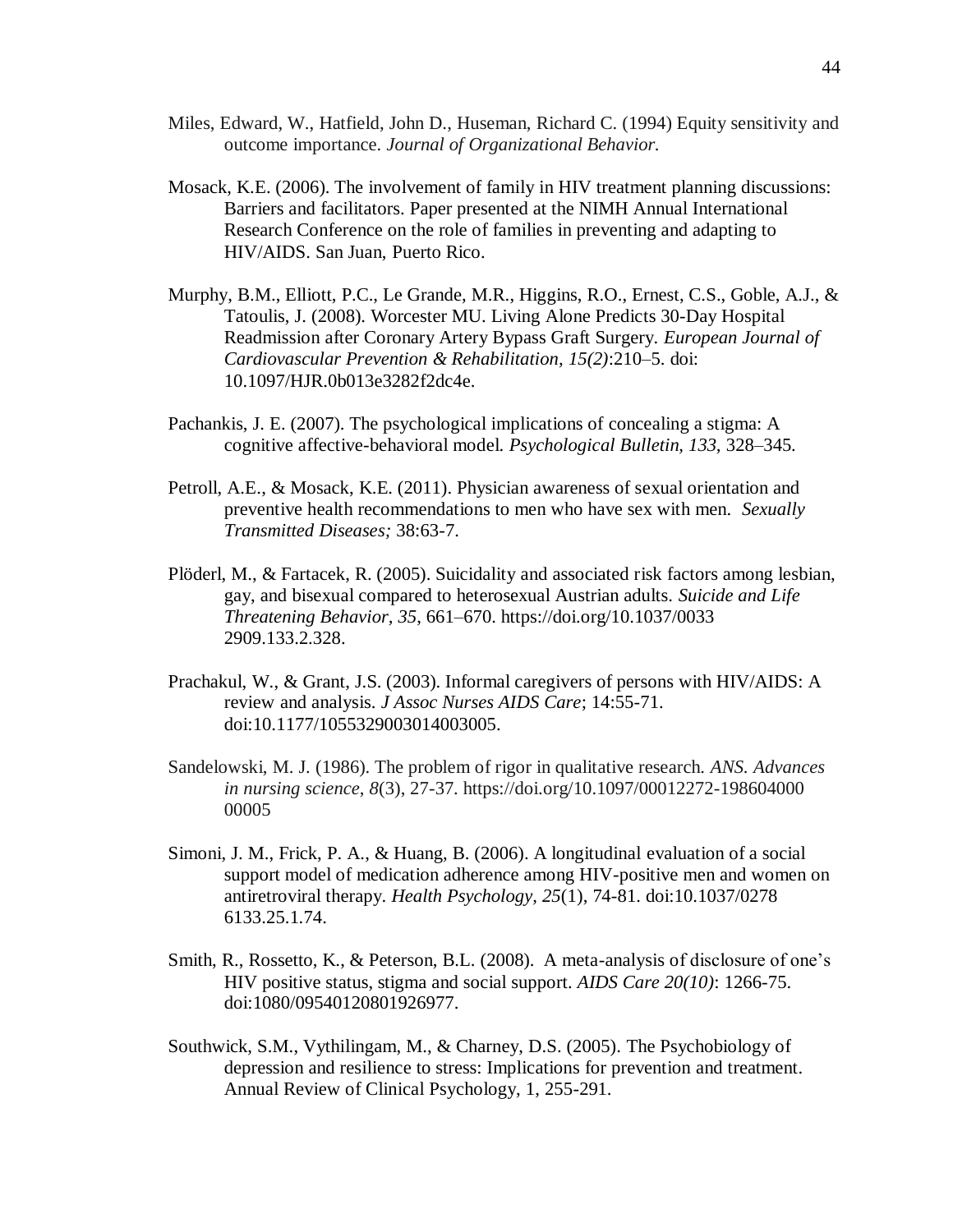doi:10.1146/annurev.clinpsy.1.102803.143948.

- Stangl, A.L., Lloyd, J.K., Brady, L.M., Holland, C.E. and Baral, S. (2013) A Systematic Review of Intervention to Reduce HIV-Related Stigma and Discrimination from 2002 to 2013: How Far Have We Come? Journal of International AIDS Society, 16, Article ID: 18734. https://doi.org/10.7448/IAS.16.3.18734
- Stern, M. J. (2015, December 1) "Listen to Reagan's Press Secretary Laugh About Gay People Dying of AIDS," *OUTWARD.* Retrieved from [http://www.slate.com.](http://www.slate.com/)
- Strauss, A. (1987). Qualitative Analysis for Social Scientists. *Cambridge: Cambridge University Press.* doi: 10.1017/CBO97805115578Y42.
- Strauss, A. L., & Corbin, J. M. (1998). *Basics of qualitative research: Techniques and procedures for developing grounded theory*. Thousand Oaks: Sage Publications.
- Strauss, A. & Corbin, J. (1990). Basics of qualitative research: Techniques and procedures for developing grounded theory, 1st edn, *Sage Publications, Newbury Park.*
- Tangmunkongvorakul, A., Chariyalertsak, S., Amico, K.R., et al. (2013). Facilitators and barriers to medication adherence in an HIV prevention study among men who have sex with men in the iPrEx study in Chiang Mai, Thailand. *AIDS Care*, 25(8):961–967. doi:10.1080/09540121.2012.748871.
- Thompsom, Murray, W. (2011) Personality and oral health. *European Journal of Oral Sciences.*
- Van Damme, L., Corneli, A., Ahmed, K., Agot, K., Lombaard, J., Kapiga, S., ... & Temu, L. (2012). Preexposure prophylaxis for HIV infection among African women. New England Journal of Medicine, 367(5), 411-422. \*
- Van der Elst, E. M., Mbogua, J., Operario, D., Mutua, G., Kuo, C., Mugo, P., … Sanders, E. J. (2013). High Acceptability of HIV Pre-exposure Prophylaxis but Challenges in Adherence and Use: Qualitative Insights from a Phase I Trial of Intermittent and Daily PrEP in At-Risk Populations in Kenya. *AIDS and Behavior*, *17*(6), 2162–2172. http://doi.org/10.1007/s10461-012-0317-8.
- Veiel, H.O.F. & Baumann, U. (1992). The meaning and measurement of social support. *New York: Hemisphere Publication Services.*  doi:10.12987/yale/9780300102185.003.0002.
- Wagner, G.J., Remien, R.H., Carballo-Dieguez, A., & Dolezal, C. (2002). Correlates of adherence to combination antiretroviral therapy among members of HIV-positive mixed status couples. *AIDS Care, 14,* 105–109.